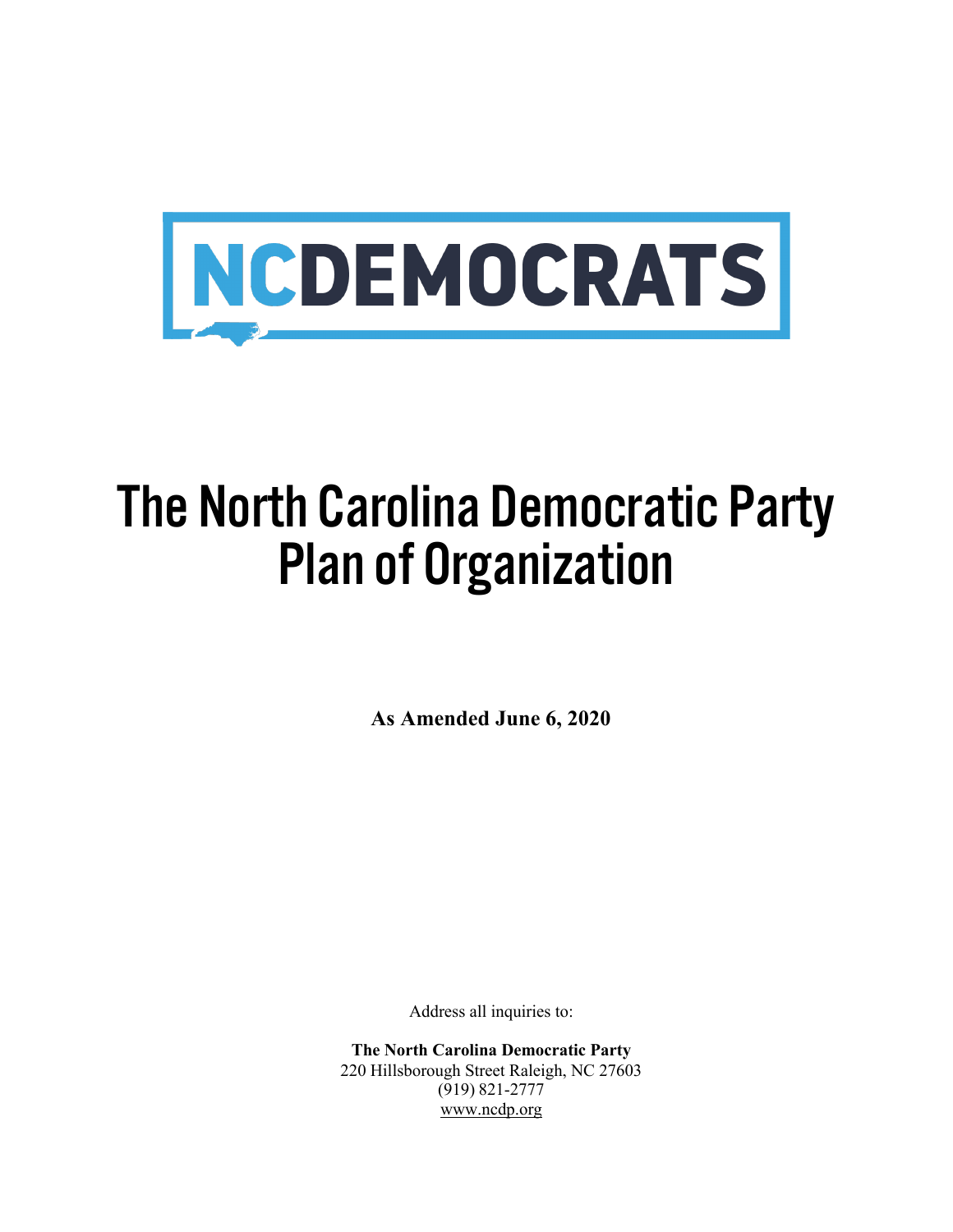# **Table of Contents**

|      | <b>PREAMBLE</b>                               |                                                                    |    |
|------|-----------------------------------------------|--------------------------------------------------------------------|----|
| 0.00 | STATEMENT OF PRINCIPLES FOR ALL LEVELS OF THE |                                                                    |    |
|      | <b>DEMOCRATIC PARTY</b>                       |                                                                    |    |
|      | 0.01                                          | <b>OPEN PARTY</b>                                                  | 11 |
|      | 0.02                                          | <b>ENCOURAGE PARTICIPATION</b>                                     | 11 |
|      | 0.03                                          | NON-DISCRIMINATION                                                 | 11 |
|      | 0.04                                          | CODE OF CONDUCT                                                    | 11 |
|      | 0.05                                          | <b>PUBLICIZE MEETINGS</b>                                          | 12 |
|      | 0.06                                          | <b>BROAD REGISTRATION</b>                                          | 12 |
|      | 0.07                                          | NOTICE OF SELECTION OF PARTY OFFICIALS                             | 12 |
| 1.00 | PRECINCT ORGANIZATION                         |                                                                    |    |
|      | 1.01                                          | UNIT OF ORGANIZATION                                               | 12 |
|      | 1.02                                          | ORGANIZED PRECINCT                                                 | 12 |
|      | 1.03                                          | COMPOSITION OF PRECINCT COMMITTEE                                  | 13 |
|      |                                               | Precinct Committee                                                 | 13 |
|      |                                               | Precinct Officers                                                  | 13 |
|      |                                               | Term of Office                                                     | 13 |
|      |                                               | Vacancy and Succession for Precinct Officers and Committee Members | 13 |
|      |                                               | Resignation                                                        | 13 |
|      |                                               | Removals                                                           | 13 |
|      | 1.04                                          | DUTIES OF PRECINCT OFFICERS                                        | 13 |
|      |                                               | Chair                                                              | 14 |
|      |                                               | Vice Chair                                                         | 14 |
|      |                                               | Secretary/Treasurer                                                | 14 |
|      |                                               | <b>Committee Members</b>                                           | 14 |
|      | 1.05                                          | PRECINCT MEETINGS                                                  | 15 |
|      |                                               | Presiding Officer                                                  | 15 |
|      |                                               | Documentation                                                      | 15 |
|      |                                               | Notice Required                                                    | 15 |
|      |                                               | When Held                                                          | 15 |
|      |                                               | Location                                                           | 15 |
|      |                                               | Multiple Precincts Meeting at One Location                         | 16 |
|      |                                               | Unorganized or Newly Created Precinct                              | 16 |
|      |                                               | Order of Business - Odd-Numbered Years                             | 16 |
|      |                                               | Order of Business - Even-Numbered Years                            | 17 |
|      |                                               | <b>Called Meetings</b>                                             | 17 |
|      |                                               | Presiding Officers                                                 | 17 |
|      | 1.06                                          | QUORUM REQUIRED TO ORGANIZE PRECINCT AND TO ELECT                  |    |
|      |                                               | PRECINCT OFFICERS AND MEMBERS OF THE PRECINCT COMMITTEE            | 18 |
|      | 1.07                                          | VOTING AT PRECINCT MEETINGS                                        | 18 |
|      | 1.08                                          | REPRESENTATION AT COUNTY CONVENTION AND ON COUNTY                  |    |
|      |                                               | <b>EXECUTIVE COMMITTEE</b>                                         | 18 |
|      | 1.09                                          | VOTES AT COUNTY CONVENTION                                         | 18 |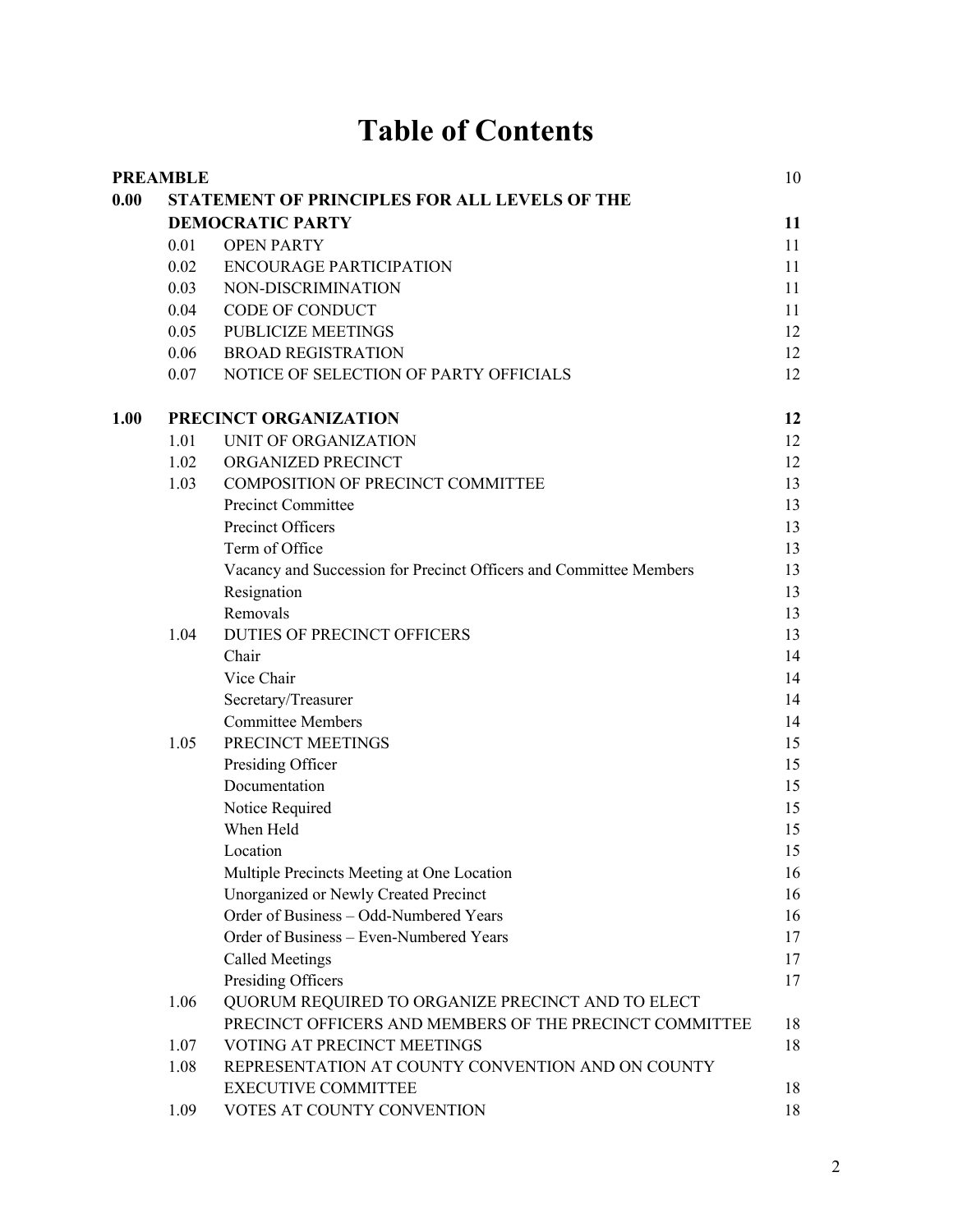|      | 1.10                                                      | DELEGATES TO THE COUNTY CONVENTION                                    | 18 |  |
|------|-----------------------------------------------------------|-----------------------------------------------------------------------|----|--|
| 2.00 |                                                           | <b>COUNTY ORGANIZATIONS</b>                                           | 19 |  |
|      | 2.01                                                      | COMPOSITION OF COUNTY EXECUTIVE COMMITTEE                             | 19 |  |
|      |                                                           | Members                                                               | 19 |  |
|      |                                                           | Term of Office                                                        | 19 |  |
|      | 2.02                                                      | VOTING ON THE COUNTY EXECUTIVE COMMITTEE                              | 19 |  |
|      |                                                           | County Executive Committee Officers, Presidents of County Chapters of |    |  |
|      |                                                           | State Auxiliary Organizations, and Ex-Officio Members                 | 20 |  |
|      |                                                           | Precinct Officers                                                     | 20 |  |
|      | 2.03                                                      | OFFICERS OF THE COUNTY EXECUTIVE COMMITTEE                            | 20 |  |
|      |                                                           | <b>Elected Officers</b>                                               | 20 |  |
|      |                                                           | Municipal and County Precinct Vice Chairs                             | 20 |  |
|      |                                                           | Term of Office                                                        | 20 |  |
|      |                                                           | Vacancy and Succession for County Executive Committee Officers        | 21 |  |
|      |                                                           | Removals                                                              | 21 |  |
|      |                                                           | When County Committee is Not in Session                               | 21 |  |
|      |                                                           | Code of Conduct                                                       | 21 |  |
|      | 2.04                                                      | COUNTY EXECUTIVE COMMITTEE MEETINGS                                   | 21 |  |
|      |                                                           | When                                                                  | 21 |  |
|      |                                                           | <b>Called Meetings</b>                                                | 21 |  |
|      |                                                           | <b>Business Permitted</b>                                             | 21 |  |
|      | 2.05                                                      | DUTIES OF COUNTY OFFICERS                                             | 21 |  |
|      |                                                           | Chair                                                                 | 21 |  |
|      |                                                           | First Vice Chair                                                      | 22 |  |
|      |                                                           | Second Vice Chair                                                     | 22 |  |
|      |                                                           | Third Vice Chair                                                      | 23 |  |
|      |                                                           | Secretary                                                             | 23 |  |
|      |                                                           | Treasurer                                                             | 23 |  |
|      | 2.06                                                      | COUNTY BOARDS OF ELECTIONS                                            | 23 |  |
|      |                                                           | Method of Selection                                                   | 23 |  |
|      |                                                           | Qualifications of Members                                             | 24 |  |
|      | 2.07                                                      | PRECINCT JUDGES                                                       | 24 |  |
|      | 2.08                                                      | <b>RULES FOR PRECINCT MEETINGS</b>                                    | 24 |  |
|      | 2.09                                                      | MUNICIPAL EXECUTIVE COMMITTEE                                         | 24 |  |
|      | 2.10                                                      | METHODS FOR CONSIDERATION AND ADOPTION OF                             |    |  |
|      |                                                           | RESOLUTIONS AT THE COUNTY LEVEL                                       | 24 |  |
|      | 2.11                                                      | ALTERNATIVE PLAN OF COUNTY ORANIZATION                                | 25 |  |
|      |                                                           | Method of Adoption                                                    | 25 |  |
|      |                                                           | Duration                                                              | 26 |  |
| 3.0  | CONGRESSIONAL, PROSECUTORIAL, STATE SENATE CONGRESSIONAL, |                                                                       |    |  |
|      |                                                           | PROSECUTORIAL, STATE SENATE AND STATE HOUSE OF                        |    |  |
|      |                                                           | REPRESENTATIVES DISTRICT ORGANIZATIONS                                | 26 |  |
|      | 3.01                                                      | CONGRESSIONAL DISTRICT EXECUTIVE COMMITTEE                            | 26 |  |
|      |                                                           | Members                                                               | 26 |  |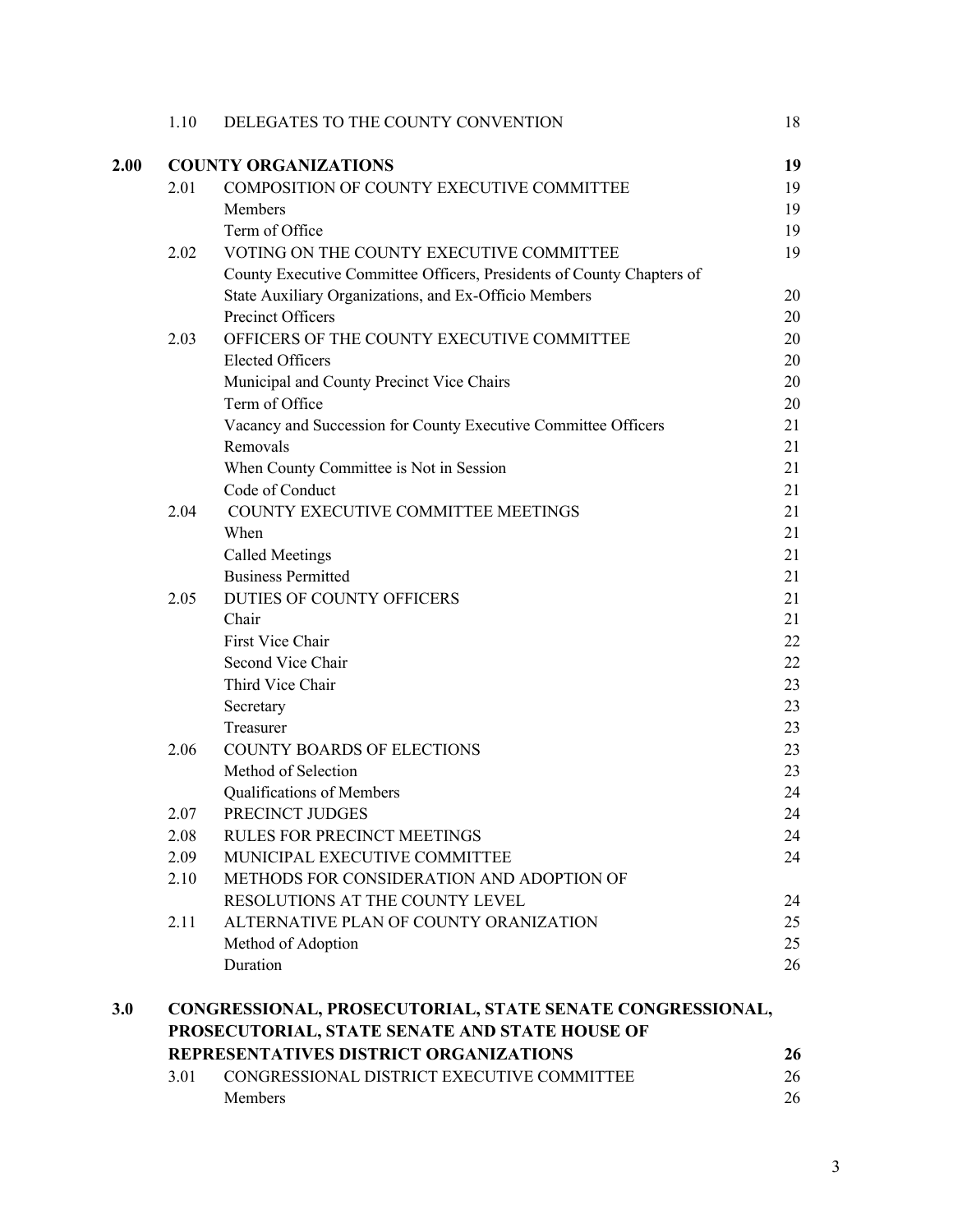|              | Term of Office                                                                                           | 27       |
|--------------|----------------------------------------------------------------------------------------------------------|----------|
|              | Vacancies for Congressional District Executive Committee Members                                         | 27       |
| 3.02         | VOTING ON THE CONGRESSIONAL DISTRICT EXECUTIVE                                                           |          |
|              | <b>COMMITTEE</b>                                                                                         | 27       |
|              | Committee Officers and Ex-Officio Members                                                                | 27       |
|              | <b>County Representatives</b>                                                                            | 27       |
| 3.03         | DUTIES OF THE CONGRESSIONAL DISTRICT EXECUTIVE                                                           |          |
|              | <b>COMMITTEE</b>                                                                                         | 28       |
| 3.04         | OFFICERS OF THE CONGRESSIONAL DISTRICT EXECUTIVE                                                         |          |
|              | <b>COMMITTEE</b>                                                                                         | 28       |
|              | <b>Elected Officers</b>                                                                                  | 28       |
|              | Appointed Officer                                                                                        | 28       |
|              | Election to District Executive Committee Office                                                          | 28       |
|              | Election to State Executive Committee Office                                                             | 28       |
|              | Vacancy and Succession for Congressional District Executive Committee                                    |          |
|              | Officers                                                                                                 | 28       |
|              | Term of Office                                                                                           | 29       |
|              | Removal                                                                                                  | 29       |
|              | Code of Conduct                                                                                          | 29       |
| 3.05         | DUTIES OF CONGRESSIONAL DISTRICT OFFICERS                                                                | 29       |
|              | Chair                                                                                                    | 29       |
|              | First Vice Chair                                                                                         | 29       |
|              | Second Vice Chair                                                                                        | 30       |
|              | Third Vice Chair                                                                                         | 30       |
|              | Secretary                                                                                                | 30       |
|              | Treasurer                                                                                                | 30       |
|              |                                                                                                          | 30       |
| 3.06         | Congressional District Chair for Minority Affairs<br>CONGRESSIONAL DISTRICT EXECUTIVE COMMITTEE MEETINGS | 30       |
|              | When and Where Held                                                                                      | 30       |
|              |                                                                                                          | 31       |
|              | Called Meetings<br>When Congressional District Executive Committee is not in Session                     | 31       |
|              | <b>SPLIT COUNTIES</b>                                                                                    | 31       |
| 3.07<br>3.08 | JUDICIAL DISTRICT EXECUTIVE COMMITTEE                                                                    | 31       |
|              |                                                                                                          |          |
|              | Composition<br>Vacancies for Prosecutorial District Executive Committee Members                          | 31<br>31 |
|              |                                                                                                          |          |
|              | Voting                                                                                                   | 31       |
|              | Duties<br>Officers                                                                                       | 32       |
|              |                                                                                                          | 32       |
| 3.09         | PROSECUTORIAL DISTRICT EXECUTIVE COMMITTEE                                                               | 32       |
|              | Composition                                                                                              | 32       |
|              | Vacancies for Prosecutorial District Executive Committee Members                                         | 32       |
|              | Voting                                                                                                   | 32       |
|              | Duties                                                                                                   | 32       |
|              | Officers                                                                                                 | 33       |
| 3.10         | STATE SENATORIAL DISTRICT EXECUTIVE COMMITTEE                                                            | 33       |
|              | Composition                                                                                              | 33       |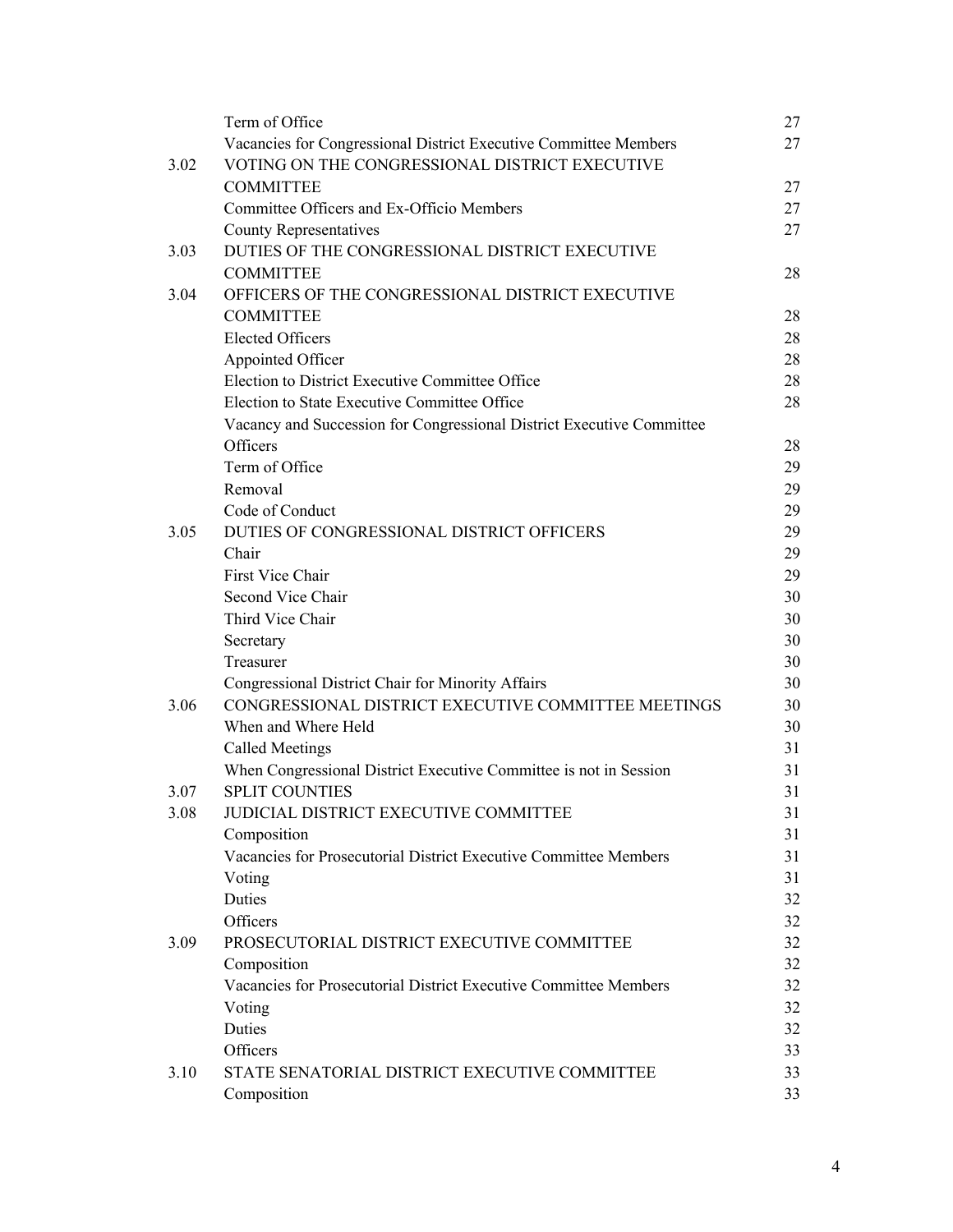|     |      | Vacancies for State Senatorial District Executive Committee Members      | 33 |
|-----|------|--------------------------------------------------------------------------|----|
|     |      | Voting                                                                   | 33 |
|     |      | Duties                                                                   | 33 |
|     |      | Officers                                                                 | 33 |
|     | 3.11 | STATE HOUSE OF REPRESENTATIVES DISTRICT EXECUTIVE                        |    |
|     |      | <b>COMMITTEE</b>                                                         | 34 |
|     |      | Composition                                                              | 34 |
|     |      | Vacancies on State House of Representatives District Executive Committee | 34 |
|     |      | Voting                                                                   | 34 |
|     |      | Duties                                                                   | 34 |
|     |      | Officers                                                                 | 34 |
|     | 3.12 | COUNTY ELECTED OFFICIALS                                                 | 35 |
|     |      | Office Elected by Countywide Vote                                        | 35 |
|     |      | Office Elected by District Within County                                 | 35 |
|     | 3.13 | SINGLE COUNTY DISTRICTS                                                  | 35 |
|     |      | Whole County                                                             | 35 |
|     |      | Partial County                                                           | 36 |
| 4.0 |      | <b>STATE ORGANIZATION</b>                                                | 36 |
|     | 4.01 | STATE EXECUTIVE COMMITTEE                                                | 36 |
|     |      | Composition                                                              | 36 |
|     |      | Method of Election                                                       | 36 |
|     |      | Term of Office                                                           | 37 |
|     |      | Attendance                                                               | 37 |
|     |      | Vacancies for State Executive Committee Members                          | 38 |
|     |      | Removals                                                                 | 38 |
|     | 4.02 | <b>ELECTED OFFICERS</b>                                                  | 38 |
|     |      | Date of Election                                                         | 38 |
|     |      | <b>Elected Officers</b>                                                  | 38 |
|     |      | Vacancy and Succession for Elected State Executive Committee Officers    | 38 |
|     |      | Code of Conduct                                                          | 38 |
|     | 4.03 | APPOINTED AND EX-OFFICIO OFFICERS                                        | 38 |
|     |      | The Association of County Chairs                                         | 39 |
|     | 4.04 | VOTING ON THE STATE EXECUTIVE COMMITTEE                                  | 39 |
|     | 4.05 | DUTIES OF THE STATE CHAIR AND CERTAIN OFFICERS                           | 39 |
|     |      | <b>State Chair</b>                                                       | 39 |
|     |      | Vice Chairs                                                              | 40 |
|     |      | Secretary                                                                | 40 |
|     |      | Treasurer                                                                | 40 |
|     |      | Chair or Co-Chairs of the Sustaining Fund                                | 40 |
|     |      | Chair for Minority Affairs                                               | 40 |
|     |      | Teen Dems Advisor                                                        | 40 |
|     | 4.06 | STATE EXECUTIVE COUNCIL                                                  | 41 |
|     |      | Powers                                                                   | 41 |
|     |      | Meetings                                                                 | 41 |
|     |      | Composition                                                              | 41 |
|     |      |                                                                          |    |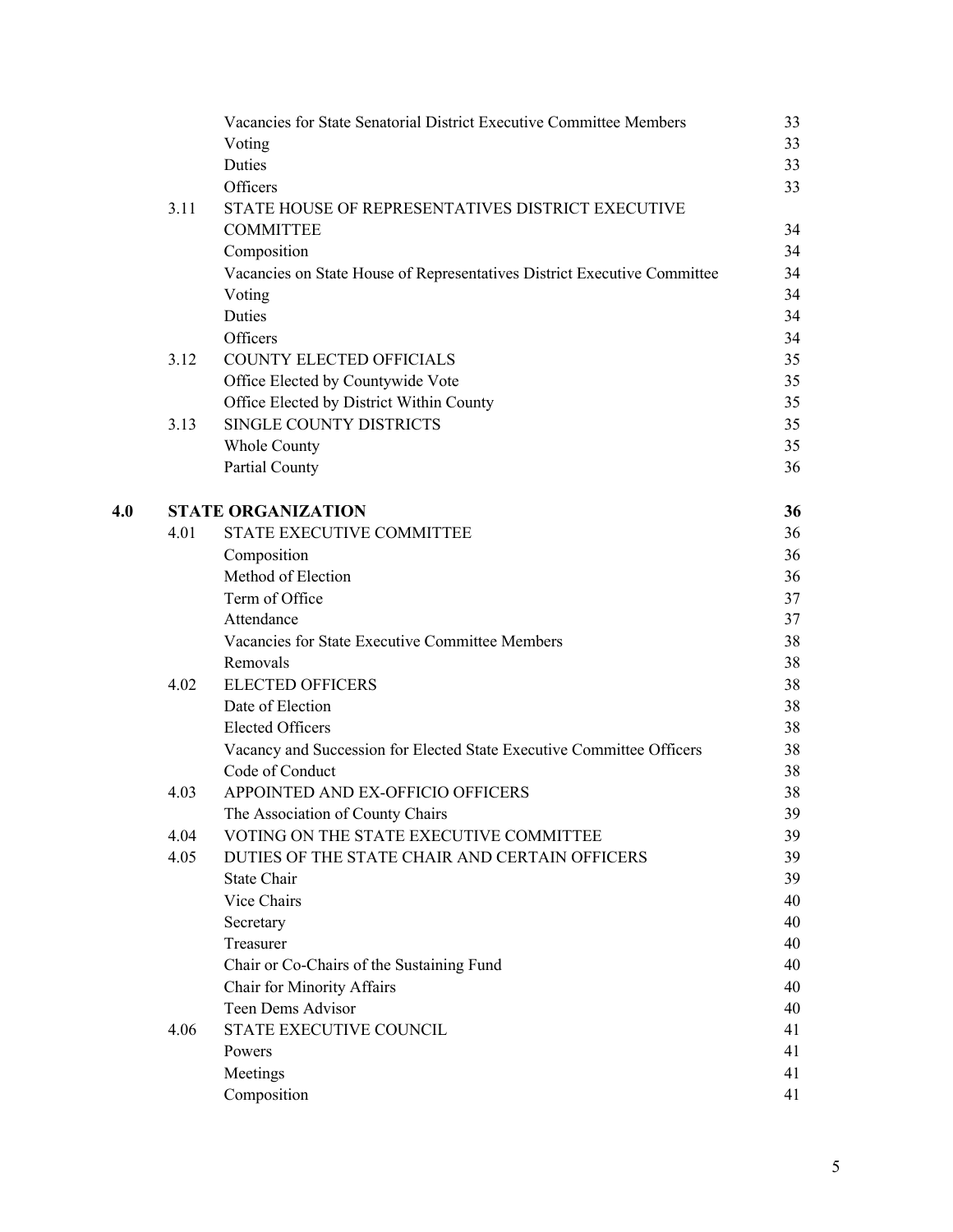|     |      | Code of Conduct                                    | 41 |
|-----|------|----------------------------------------------------|----|
|     |      | <b>Emergency Powers</b>                            | 41 |
|     | 4.07 | STATE EXECUTIVE COMMITTEE MEETINGS                 | 42 |
|     |      | <b>Regular Meetings</b>                            | 42 |
|     |      | <b>Called Meetings</b>                             | 42 |
|     | 4.08 | ORDER OF BUSINESS OF THE STATE EXECUTIVE COMMITTEE |    |
|     |      | MEETING HELD PRIOR TO MARCH 1                      | 42 |
|     | 4.09 | <b>OTHER BUSINESS</b>                              | 43 |
|     | 4.10 | EXECUTIVE DIRECTOR AND STATE PARTY STAFF           | 43 |
|     | 4.11 | <b>INDEPENDENT FINANCIAL REVIEW</b>                | 44 |
| 5.0 |      | <b>COUNTY CONVENTIONS</b>                          |    |
|     | 5.01 | <b>MEETING AND FUNCTION</b>                        | 44 |
|     |      | <b>Annual Meeting</b>                              | 44 |
|     |      | Place of Convention                                | 44 |
|     |      | Presiding Officer                                  | 44 |
|     |      | Order of Business - Odd-Numbered Years             | 44 |
|     |      | Order of Business - Even-Numbered Years            | 45 |
|     |      | <b>Resolutions and Platforms</b>                   | 45 |
|     |      | Certification                                      | 45 |
|     | 5.02 | <b>VOTING</b>                                      | 45 |
|     |      | Allocation of Votes                                | 45 |
|     |      | Votes Divided Among Delegates Present              | 45 |
|     |      | <b>Tabulation of Votes</b>                         | 46 |
|     |      | Voice Votes                                        | 45 |
|     |      | Vote May Not Be Changed                            | 45 |
|     |      | Reporting and Challenging the Vote                 | 45 |
|     | 5.03 | RULES FOR COUNTY CONVENTIONS                       | 46 |
|     |      | Quorum                                             | 46 |
| 6.0 |      | <b>DISTRICT AND STATE CONVENTIONS</b>              | 46 |
|     | 6.01 | CONGRESSIONAL DISTRICT CONVENTIONS                 | 46 |
|     |      | When and Where Held                                | 46 |
|     |      | Presiding Officer                                  | 47 |
|     |      | Allocation of Votes                                | 47 |
|     |      | <b>Election of Delegates</b>                       | 47 |
|     |      | Roll of Delegates                                  | 47 |
|     |      | Division of Votes Among Delegates Present          | 47 |
|     |      | Vote May Not be Changed                            | 47 |
|     |      | Reporting and Challenging a Vote                   | 47 |
|     |      | Voice Votes                                        | 48 |
|     |      | Quorum                                             | 48 |
|     |      | Order of Business - Odd-Numbered Years             | 48 |
|     |      | Order of Business - Even-Numbered Years            | 48 |
|     |      | <b>Resolutions and Platforms</b>                   | 48 |
|     |      | Certification                                      | 48 |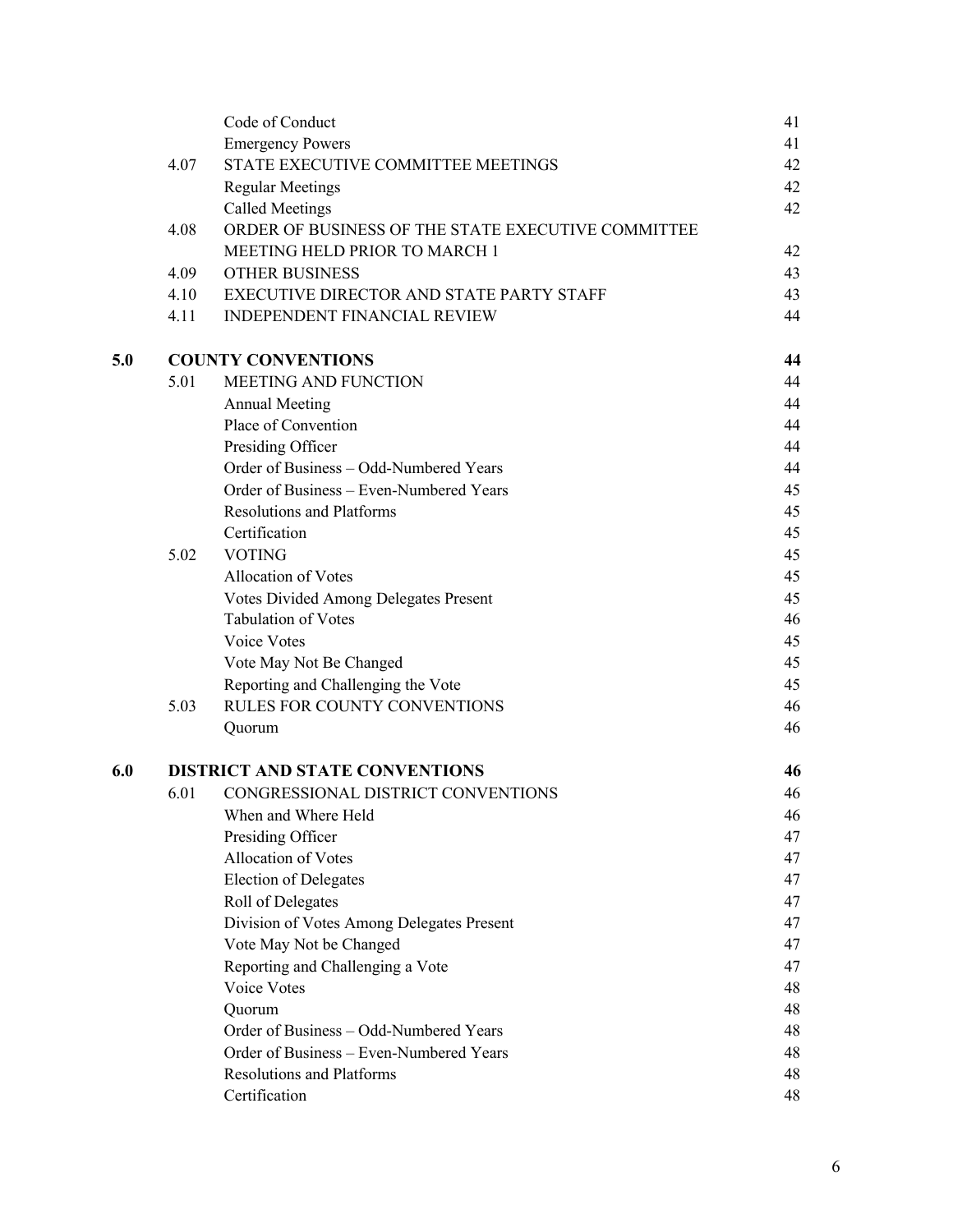|     | 6.02                     | <b>STATE CONVENTION</b>                                        | 48 |  |  |  |
|-----|--------------------------|----------------------------------------------------------------|----|--|--|--|
|     |                          | When and Where Held                                            | 49 |  |  |  |
|     |                          | Presiding Officer                                              | 49 |  |  |  |
|     |                          | Allocation of Votes                                            | 49 |  |  |  |
|     |                          | <b>Election of Delegates</b>                                   | 49 |  |  |  |
|     |                          | Roll of Delegates                                              | 49 |  |  |  |
|     |                          | Division of Votes Among Delegates Present                      | 49 |  |  |  |
|     |                          | Votes May Not be Changed                                       | 49 |  |  |  |
|     |                          | Reporting and Challenging a Vote                               | 49 |  |  |  |
|     |                          | Voice Votes                                                    | 49 |  |  |  |
|     |                          | Quorum                                                         | 50 |  |  |  |
|     |                          | Selection of Presidential Elector                              | 50 |  |  |  |
| 7.0 |                          | <b>DEMOCRATIC NATIONAL CONVENTION DELEGATES AND DEMOCRATIC</b> |    |  |  |  |
|     |                          | <b>NATIONAL COMMITTEE MEMBERS</b>                              | 50 |  |  |  |
|     | 7.01                     | DELEGATES AND ALTERNATES TO THE DEMOCRATIC NATIONAL            |    |  |  |  |
|     |                          | <b>CONVENTION</b>                                              | 50 |  |  |  |
|     | 7.02                     | DEMOCRATIC NATIONAL COMMITTEE MEMBERS                          | 50 |  |  |  |
| 8.0 | <b>POLICY COMMITTEES</b> |                                                                |    |  |  |  |
|     |                          | 8.01 RESOLUTIONS AND PLATFORMS COMMITTEE                       | 50 |  |  |  |
|     |                          | Composition                                                    | 50 |  |  |  |
|     |                          | Meetings                                                       | 50 |  |  |  |
|     |                          | Matters for Consideration                                      | 51 |  |  |  |
|     |                          | Methods for Handling Resolutions at the District Level         | 51 |  |  |  |
|     |                          | Methods for Handling Resolutions at the State Level            | 52 |  |  |  |
|     | 8.02                     | STATE LEGISLATIVE POLICY COMMITTEE                             | 52 |  |  |  |
|     |                          | Composition                                                    | 52 |  |  |  |
|     |                          | Meetings                                                       | 53 |  |  |  |
|     |                          | Duties                                                         | 53 |  |  |  |
|     | 8.03                     | COMMITTEE FOR DISTRIBUTION OF POLITICAL PARTY                  |    |  |  |  |
|     |                          | NC VICTORY FUNDS                                               | 53 |  |  |  |
|     |                          | Composition                                                    | 53 |  |  |  |
|     |                          | Fundraising and Distribution of Revenue                        | 53 |  |  |  |
|     | 8.04                     | PLAN OF ORGANIZATION REVIEW COMMITTEE                          | 53 |  |  |  |
|     |                          | Composition                                                    | 53 |  |  |  |
|     |                          | Matters for Consideration                                      | 53 |  |  |  |
| 9.0 | <b>COUNCIL OF REVIEW</b> |                                                                |    |  |  |  |
|     | 9.01                     | <b>PURPOSE</b>                                                 | 53 |  |  |  |
|     | 9.02                     | <b>COMPOSITION</b>                                             | 54 |  |  |  |
|     |                          | Members                                                        | 54 |  |  |  |
|     |                          | Officers                                                       | 54 |  |  |  |
|     |                          | Terms                                                          | 54 |  |  |  |
|     | 9.03                     | <b>RULES AND DECISIONS</b>                                     | 54 |  |  |  |
|     | 9.04                     | REMOVAL OF MEMBERS                                             | 54 |  |  |  |
|     |                          |                                                                |    |  |  |  |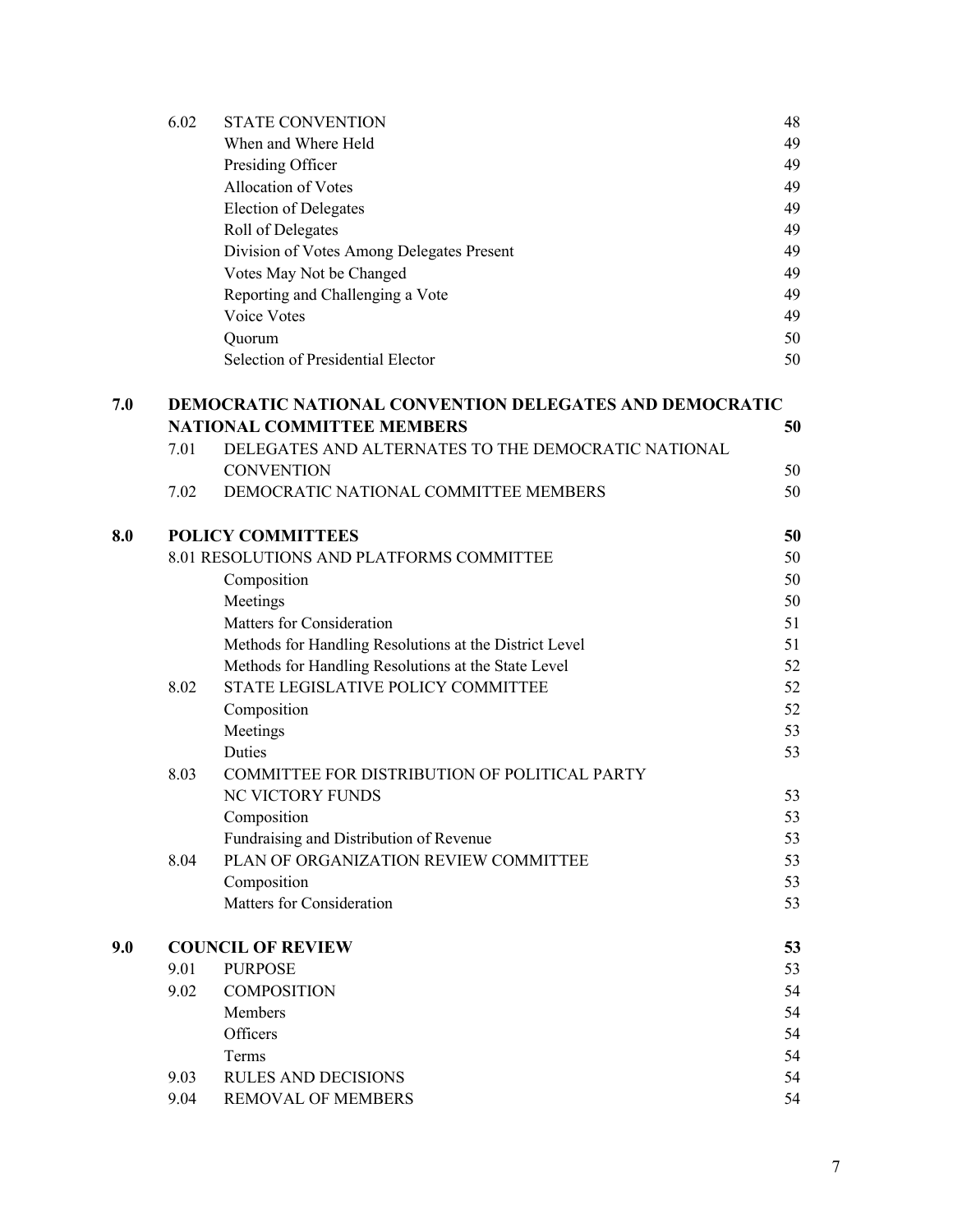|       | 9.05                                           | <b>VACANCIES</b>                                                            | 55 |
|-------|------------------------------------------------|-----------------------------------------------------------------------------|----|
|       | 9.06                                           | <b>JURISDICTION</b>                                                         | 55 |
|       |                                                | Matters and Disputes                                                        | 55 |
|       |                                                | Methods of Notification of the Chair of the Council of Review               | 55 |
|       |                                                | Violations of the North Carolina Democratic Party Code of Conduct           | 55 |
|       |                                                | Methods of Notification of Code of Conduct Grievance                        | 56 |
|       | 9.07                                           | <b>MEDIATION</b>                                                            | 56 |
|       | 9.08                                           | <b>NOTICE</b>                                                               | 56 |
|       | 9.09                                           | PROCEDURES FOR COUNCIL OF REVIEW                                            | 57 |
|       |                                                | Opening                                                                     | 57 |
|       |                                                | Admissibility of Evidence                                                   | 57 |
|       |                                                | <b>Standard of Proof</b>                                                    | 57 |
|       |                                                | Procedure                                                                   | 57 |
|       |                                                | Adjudication                                                                | 58 |
|       |                                                | Appeal                                                                      | 58 |
| 10.00 |                                                | <b>REMOVAL AND VACATING OF OFFICERS AND COMMITTEE MEMBERS</b>               | 58 |
|       | 10.01                                          | <b>GROUNDS FOR REMOVAL</b>                                                  | 58 |
|       | 10.02                                          | PROCEDURE FOR REMOVAL                                                       | 58 |
|       |                                                | Petitioners                                                                 | 58 |
|       |                                                | Respondents                                                                 | 58 |
|       |                                                | Petition                                                                    | 58 |
|       |                                                | State Chair as Respondent                                                   | 58 |
|       |                                                | Precinct Officer or Precinct Committee Member as Respondent                 | 59 |
|       |                                                | All Other Officers or Members as Respondent                                 | 59 |
|       | 10.03                                          | VACATING & TEMPORARILY RELINQUISHING HOLDING                                |    |
|       |                                                | PARTY OFFICE WHEN A CANDIDATE OR CAMPAIGN MANAGER                           |    |
|       |                                                | <b>IN PRIMARIES</b>                                                         | 59 |
|       | 10.04                                          | SIMULTANEOUS OFFICE HOLDING PROHIBITED IN SOME                              |    |
|       |                                                | <b>CIRCUMSTANCES</b>                                                        | 60 |
| 11.00 | AFFILIATED ORGANIZATIONS OF THE NORTH CAROLINA |                                                                             |    |
|       |                                                | <b>DEMOCRATIC PARTY: (formerly referred to as Auxiliaries and Caucuses)</b> | 60 |
|       | 11.01                                          | AFFILIATED ORGANIZATIONS DEFINED                                            | 60 |
|       |                                                | Roles of affiliated organizations                                           | 60 |
|       |                                                | 11.02 THE AFFILIATED ORGANIZATIONS COMMITTEE                                | 61 |
|       |                                                | Purpose of the Affiliated Organizations Committee                           | 61 |
|       |                                                | Members of the Affiliated Organizations Committee                           | 61 |
|       |                                                | 11.03 PROCESS TO REQUEST AFFILIATION, OR REAFFIRM                           |    |
|       |                                                | AFFILIATION, OR SUBMIT BY-LAWS                                              | 62 |
|       |                                                | Criteria for recognition as an official affiliated auxiliary or caucus      | 62 |
|       |                                                | 11.04 REPRESENTATION AND VOTING ON COUNTY, DISTRICT, STATE                  |    |
|       |                                                | EXECUTIVE COMMITTEES AND STATE EXECUTIVE COUNCIL                            |    |
|       |                                                | AND POLICY COMMITTEES                                                       | 63 |
|       |                                                | <b>County Executive Committees</b>                                          | 63 |
|       |                                                | <b>District Executive Committees</b>                                        | 64 |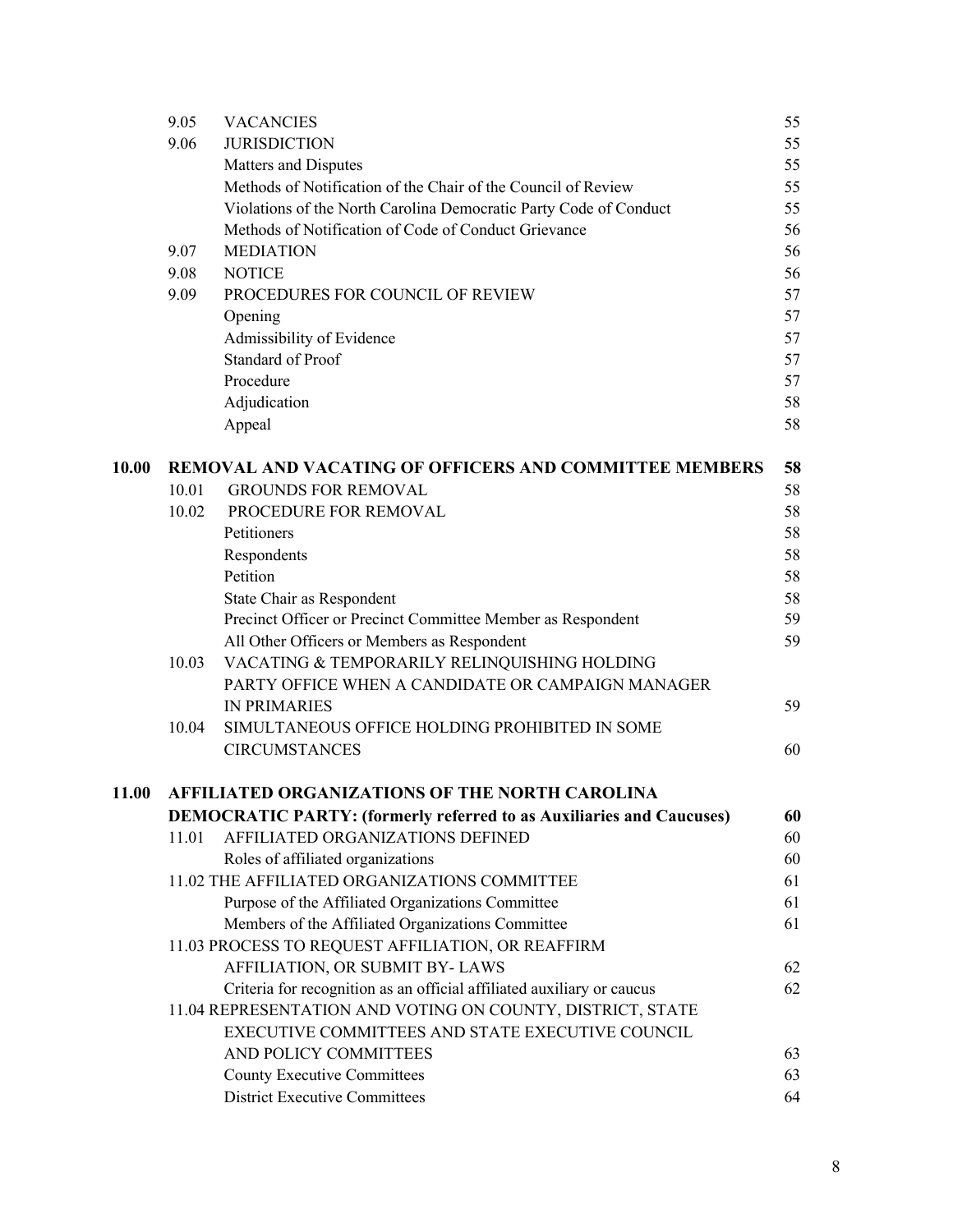|       | <b>State Executive Committee</b>                          | 64                                                                                                                                                                                          |
|-------|-----------------------------------------------------------|---------------------------------------------------------------------------------------------------------------------------------------------------------------------------------------------|
|       | <b>State Executive Council</b>                            | 64                                                                                                                                                                                          |
|       | <b>Policy Committees</b>                                  | 64                                                                                                                                                                                          |
|       | Council of Review                                         | 64                                                                                                                                                                                          |
| 11.05 | REASONS FOR REMOVAL AND VACATING OF OFFICERS AND          |                                                                                                                                                                                             |
|       | <b>COMMITTEE MEMBERS</b>                                  | 64                                                                                                                                                                                          |
| 11.06 | <b>REVOCATION OF CHARTER</b>                              | 65                                                                                                                                                                                          |
|       |                                                           | 65                                                                                                                                                                                          |
|       |                                                           | 65                                                                                                                                                                                          |
|       |                                                           | 65                                                                                                                                                                                          |
|       | Called Meetings                                           | 65                                                                                                                                                                                          |
|       | When and Where                                            | 66                                                                                                                                                                                          |
| 12.02 | MEETING NOTICE REQUIREMENTS                               | 66                                                                                                                                                                                          |
| 12.03 | <b>QUORUM</b>                                             | 66                                                                                                                                                                                          |
| 12.04 | <b>MAJORITY VOTE</b>                                      | 67                                                                                                                                                                                          |
| 12.05 | PROXY VOTING                                              | 67                                                                                                                                                                                          |
|       | <b>State Executive Committee</b>                          | 67                                                                                                                                                                                          |
|       | Precinct Meetings, County, District, or State Conventions | 68                                                                                                                                                                                          |
| 12.06 | <b>SUBCOMMITTEES</b>                                      | 68                                                                                                                                                                                          |
| 12.07 | FILLING VACANCIES IN ELECTED OFFICE AND IN NOMINATION     |                                                                                                                                                                                             |
|       | FOR ELECTED OFFICE                                        | 68                                                                                                                                                                                          |
| 12.08 | REPORTS BY COUNTY EXECUTIVE COMMITTEES AND                |                                                                                                                                                                                             |
|       | <b>COUNTY CHAIRS</b>                                      | 68                                                                                                                                                                                          |
| 12.09 | <b>ACTIVE DEMOCRAT DEFINED</b>                            | 68                                                                                                                                                                                          |
|       | DEFINITION OF RESIDENCE                                   | 68                                                                                                                                                                                          |
|       | UNIT RULE ABOLISHED                                       | 68                                                                                                                                                                                          |
| 12.12 | NO CONVENTION MAY BIND ANOTHER                            | 68                                                                                                                                                                                          |
| 12.13 | NOMINATING COMMITTEES AND NOMINATIONS FROM THE FLOOR      | 68                                                                                                                                                                                          |
|       | <b>CODE OF CONDUCT</b>                                    | 69                                                                                                                                                                                          |
| 12.15 | PARLIAMENTARY AUTHORITY                                   | 69                                                                                                                                                                                          |
|       |                                                           | 69                                                                                                                                                                                          |
|       |                                                           | 69                                                                                                                                                                                          |
| 13.02 | DATE OF AMENDMENTS                                        | 69                                                                                                                                                                                          |
|       |                                                           | 11.07 DISPUTE RESOLUTION WITHIN AN AFFILIATED ORGANIZATION<br><b>12.00 MISCELLANEOUS</b><br>12.01 COMMITTEE MEETING<br>12.10<br>12.11<br>12.14<br><b>AMENDMENTS</b><br>13.01 POWER TO AMEND |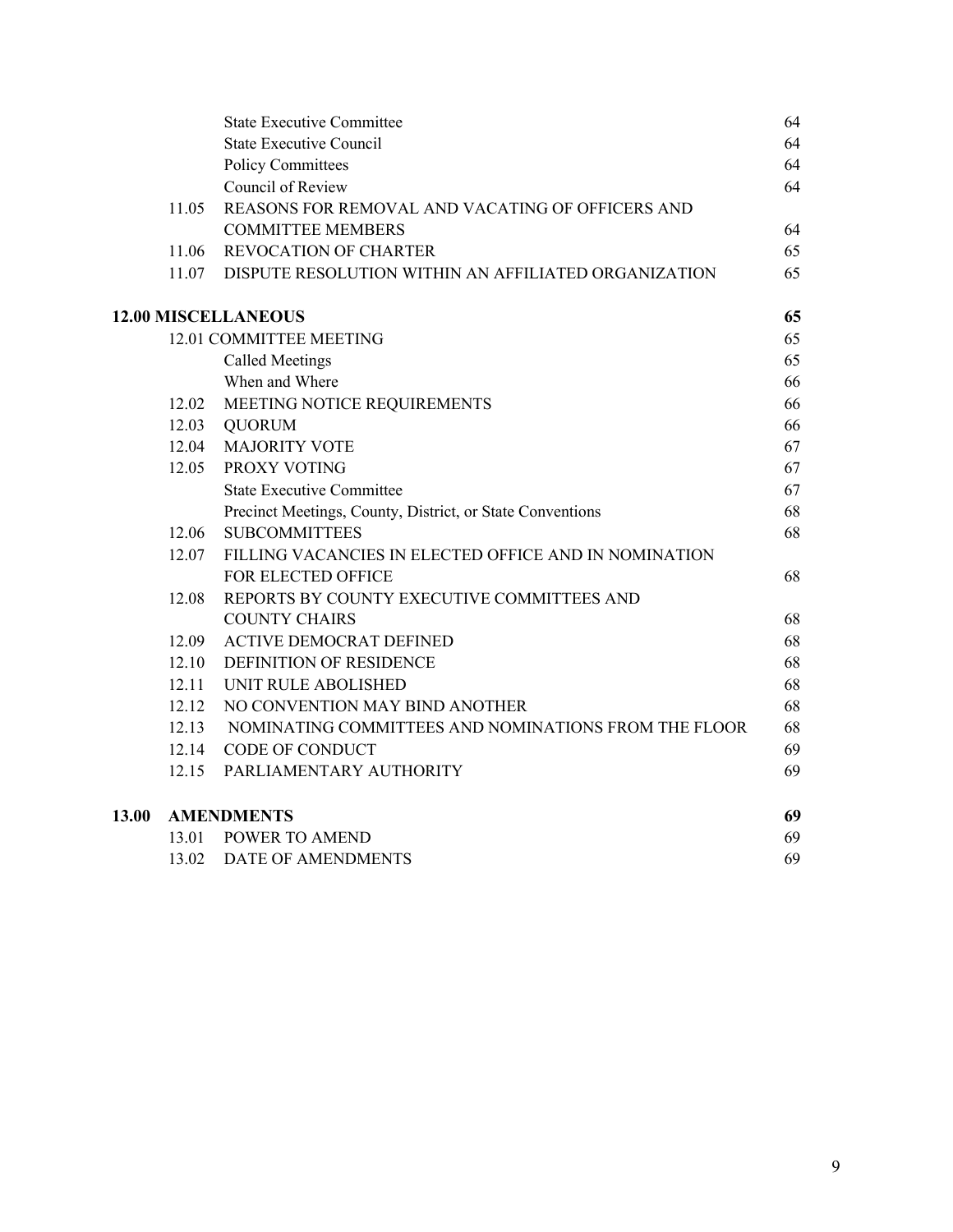# **North Carolina Democratic Party Plan of Organization**

# **As Amended February 29, 2020**

#### **PREAMBLE**

We, the members of the North Carolina Democratic Party, in order to make more effective the principles of our Party, to embrace and serve all peoples of our Party without regard to race, age, gender, color, creed, national origin, religion, ethnic identity, sexual orientation, gender identity, economic status, or physical disability (hereinafter referred to as "status"), to insure the blessings of liberty and equal opportunity, and to work together for the welfare and happiness of all citizens, do hereby adopt and establish this Plan of Organization.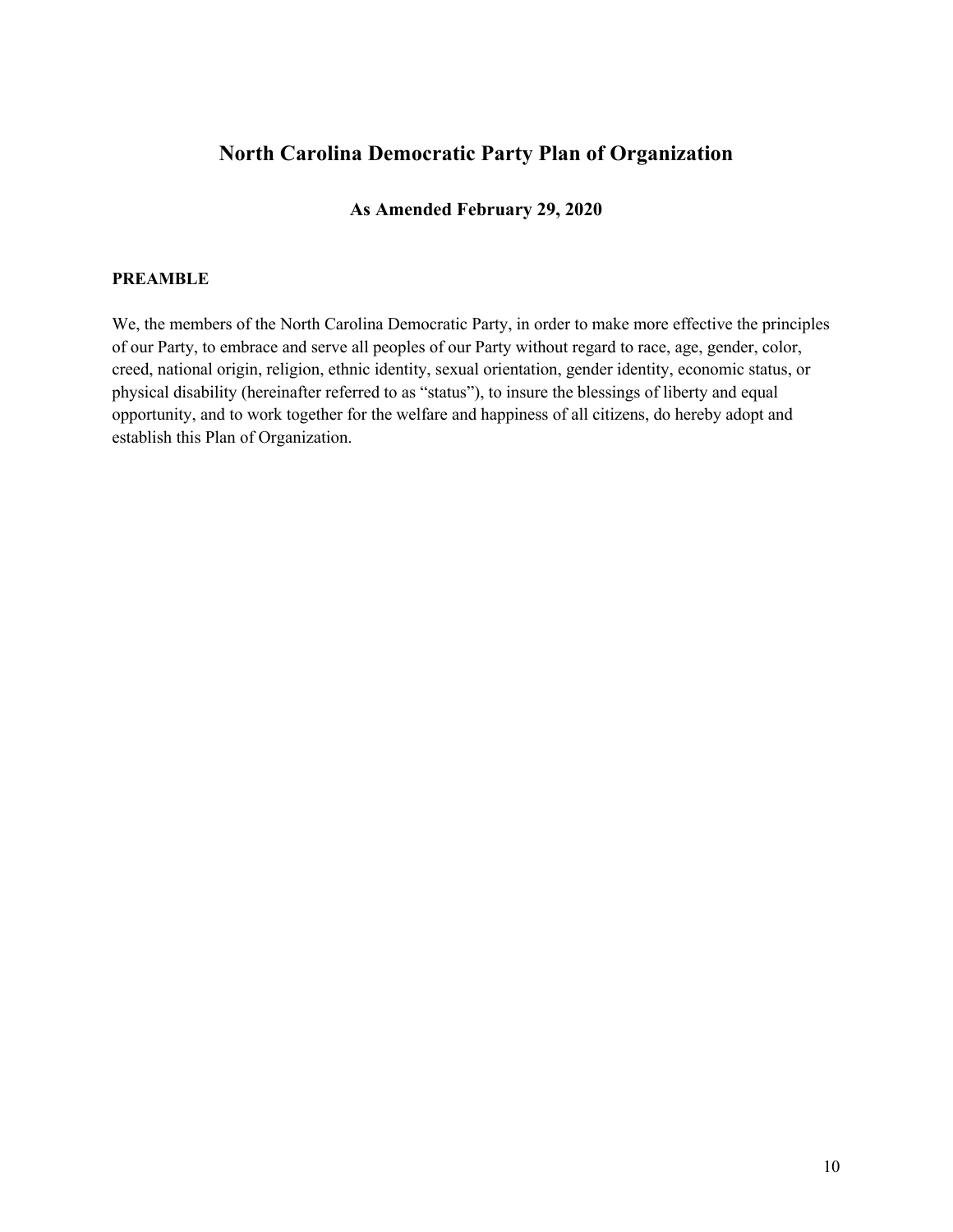# **0.00 STATEMENT OF PRINCIPLES FOR ALL LEVELS OF THE DEMOCRATIC PARTY**

# **0.01 OPEN PARTY**

Except as provided specifically within the Plan of Organization, all public meetings of the North Carolina Democratic Party at the precinct, county, district and state levels shall be open to all registered Democrats inclusive of race, sex, color, creed, national origin, religion, ethnic identity, sexual orientation, gender identity, economic status, philosophical persuasion or physical disability. Meetings are defined as a meeting of all committees and bodies created herein in which a quorum is present.

A meeting may be held in closed executive session to discuss litigation, potential litigation, or other legal issues when legal counsel is present. However final actions resulting from such meeting shall be considered in open session.

Within a reasonable time of its request by any active Democrat in the state, a list of the names and addresses of the members of any county or congressional district executive committee, or of the state executive committee, of any committee or subcommittee of the county, congressional district, or state executive committee, or of the delegates to any county, congressional district, or state convention, shall be made available for inspection, examination, or duplication. Each committee constituted by the state party shall establish a means to maintain the official list of that committee's membership and this list shall be published in a manner so that this information is available to all registered Democrats upon request. For the purposes of this section, a "reasonable time" is presumptively thirty (30) days or fewer.

# **0.02 ENCOURAGE PARTICIPATION**

Special efforts shall be made to encourage traditionally under-represented groups to participate in delegate selection processes and in party organizations at all levels to the end that all elected or appointed Democrats to any positions reasonably reflect the Democratic electorate of the unit with regard to status. Encouraging participation includes fostering a culture of inclusion and mutual respect for all registered Democrats by upholding the values of the North Carolina Democratic Party Code of Conduct as adopted by the State Executive Committee.

# **0.03 NON-DISCRIMINATION**

No test for membership in, or any oath of loyalty to, the North Carolina Democratic Party shall be required or used which has the effect of requiring prospective or current members of the Democratic Party to acquiesce in, condone or support discrimination based on status.

# **0.04 CODE OF CONDUCT**

All officers, council, committee or subcommittee members of the North Carolina Democratic Party, at every level, whether serving by virtue of holding an elected or an appointed position shall acknowledge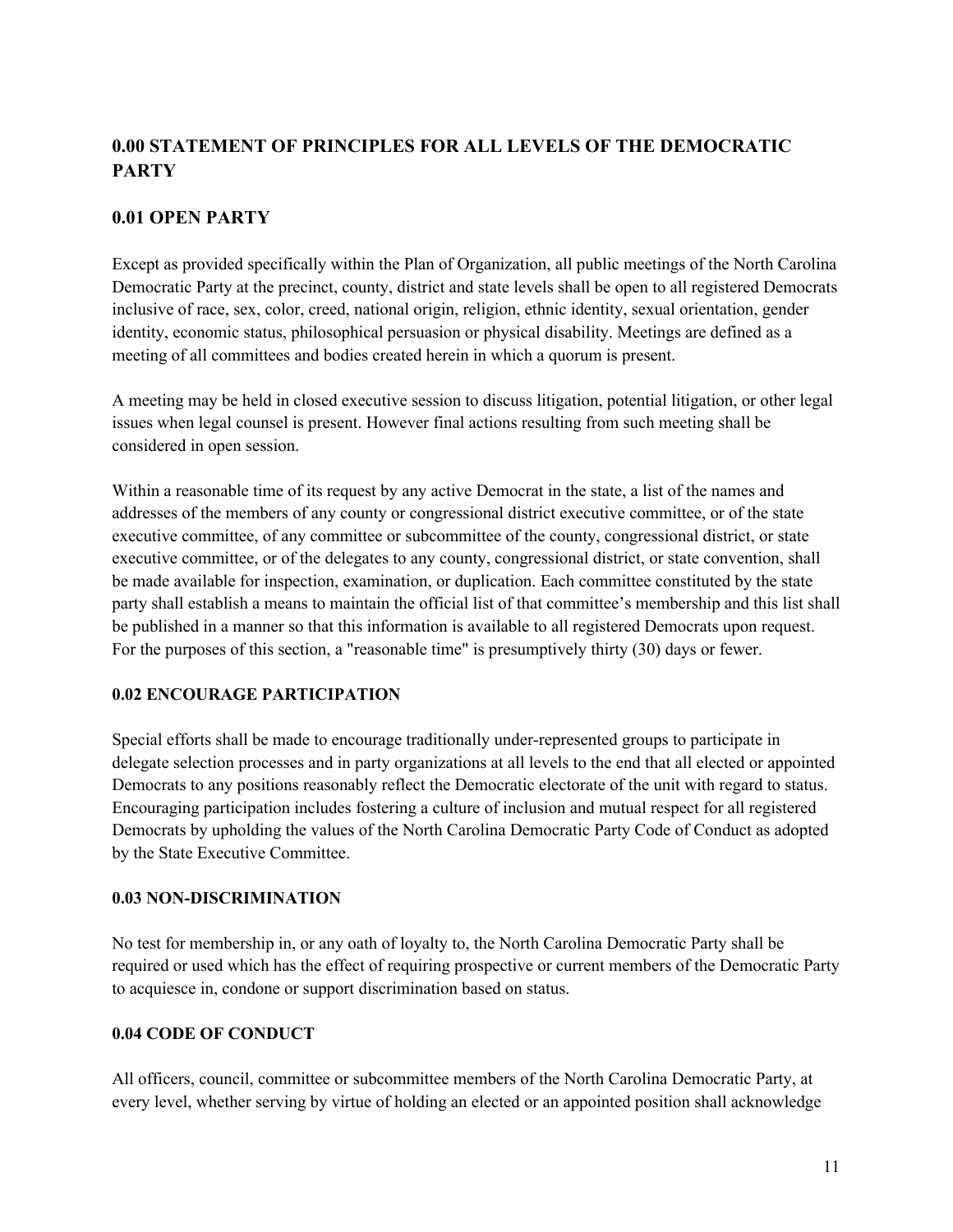and agree to comply with the letter and spirit of the most recently adopted North Carolina Democratic Party Code of Conduct. The Code of Conduct is incorporated by reference herein and shall be posted on the North Carolina Democratic Party website. Violation of the Code of Conduct is ground for removal from office or position with the North Carolina Democratic Party.

# **0.05 PUBLICIZE MEETINGS**

The time and place of all meetings of the North Carolina Democratic Party at all levels shall be publicized fully and in such a manner as to assure timely notice to all interested persons. Such meetings must be held in places accessible to all party members and large enough to accommodate all interested persons.

#### **0.06 BROAD REGISTRATION**

The North Carolina Democratic Party, at all levels, shall actively support the broadest possible registration without discrimination based on status.

# **0.07 NOTICE OF SELECTION OF PARTY OFFICIALS**

The North Carolina Democratic Party shall publicize fully and in such a manner as to assure notice to all interested parties a full description of the legal and practical procedures of selection of Democratic Party officers and representatives on all levels. Publication of these procedures should be done in such fashion that all prospective and current members of the Democratic Party will be fully and adequately informed of the pertinent procedures in time to participate in each selection procedure at all levels of the Democratic Party organization.

# **1.00 PRECINCT ORGANIZATION**

# **1.01 UNIT OF ORGANIZATION**

The unit of organization of the North Carolina Democratic Party shall be the voting precinct.

# **1.02 ORGANIZED PRECINCT**

A precinct is organized and remains organized provided that, at a minimum, an annual or organizing precinct meeting is held each year at which:

- 1. There is in attendance a quorum of registered Democrats who reside in the precinct;
- 2. The meeting was convened according to notice, access, and other requirements of this Plan;
- 3. The required order of business for election of officers and delegates and for other business is completed at this meeting. And
- 4. The precinct chair certifies to the county chair in writing the names of those in attendance, the names of officers and delegates elected, and the names, address, occupation, and employer of the contributors.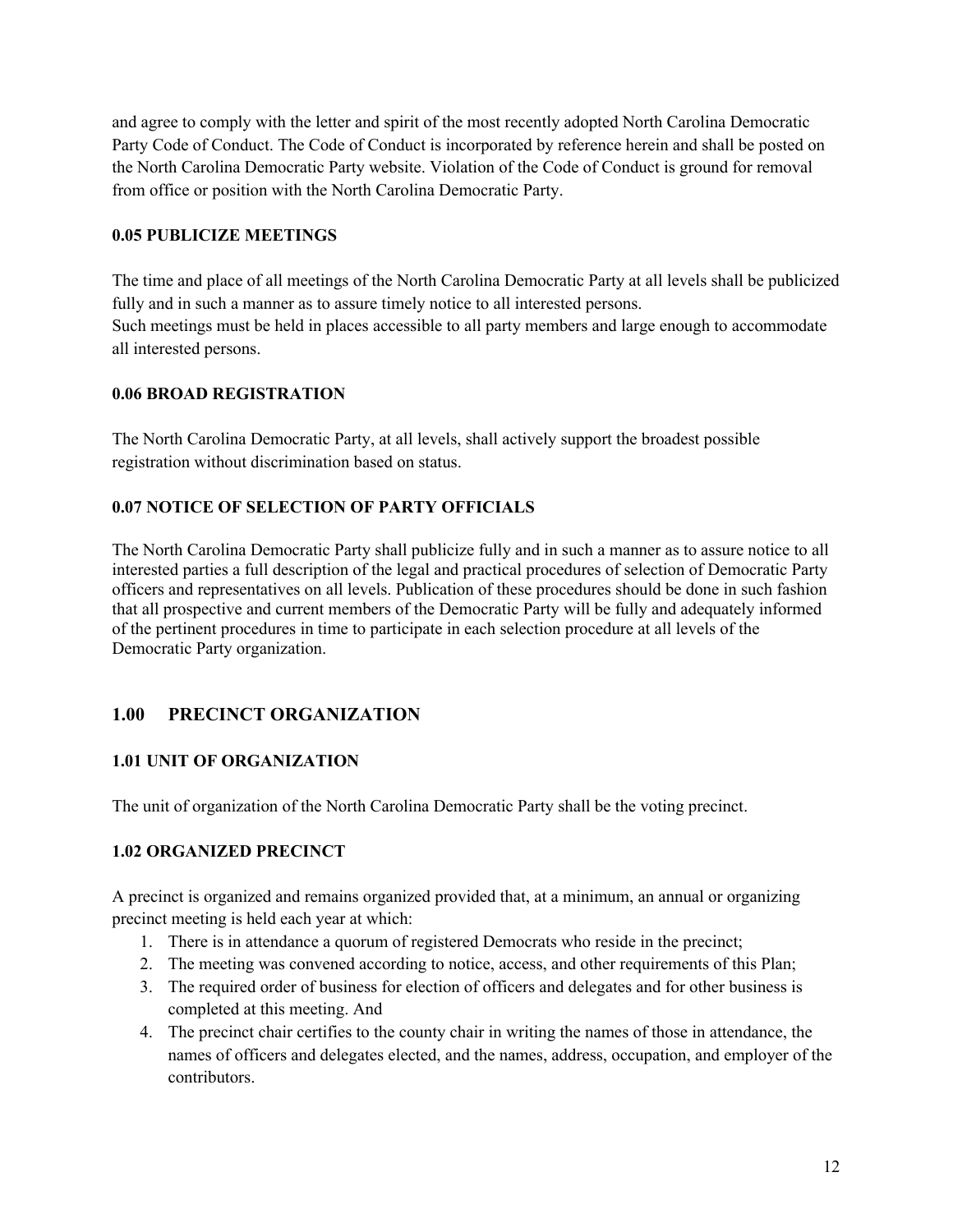Funds collected are turned in to the County Treasurer.

# **1.03 COMPOSITION OF PRECINCT COMMITTEE**

**Precinct Committee.** In each precinct, there shall be a precinct committee consisting of at least five registered Democrats who reside in the precinct and who are elected at an organizational meeting of the precinct. The purpose of the precinct committee is to elect officers and delegates who represent the precinct at county party meetings and coordinate the grassroots work of the precinct, including political education, get-out-the vote, and campaign activities. The composition of the precinct should resemble the make-up of the registered Democrats in the precinct as to gender, age, race, ethnic background and, where practical, geography. Participation and the opportunity to be elected to office or representation is open to any registered Democrat who resides in the precinct. All Democratic county and city elected officials and Democratic members of the North Carolina General Assembly, residing in the precinct and in attendance, shall be ex-officio, voting members of the precinct committee.

**Precinct Officers.** The precinct committee shall have as officers a chair, a vice chair, a secretary/treasurer, no less than two (2) committee members and any others as the body might desire. The vice chair should where possible be of a different gender identity from the chair and should, where possible, be of a race other than that of the chair. No officers of the precinct committee shall be from the same immediate family residing in the same household. Officers shall acknowledge and agree to comply with the letter and spirit of the most recently adopted North Carolina Democratic Party Code of Conduct.

**Term of Office.** The terms of office for precinct officers and precinct committee members elected at an annual meeting in an odd numbered year shall be for two (2) years. If elected at another time, the term of the office shall begin upon election. Terms shall end on the date on which the next annual precinct meeting is held in an odd-numbered year or when their successors are elected, whichever occurs first. Should a vacancy occur prior to the end of a term, the officer or committee member elected shall serve the unexpired portion of term.

**Vacancy and Succession for Precinct Officers and Committee Members**. Vacancies occurring among the officers or members of the precinct committee shall be filled within thirty (30) days following creation of the vacancy. If a member of the precinct committee moves their voting residence outside the precinct, they shall be deemed to have vacated their position. The precinct chair shall call a meeting of the remaining members of the precinct committee to fill that vacancy and any other vacancies that might be caused by the action of such committee in filling the vacancy. If there is a vacancy of the precinct chair, the vice chair or the secretary/treasurer, in that order, shall become acting chair, assume duties and responsibilities of the precinct chair, and shall call a meeting to fill the office of chair, and any other vacancies. If a meeting is not held within thirty (30) days, the county chair or their designee shall call the precinct meeting to be held for this purpose. The precinct chair or presider shall certify in writing the results of such elections within five (5) days of this meeting to the county chair.

**Resignation**. Resignation of any precinct officer shall be in writing and given to the precinct chair and county chair. In the event resignation is that of the precinct chair, the precinct chair shall give their written resignation to the precinct vice chair and to the county chair.

**Removals**. Officers and members of the precinct committee may be removed in accordance with Section 10.00.

#### **1.04 DUTIES OF PRECINCT OFFICERS**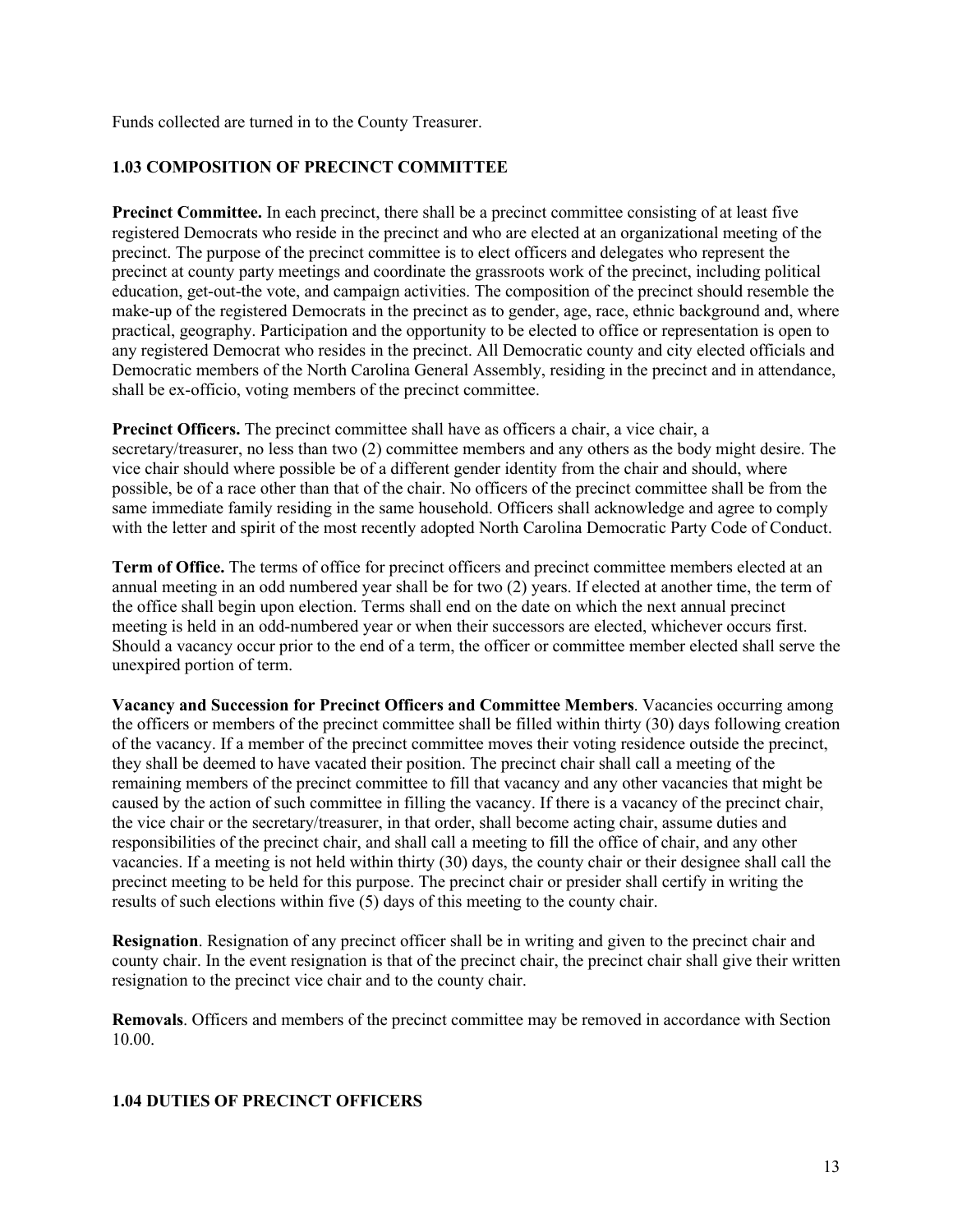**Chair**. The duties of the precinct chair shall include:

- 1. Preside at precinct meetings;
- 2. Certify annual precinct meetings, organizational meetings, and meetings to fill vacancies and precinct reports to the county chair within five (5) days of the meeting pursuant to section 1.05 "Order of Business";
- 3. Establish reasonable political goals for the precinct;
- 4. Organize and execute a voter organizing plan;
- 5. Attend meetings of the county executive committee;
- 6. Recommend to the county chair names of persons to serve as precinct elections officials and on the County Board of Elections;
- 7. Keep precinct officers and members informed of all Democratic Party events and activities;
- 8. Carry out other duties as may be assigned by the precinct or county executive committees;
- 9. Transmit all records pertaining to the office to successor within ten (10) days of vacating office.
- 10. Read the NCDP Plan of Organization

**Vice Chair.** The duties of the precinct vice chair shall include:

- 1. Preside at precinct meeting in the absence of the chair;
- 2. Serve as the publicity chair for the precinct utilizing local newspapers, door-to-door leaflets, etc. to announce political activities and/or accomplishments to voters in the precinct;
- 3. Attend meetings of the County Executive Committee;
- 4. Carry out other duties as may be assigned by the county executive committee;
- 5. Transmit all records pertaining to the office to successor within ten (10) days of vacating office.
- 6. Read the NCDP Plan of Organization.

**Secretary/Treasurer.** The duties of the precinct secretary/treasurer shall include:

- 1. Keep all records, including minutes of the precinct committee;
- 2. Issue all meeting notices within the timeframe outlined in this Plan of Organization;
- 3. Certify to the county chair precinct reports within five (5) days as prescribed in Section 5."Order of Business";
- 4. Provide assistance to the county party treasurer in fundraising efforts;
- 5. Prepare and present reports as may be requested by the county executive committee;
- 6. When there is a precinct treasury;
	- a. maintain the treasury at an insured commercial bank;
	- b. newly elected treasurer shall file Certification of Treasurer and Statement of Organization with the NC State Board of Elections with ten (10) days of elected office;
	- c. Complete Mandatory Treasurer Training required by law from the NC State Board of Elections within thirty (30) days of elected office;
	- d. Prepare and file reports as required by law within a timely manner.
- 7. Preside at precinct meetings in the absence of the chair and vice chair;
- 8. Transmit all records pertaining to the office to successor within ten (10) days of vacating office.
- 9. Read the NCDP Plan of Organization.

**Committee Members**. The duties of the precinct committee members shall include: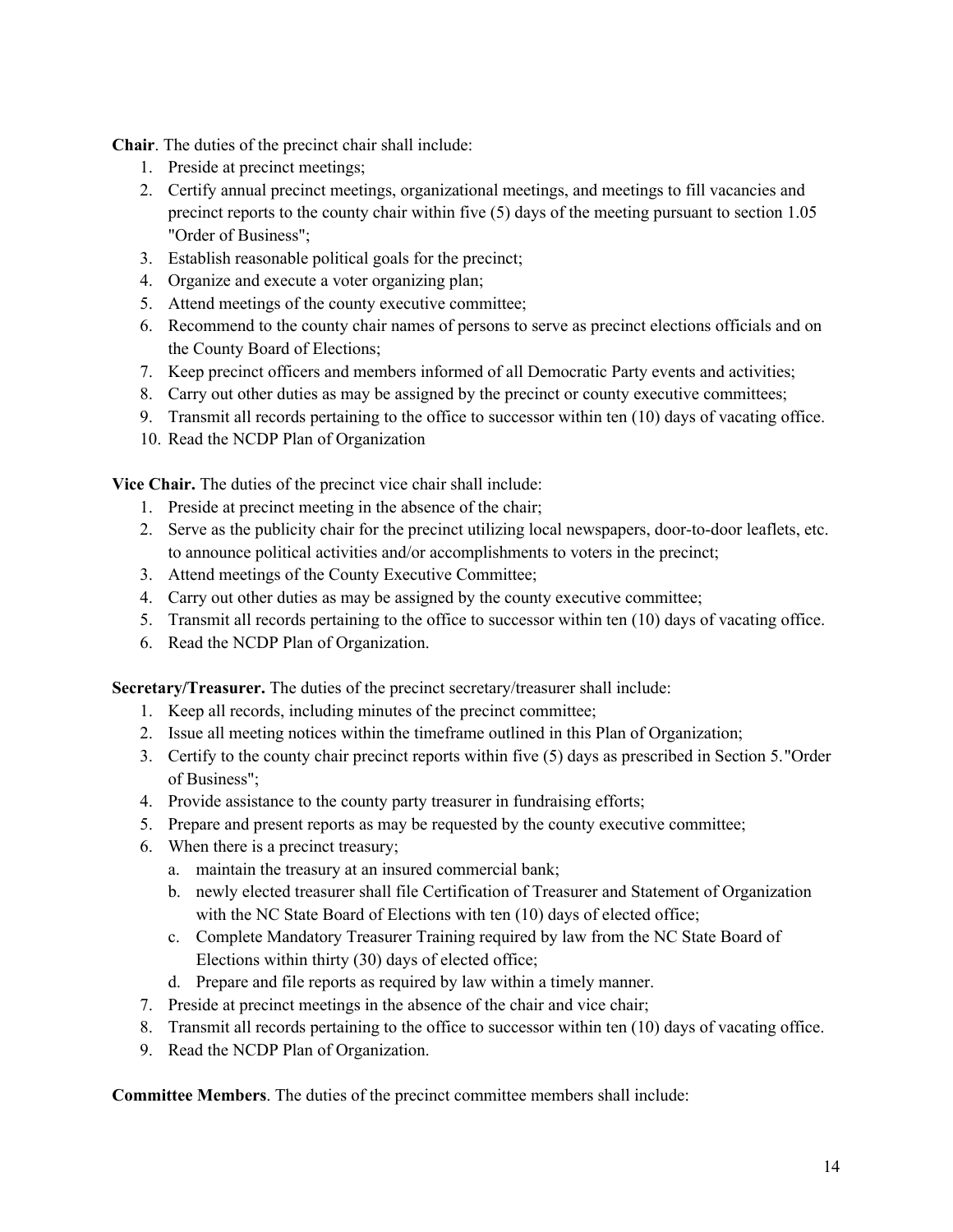- 1. Participate in activities and events of the Democratic Party;
- 2. Carry out the duties as assigned by the precinct chair;
- 3. Carry out duties as may be assigned by the County Executive Committee.

#### **1.05 PRECINCT MEETINGS**

**Presiding Officer**. If the precinct has been and is still organized at the time of a designated annual meeting or called meetings, the precinct chair shall organize the meeting. Should a precinct be unorganized at the time of the annual meeting, any registered Democrat residing in the precinct may, by appointment as an acting chair by the county chair, organize and preside over the election of officers. The organizer must communicate his/her intent in the same way as precinct chairs who must provide precinct meeting dates, times, and locations to the county chair.

**Documentation**. Documentation (precinct packets, including the agenda, rules for holding a successful meeting, and official reporting forms) regarding annual precinct meetings shall be distributed at an instructional training meeting or distributed at the discretion of the county chair or designee by hand delivery, mail, or email to all precinct chairs, acting chairs, or their representatives at least thirty (30) days prior to the first day of annual precinct meetings. Printed precinct packets must be given to acting chairs upon appointment by the county chair.

**Notice Required**. Public notice shall be given for all precinct meetings at least seven (7) days in advance of said precinct meetings in accordance with the guidelines set by the County Executive Committee and consistent with 0.04 "Publicize Meetings."

**When Held**. Annual precinct meetings shall be held on a date designated by the county chair that is within the two (2) week period designated by the state chair pursuant to Section 4.08. In presidential election years, there shall be no two

(2) week period allowed, and the precinct meeting shall be held on the exact date designated by the state chair pursuant to Section

4.08. The county chair shall designate the time for the precinct meetings. Weekday precinct meetings shall begin no earlier than 6:00 PM and no later than 7:30 PM. Weekend meetings shall be held between the hours of 10:00 AM and 7:00 PM.

In the event that the originally scheduled meeting could not be held successfully due to a lack of a quorum or any other reason, there shall be a second meeting called within two (2) weeks of the original meeting date. The county chair, in consultation with the precinct chair or organizer, shall set the date, time and location for the second meeting. The county chair shall offer the precinct chair or organizer whatever reasonable assistance is needed to organize the precinct.

In the event that a quorum is not present for the second scheduled precinct meeting, that precinct shall be considered an unorganized precinct.

**Location**. The annual precinct meetings shall be held at the polling place of each precinct or other facility within the precinct or nearby that is deemed appropriate by the precinct chair and/or the county chair. In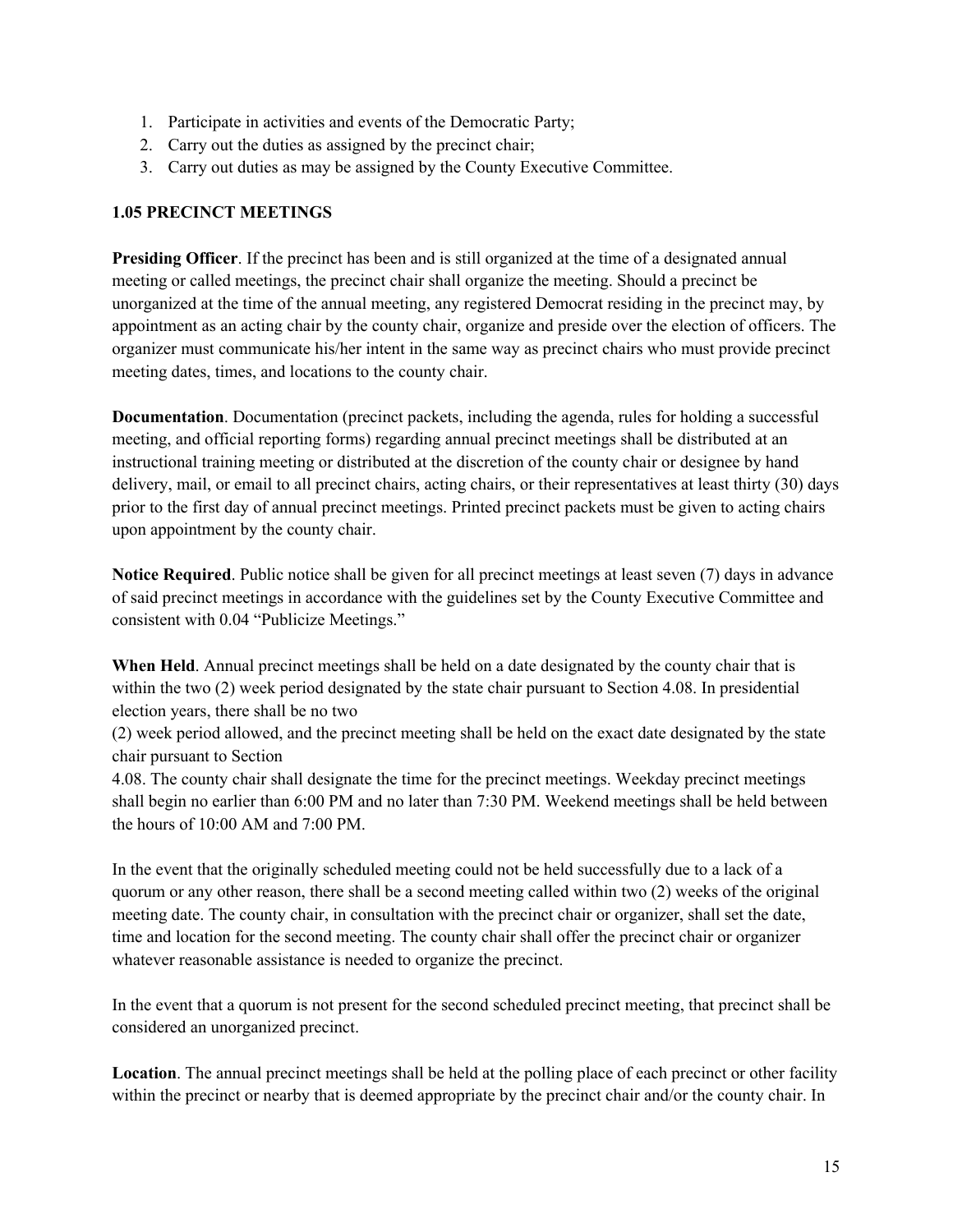the event that a precinct polling place should prove unsuitable, for whatever reason, an alternate meeting location may be used. Any alternate meeting facility must be approved in advance by the county chair and publicly announced seven (7) calendar days in advance of the meeting. In the event the precinct will be meeting at a location other than the precinct's polling location, the precinct chair or acting precinct chair shall post notice of the alternate meeting location at the regular polling place. If the precinct's polling location will not allow the posting of a meeting notice, the precinct chair or acting chair will notify the County Party Chair so a remedy can be found in a timely manner. In any case, the precinct meeting must be held in a public facility accessible and open to all registered Democrats residing in the precinct, except that when the precinct chair or acting precinct chair, wishes to meet in their precinct, and the county chair certifies that no public facility is available in the precinct, the precinct meeting may be held in a nonpublic facility accessible and open to all registered Democrats residing in the precinct.

**Multiple Precincts Meeting at One Location**. Multiple precinct meetings at the same location and time are permissible under this Plan so long as such an arrangement is agreed to in advance by the county party Chair, and by the precinct chair or acting precinct chair of each of the affected precincts. Such meetings must be in a location within the boundaries of the precinct's county and at a location that can be reasonably accessed by all registered Democrats residing in the affected precincts. Public Notice shall be given for all precincts included in the meeting in accordance with the guidelines set by the County Executive Committee and consistent with 0.04 "Publicize Meetings". For all precincts which do not meet at their polling place, the precinct chair or acting precinct chair, shall post notice of the alternate meeting location at the regular polling place, and if postings are not allowed, they need to notify the County Party Chair. The group meeting may be structured so participating precincts share agenda items common to all precincts but must allow the precincts to meet individually to elect officers and/or delegates to the county convention or conduct other business specific to an individual precinct. Each individual precinct meeting in this fashion must meet the quorum requirements as specified in section 1.06 Quorum. Each precinct chair elected at a multi-precinct meeting shall certify to the county chair, in writing, the names of members of their precinct in attendance, the names of officers and delegates elected, if applicable, and any contributions collected.

**Unorganized or Newly Created Precinct**. A precinct that did not meet on the originally scheduled meeting date or on the second meeting date set for an annual meeting or is newly created by the Board of Elections shall be considered unorganized and shall not be entitled to send delegates to the county convention or be represented on the county executive committee and shall not have voting privileges until organized. A meeting can be held for the purpose of organizing in either an odd or even numbered year. The county chair shall appoint a registered Democrat residing in the precinct to serve as an acting precinct chair for up to thirty

(30) days for the sole purpose of organizing the precinct. The acting precinct chair shall organize and preside over the special meeting called by the county chair for this purpose. A precinct organizing in this fashion may send delegates to the county convention if delegates were elected two (2) weeks prior to the convention or send members to a county executive committee meeting if the precinct is organized at least two (2) weeks prior to the scheduled meeting. The organizational meeting must be certified in writing to the county chair within five (5) days of the date of the meeting. Notice, access, and quorum requirements are the same for this meeting. If this meeting occurs in an even numbered year, the order of business adds the election of officers. If this meeting is held after the annual convention, delegates are not elected in that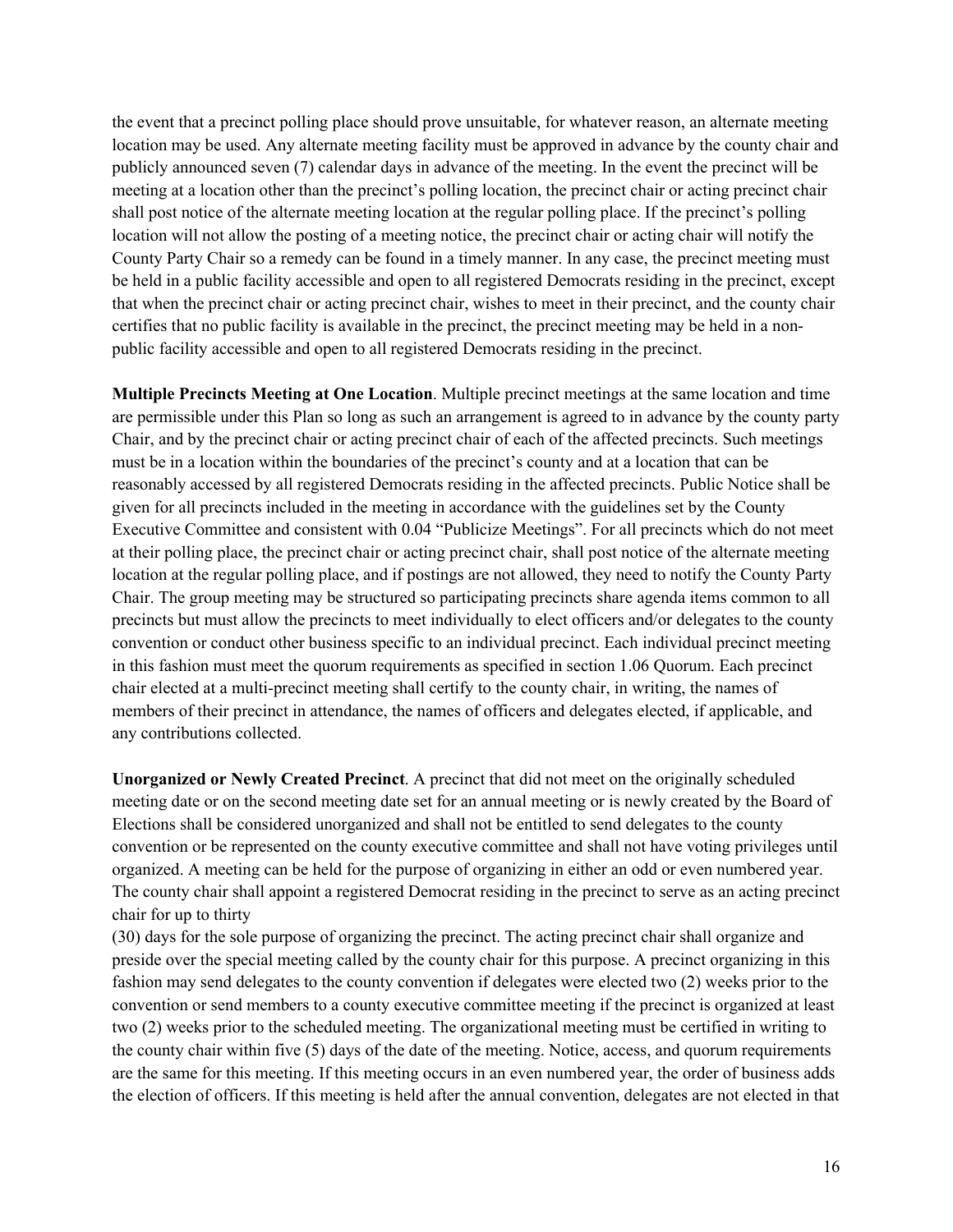year.

**Order of Business – Odd-Numbered Years**. The order of business at the annual precinct meeting held in odd-numbered years shall be:

- 1. The election of three (3) registered Democrats of the precinct as precinct officers;
- 2. The election of at least two (2) other registered Democrats of the precinct as members of the precinct committee;
- 3. The election of registered Democrats of the precinct as delegates to the county convention;
- 4. The chair, or presiding officer, and the secretary/treasurer, or vice chair or other attending committee member shall certify to the county chair names, addresses, race, gender, telephone numbers and email addresses of the precinct officers, the members of the precinct committee, and the delegates to the county convention elected at the annual precinct meeting within five (5) days;
- 5. Proposing and adopting resolutions for consideration at the county convention.
- 6. Other business related to the affairs of the precinct.

# **Order of Business – Even-Numbered Years**.

The order of business at the annual precinct meeting held in even-numbered years shall be:

- 1. The election of officers or committee members to fill any vacancies.
- 2. The election of registered Democrats from the precinct as delegates to the county convention;
- 3. The chair, or presiding officer, and the secretary/treasurer, or vice chair or other attending committee member shall certify to the county chair the names, addresses, race, gender, telephone numbers and email addresses of the delegates elected to the county convention at the annual precinct meeting within five (5) days.
- 4. Proposing and adopting resolutions for consideration at the county convention.
- 5. Other business related to the affairs of the precinct.

**Called Meetings.** Additional meetings may be called in accordance with Section 12.01. Precinct committees are encouraged to meet throughout the year to conduct political education, get-outthe-vote, and campaign activities, to instruct officers and to carry out the political planning of the precinct.

**Presiding Officers.** In the event that the chair, vice chair, secretary/treasurer or precinct committee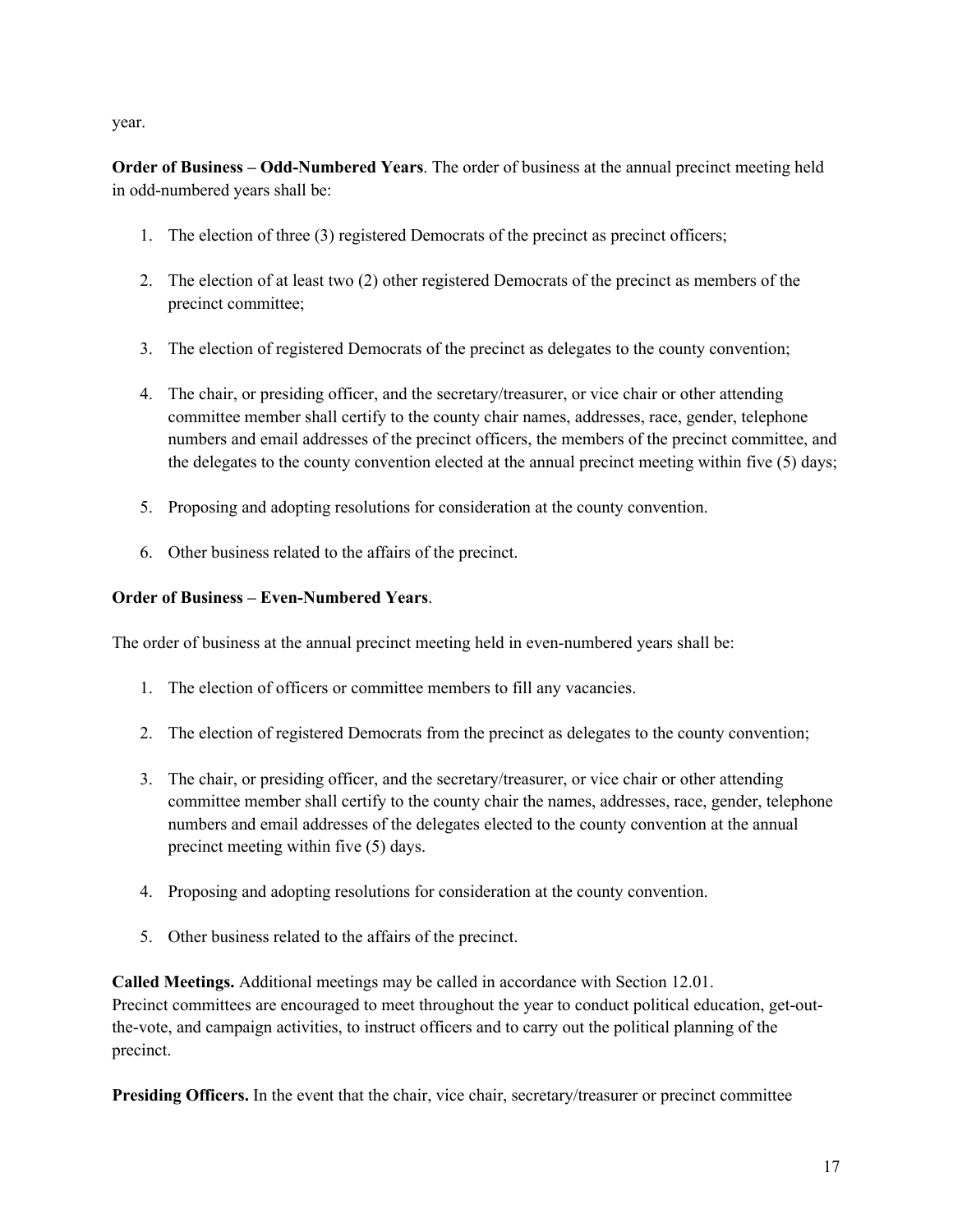member are not present at the precinct meeting, any registered Democrat residing in the precinct may preside.

# **1.06 QUORUM REQUIRED TO ORGANIZE PRECINCT AND TO ELECT PRECINCT OFFICERS AND MEMBERS OF THE PRECINCT COMMITTEE**

The required quorum for a precinct meeting held for the purpose of organizing the precinct or electing precinct officers and committee members of the precinct committee, electing delegates to the county convention or the filling of vacancies on the precinct committee shall consist of five (5) registered Democrats residing in the precinct. In precincts having one hundred (100) or fewer registered Democrats, five percent (5%) of such registered Democrats shall be sufficient to comprise the precinct committee and to constitute a quorum. By agreement of the county chair and either the precinct chair or the appointed chair for the meeting, as many as two designated, registered Democrats residing in such precinct may attend the precinct meeting by telephone or other telecommunications device and be considered as part of the quorum. The method of communications used to attend the meeting must provide a way to identify the participants as those who were authorized to attend the meeting by phone or telecommunications device.

# **1.07 VOTING AT PRECINCT MEETINGS**

Each registered Democrat residing in the precinct and in attendance at any precinct meeting, shall be entitled to cast one vote at said meeting.

# **1.08 REPRESENTATION AT COUNTY CONVENTION AND ON COUNTY EXECUTIVE COMMITTEE**

No precinct shall be entitled to send delegates to any county convention unless those delegates were elected at a precinct meeting at which a quorum was present and done so no less than two (2) weeks prior to said convention. No precinct shall be entitled to representation on the county executive committee unless a precinct committee and precinct committee officers were elected at a precinct meeting at which a quorum was present and done so no less than two (2) weeks prior to said meetings.

# **1.09 REPRESENTATION AT COUNTY CONVENTION AND ON COUNTY EXECUTIVE COMMITTEE**

Each precinct shall be entitled to cast at any county convention one (1) vote for every one hundred (100) Democratic votes, or major fraction thereof, cast by the precinct for the Democratic nominee for Governor at the last gubernatorial election; provided that every precinct shall be entitled to cast at least one vote at the county convention.

# **1.10 DELEGATES TO THE COUNTY CONVENTION**

Each precinct shall elect at least one (1) delegate for each vote to which said precinct is entitled at the county convention, and the precinct may elect no more than two (2) delegates for each vote. If the precinct elects less than one (1) delegate for each vote to which it is entitled, then the precinct vote at the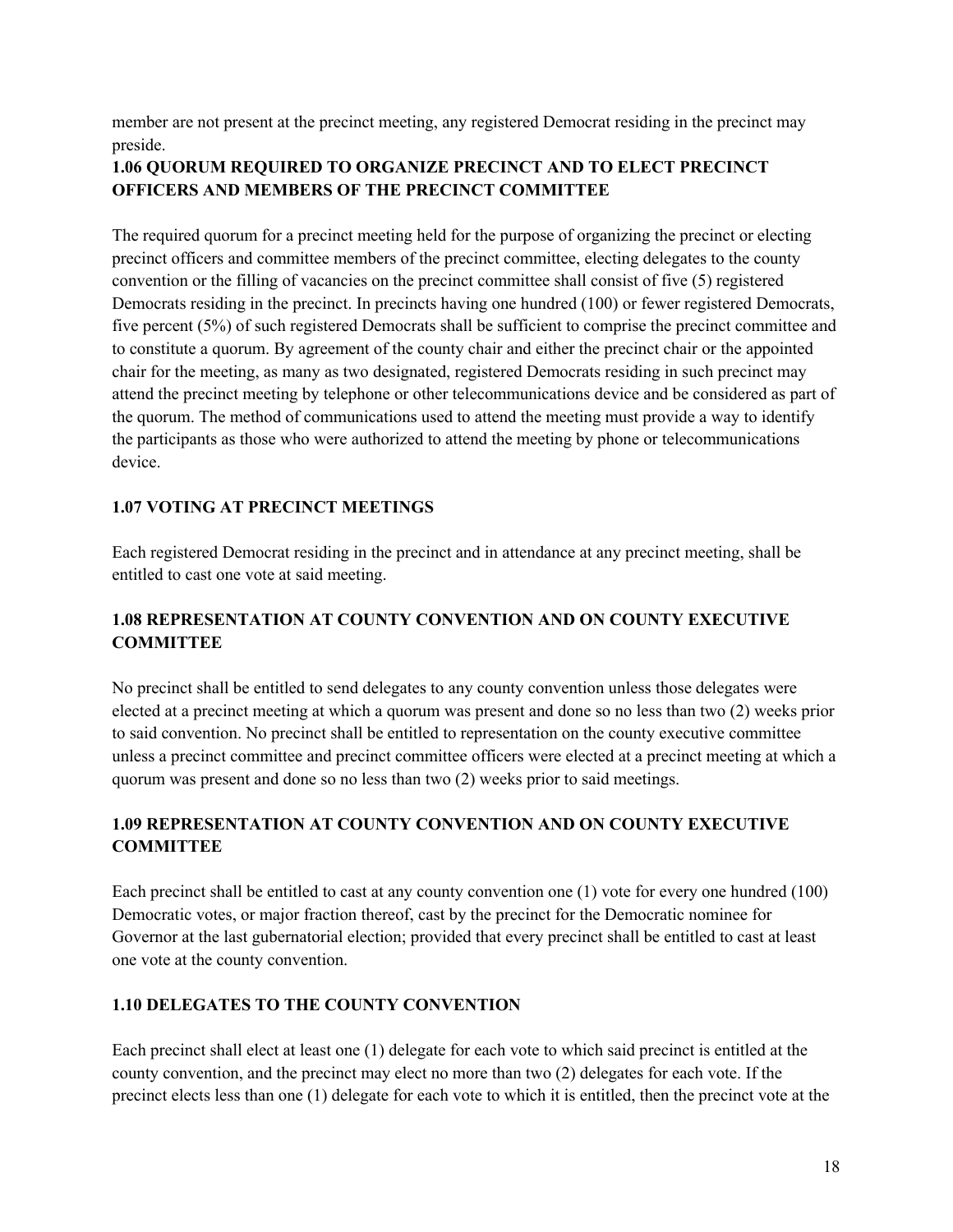county convention shall be limited to the number of delegates selected. **2.00 COUNTY ORGANIZATIONS** 

#### **2.01 COMPOSITION OF COUNTY EXECUTIVE COMMITTEE**

**Members.** There shall be a county executive committee in each county composed of:

- 1. The chair and vice chair of the several precinct committees in the county;
- 2. The elected officers of the county executive committee;
- 3. The representatives of duly organized and chartered chapters of state affiliated organizations. The respective presidents of the state affiliated organizations shall determine those duly organized affiliated organizations within a county and shall certify the name of the county affiliated organization representative selected according to the organization by-laws to the state chair. State Party Headquarters shall provide the county chair with the name of the representatives of duly organized county chapters of state affiliated organization organizations within their county. Should a precinct chair or vice chair be elected as representative of an affiliated organization, some other member of said organization shall be certified as the representative of that organization on the county executive committee. In addition, the county Teen Dem advisor shall be a member of the county executive committee and equally share the vote of that organization with the county Teen Dem representative unless the county executive committee authorizes an additional vote.
- 4. Any member of the state executive committee from that county, not a member of the county executive committee by virtue of holding some other office, shall be an ex- officio, voting member of the county executive committee.
- 5. All Democratic state, county, and city elected officials (whether elected in a partisan or nonpartisan election) and Democratic members of the North Carolina General Assembly residing in the county shall be ex-officio, voting members of the county executive committee. Said ex-officio members shall not be counted in determining the number for a quorum or whether a quorum is present at a meeting. Any elected or appointed judge shall not be a member of the committee.
- 6. When a club has formed within a county and is not affiliated with a state recognized Affiliated Organization, the county executive committee shall determine what constitutes a duly organized Democratic club of the county in which these are organized. The president or some other person designated by the club shall be an ex- officio member of the County Executive Committee. The County Executive Committee shall determine if the club has a vote.
- 7. Any elected or appointed officer of a district executive committee or the state executive committee residing in the county.
- 8. A county party Attorney, appointed by the county Chair and serving at the Chair's pleasure.

**Term of Office**. The term of office of the members of the county executive committee shall be for two (2) years and shall expire on the date set for the next succeeding precinct meeting held in an oddnumbered year, or when their successors shall be elected, whichever shall occur first. Newly elected members shall take office immediately upon their election.

#### **2.02 VOTING ON THE COUNTY EXECUTIVE COMMITTEE**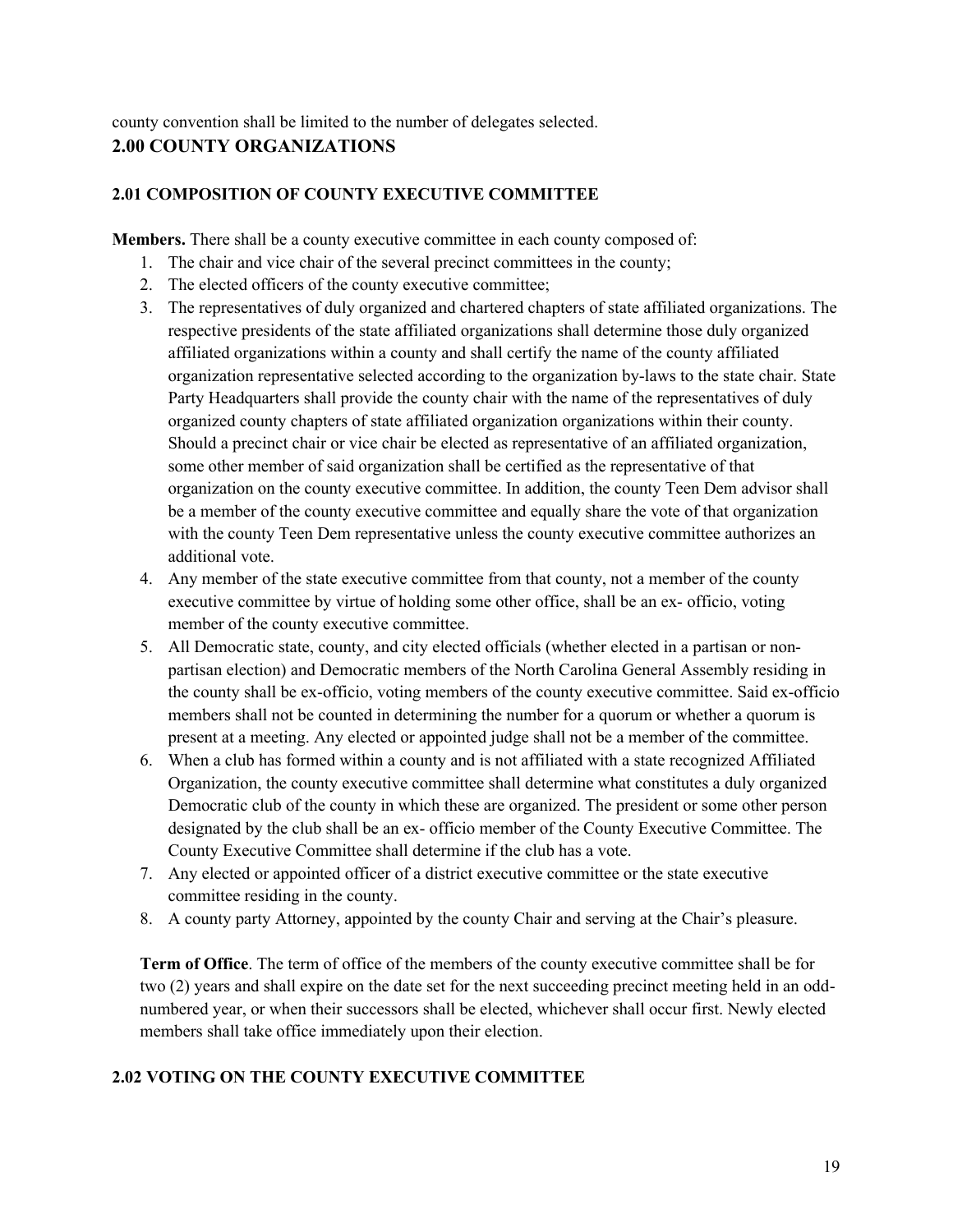No individual members can vote in more than one capacity, nor shall any individual member be entitled to cast more than one (1) vote even though the individual may be serving in multiple capacities under the county executive committee structure.

# **County Executive Committee Officers, Presidents of County Chapters of State Auxiliary Organizations, and Ex-Officio Members.**

Members not provided for below shall be entitled to one vote each.

**Precinct Officers**. The several precinct chairs and vice chairs shall be entitled, as members of the county executive committee, to cast for their precinct one vote for each one hundred (100) votes, or major fraction thereof, cast by their precinct for the Democratic nominee for Governor at the last preceding gubernatorial election, provided that each precinct chair and vice chair together shall be entitled to cast for their precinct a minimum of one vote.

In the event that the chair and vice chair should disagree on how their precinct's vote shall be cast, then each member shall cast exactly one- half  $(½)$  of the votes which their precinct is entitled to cast.

Under no circumstances shall either the chair or vice chair be able to cast more than one-half  $(\frac{1}{2})$  of the votes to which a precinct is entitled, even though the other is absent.

# **2.03 OFFICERS OF THE COUNTY EXECUTIVE COMMITTEE**

**Elected Officers.** The county executive committee shall have as officers a chair, three (3)vice chairs, a secretary, and a treasurer. The first vice chair must be of a different gender identity from the chair. Among the chair and three (3) vice chair offices, one (1) of these must be filled by a person of a racial or ethnic minority which constitutes at least twenty percent (20%) of the registered Democrats in that county and one of these offices must be filled by a person thirty-six (36) years of age or younger. Officers of a county executive committee shall be active Democrats residing within the county. No two (2) county officers may be from the same immediate family residing in the same household. Gender, racial or ethnic, and age requirements need not be followed if filling a vacancy for an unexpired term but shall be adhered to when the office is filled for a full term.

**Municipal and County Precinct Vice Chairs**. In each county that contains two or more municipalities of a population of more than 60,000 persons each, officers in addition to the ones specified above shall be elected as follows:

1. (a) a vice chair for each such municipality who shall be elected by the precinct chair and vice chair of the precincts with registered voters within that municipality; and (b) a vice chair for those precincts not contained in such municipalities – if those precincts have a total population of more than 60,000 persons – who must be a resident of one (1) of those precincts and who shall be elected by the precinct chair and vice chair of those precincts not contained in the said municipalities.

**Term of Office**. The term of office of the officers of the county executive committee shall be for two (2) years and shall expire on the date set for the next succeeding county convention meeting held in the oddnumbered year or when their successors shall be elected, whichever shall occur first. Newly elected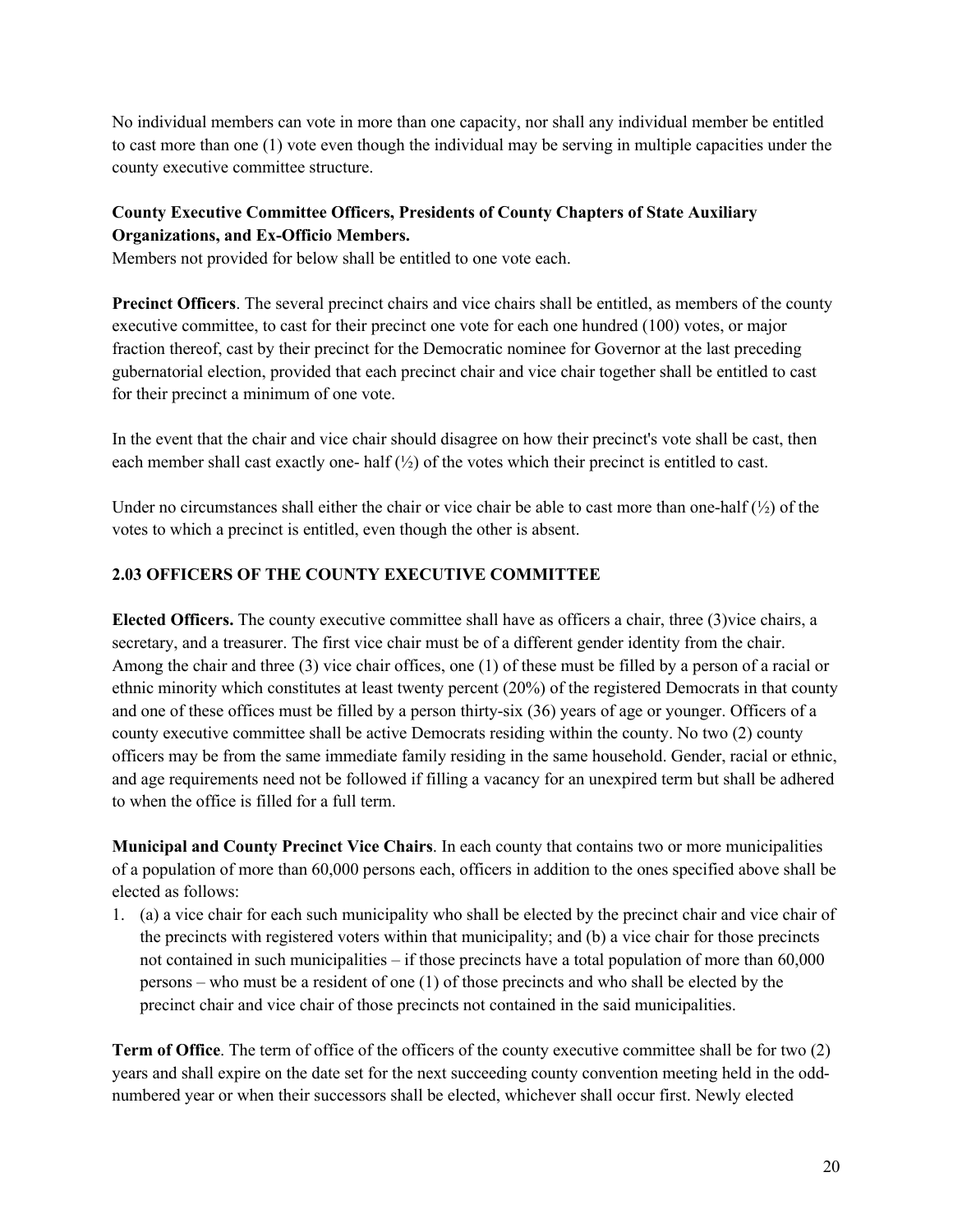officers shall take office immediately upon election.

**Vacancy and Succession for County Executive Committee Officers**. Vacancies occurring among the officers of the county executive committee shall be filled within thirty

(30) days following creation of the vacancy. The county chair shall call a meeting of the county executive committee to fill the vacancy and any other vacancies that might be caused by the action of such committee in filling the vacancy. If, for any reason, there should occur a vacancy in the chair of the county executive committee, the first vice chair, the second vice chair, the third vice chair, the secretary or the treasurer, in that order, shall preside and in the absence of any of the foregoing officers, any member of the county executive committee may preside. Should a vacancy of the county treasurer occur, the elected officers of the county executive committee shall temporarily appoint a Democrat who resides in the county, within ten (10) days of the vacancy, to serve for up to thirty (30) days.

**Removals**. Officers and members of the County Executive Committee may be removed in accordance with Section 10.00.

**When County Committee is Not in Session**. When the county executive committee is not in session, the officers of the county executive committee shall act in the place of the county executive committee on all matters unless this Plan of Organization states that action is to be taken by the entire county executive committee. The chair of the county executive committee is encouraged to include the presidents of chartered affiliated organizations in such sessions.

**Code of Conduct.** Officers shall acknowledge and agree to comply with the letter and spirit of the most recently adopted North Carolina Democratic Party Code of Conduct.

# **2.04 COUNTY EXECUTIVE COMMITTEE MEETINGS**

**When**. The county chair shall issue a call for a meeting of the county executive committee periodically but not less than three (3) times each year.

**Called Meetings**. Additional meetings may be called in accordance with Section 12.01.

**Business Permitted.** The county executive committee may conduct any business as is required or necessary insofar as such business is consistent with the Plan of Organization.

# **2.05 DUTIES OF COUNTY OFFICERS**

**Chair**. The duties of the county chair shall include:

- 1. Preside at county executive committee meetings and county conventions;
- 2. Draft, in consultation with the county executive committee, a strategic plan outlining reasonable political goals for the county;
- 3. Execute the strategic plan approved by the county executive committee;
- 4. Appoint an acting precinct chair for up to thirty (30) days for any precinct that remains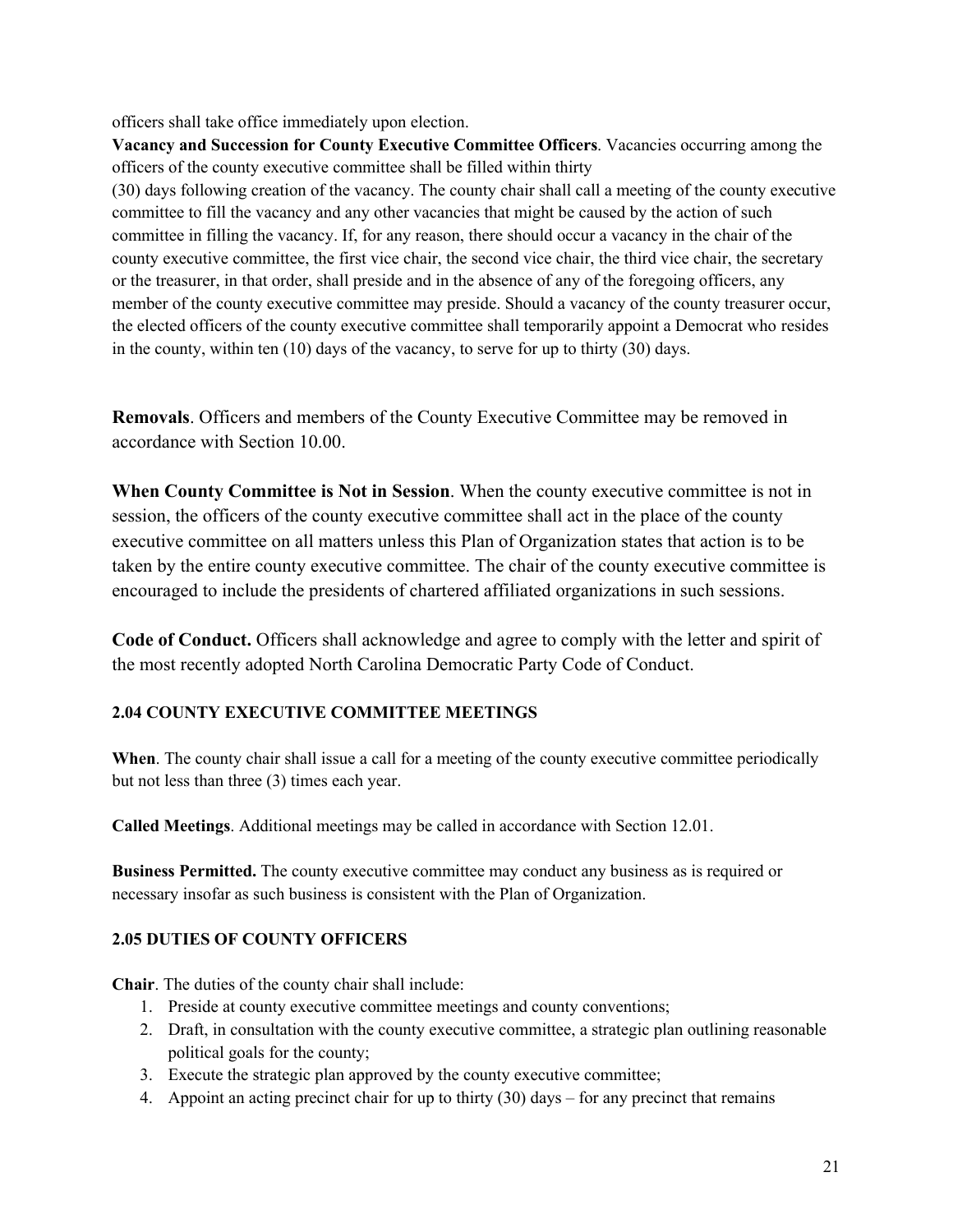unorganized after the second scheduled precinct meeting – for the purpose of organizing the precinct in accordance with this Plan of Organization;

- 5. Appoint an acting precinct chair for any newly created precinct for the purpose of that precinct in accordance with this Plan of Organization;
- 6. Designate the date and time, consistent with the parameters set by the state chair, at which precinct meetings will be held;
- 7. Designate the exact time and place, consistent with the date set by the state chair, at which the county convention is to be held, providing said designation to be given to the precinct chairs at least thirty (30) days prior to said county convention;
- 8. Appoint committees as may be required to assist in the execution of these duties;
- 9. Encourage and facilitate establishment and continuity of county chapters of state affiliated organizations;
- 10. Attend meetings of the district and state executive committees;
- 11. Serve as the spokesperson for the county executive committee;
- 12. Serve as the liaison between the county executive committee and the district executive committee, the state party officers, and the state executive committee;
- 13. Represent the county executive committee at party and non-party meetings and functions;
- 14. Appoint a county party attorney, to serve at the Chair's pleasure;
- 15. Carry out other duties as may be assigned by this Plan of Organization or by the county or state executive committees;
- 16. Transmit all records pertaining to the office to successor within ten (10) days of vacating office.

First Vice Chair. The duties of the county first vice chair shall be such as may be assigned by the county chair and shall include the following:

- 1. Preside at county executive committee meetings and county conventions in the absence of the chair;
- 2. Plan and organize county executive committee meetings and county conventions;
- 3. Notify precinct chairs as to the number of votes that each precinct is entitled to cast at the county executive committee and the county convention;
- 4. Behave as the coordinator for all precinct and party organizing efforts within the county, in consultation with the other officers and consistent with the strategic plan approved by the county executive committee;
- 5. Attend meetings of the district executive committee;
- 6. Carry out other duties as may be assigned by the county executive committee;
- 7. Transmit all records pertaining to the office to successor within ten (10) days of vacating office.

**Second Vice Chair**. The duties of the county second vice chair shall be such as may be assigned by the county chair and shall include the following:

- 1. Plan and organize training sessions for county executive committee members and other interested active Democrats;
- 2. Carry out other duties as may be assigned by the county executive committee;
- 3. Transmit all records pertaining to the office to successor within ten (10) days of vacating office.

**Third Vice Chair**. The duties of the county third vice chair shall be such as may be assigned by the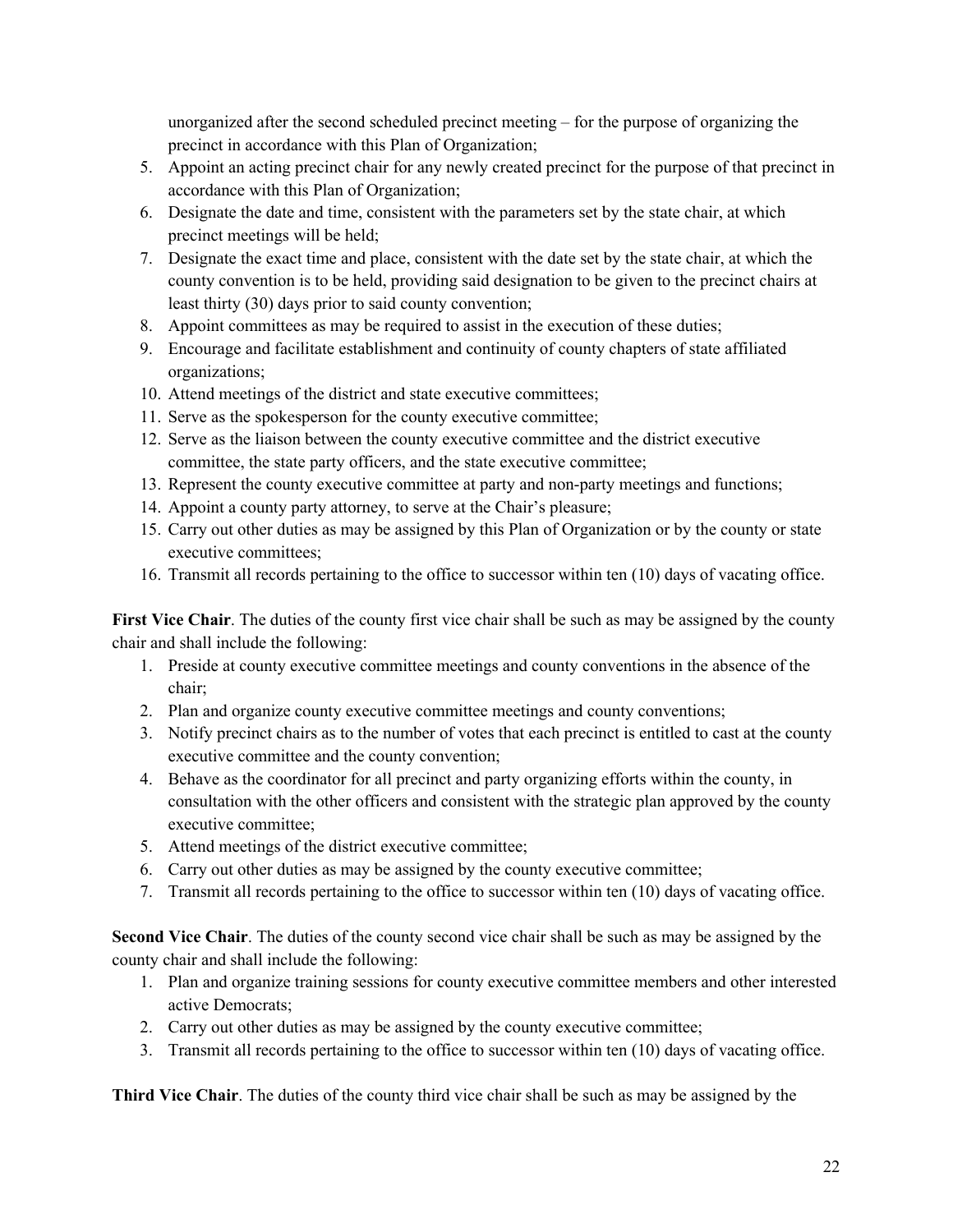county chair and shall include the following:

- 1. Serve as the publicity chair for the county executive committee utilizing local newspapers, newsletters, etc. to illuminate policy issues and announce political activities and/or accomplishments to voters in the county;
- 2. Carry out other duties as may be assigned by the county executive committee;
- 3. Transmit all records pertaining to the office to successor within ten (10) days of vacating office.

**Secretary**. The duties of the county secretary shall include:

- 1. Keep and maintain in good order all records of the county executive committee;
- 2. Issue all meeting notices in writing and consistent with the requirements of this Plan of Organization;
- 3. Carry out other duties as may be assigned by the county executive committee;
- 4. Transmit all records pertaining to the office to successor within ten (10) days of vacating office.

**Treasurer**. The duties of the county treasurer shall include:

- 1. Maintain the county executive committee treasury at an insured commercial bank;
- 2. Maintain all records required by law or by the county executive committee of contributions received and disbursements made;
- 3. Prepare and file any reports as may be required by law or by the county executive committee;
- 4. Coordinate the county executive committee's efforts to reach its sustaining fund goal for the state party;
- 5. Transmit all records pertaining to the office to successor within ten (10) days of vacating office.

The officers of the County Executive Committee may meet to assign new duties or reassign existing duties of the County Executive Committee officers for the remainder of their term. Assignments or reassignments of duties must be agreed upon by affected officers. The County Chair shall notify the State Chair and Executive Director of any changes in the duties assignments that are outlined in this Plan of Organization.

# **2.06 COUNTY BOARDS OF ELECTIONS**

**Method of Selection**. The county chair shall call a meeting of the county executive committee and, after consultation with the precinct chairs, submit three (3) names of registered Democrats as his or her recommendations for confirmation by the county executive committee. The county executive committee is encouraged to submit names that reflect diversity, including race and gender identity, when possible. Only when such recommendations shall be confirmed by a majority of the county executive committee members present and voting shall the recommendation be submitted to the state chair. If the county executive committee refuses to confirm a person recommended by the county chair, then the floor shall be open for nominations for that position. Only when a nominee has received a majority vote of the county executive committee members present and voting shall the recommended name be submitted to the state chair. The time frame for the county executive committee to meet to act on these recommendations, the deadline for submitting recommendations to the state chair, and the manner by which such recommendations shall be submitted to the state chair shall be determined and set forth by the state chair.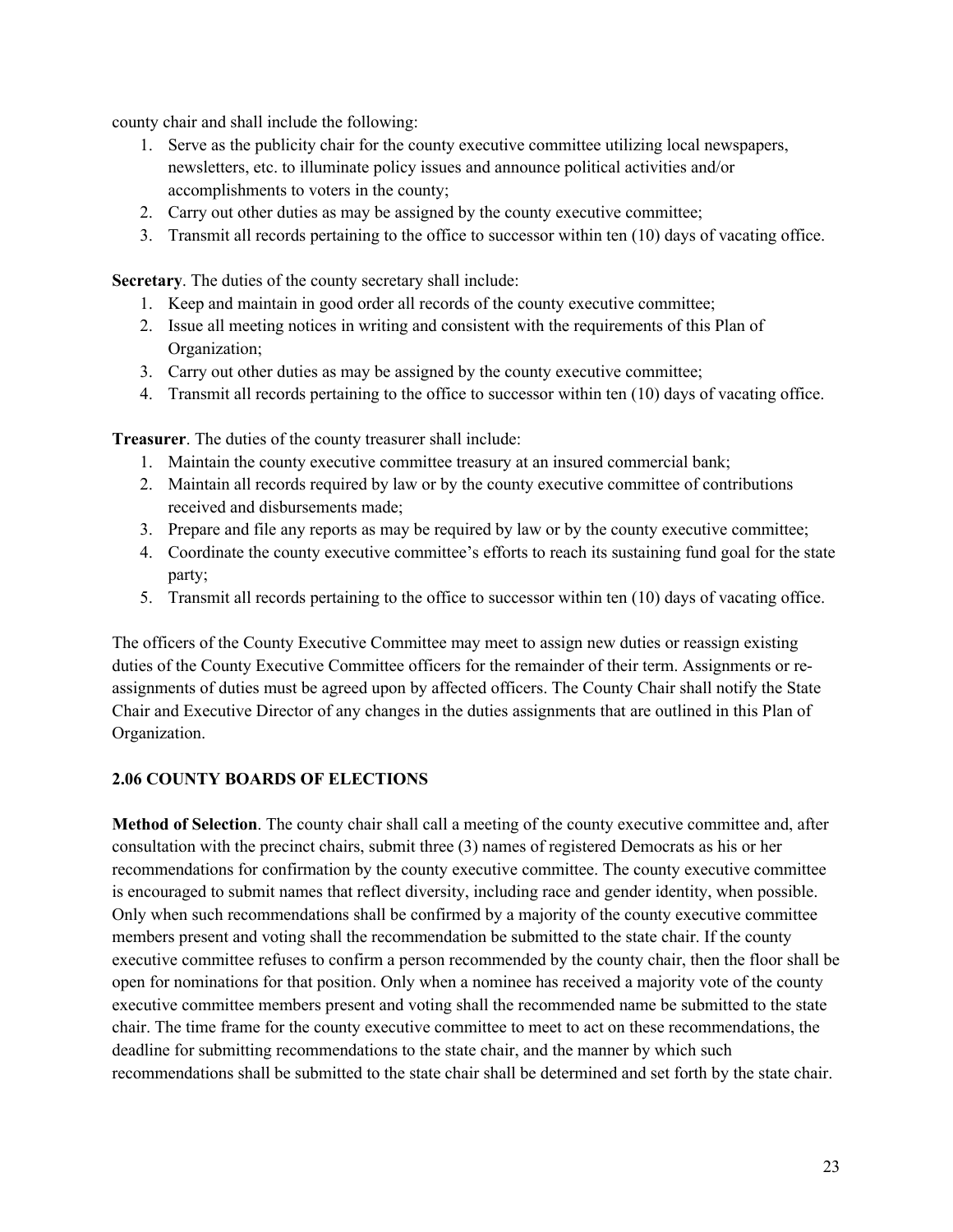In the event of a vacancy during the term of a member of the county board of elections, then the county executive committee shall use the same procedure as above, but shall only be required to submit two (2) names to the state chair.

In the event of a vacancy during the term of a member of the county board of elections, if it is determined, by a majority of the elected officers of the county executive committee, that sufficient time does not exist due to the next scheduled meeting of the state board of elections, an election, or pressing vital issues before the county board of elections, to give the required notice of a county executive committee meeting pursuant to the provisions of Section 12.01, the county chair may submit his or her recommendation to the state chair after obtaining confirmation of said recommendations from a majority of the county executive committee without holding a meeting. Attempts must be made to reach all members of the county executive committee and record of such attempts and the disposition of each attempt must be submitted to the secretary of the county executive committee within ten (10) days.

**Qualifications of Members**. No person may serve on the county board of elections who does not meet the requirements set forth for such office in the General Statutes of North Carolina.

# **2.07 PRECINCT JUDGES**

The county chair, after consultation with the precinct chairs, shall recommend to the county board of elections the names of persons to serve as precinct judges. No person may serve as a precinct judge who does not meet the requirements for such office as set forth in the General Statutes of North Carolina.

# **2.08 RULES FOR PRECINCT MEETINGS**

The county executive committee shall have power to make any rules with regard to the holding of precinct meetings that it may deem proper, not inconsistent with this Plan of Organization.

# **2.09 MUNICIPAL EXECUTIVE COMMITTEE**

There shall be a municipal executive committee when required by law to fill any vacancies in nomination to partisan municipal offices to be voted for in any town or city election. The municipal executive committee shall be composed of the precinct chair and vice chair of the precincts that comprise the city or town. Each member shall be entitled to vote as prescribed in Sections 2.02 and 12.03. The county chair shall be an ex-officio, non-voting member of the committee and preside at all meetings.

# **2.10 METHODS FOR CONSIDERATION AND ADOPTION OF RESOLUTIONS AT THE COUNTY LEVEL**

1. Resolutions may be proposed, considered, and adopted at the annual meeting of any precinct. All resolutions adopted at a precinct meeting shall be forwarded to the county secretary. The county convention shall in even-number years adopt the method for reviewing, editing, consolidating, adopting, and prioritizing resolutions most appropriate for the local party. Resolutions may be addressed either only at the county convention or initially by a special platform and resolution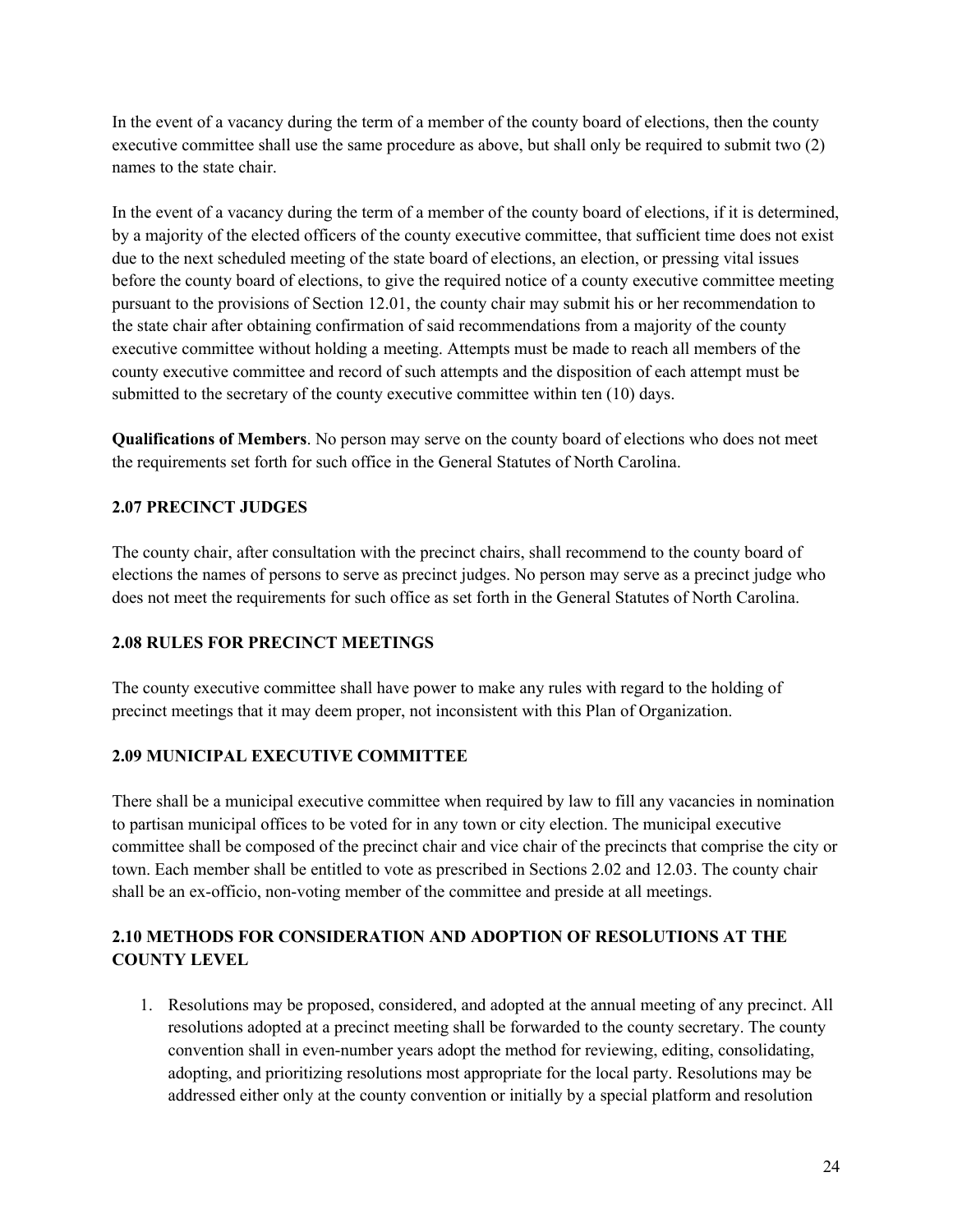committee appointed by the district chair. Resolutions that are adopted and are of purely local interest shall be recommended for further action on the local level.

- 2. If the resolutions are considered by a committee before the county convention, that committee shall have the authority to edit and/or consolidate resolutions, in keeping with their intention and then prioritize state and national resolutions prior to forwarding them to the county convention.
- 3. Each county shall forward to the district convention from among the resolutions adopted at the county convention state and national resolutions that the county convention prioritizes as reflecting the most vital and pressing issues put forward by the county party. The secretary shall forward these prioritized resolutions to the district secretary within ten days. The other adopted resolutions that are not prioritized will be record as reflecting local county party policy and shall be forwarded to the State Platforms and Resolutions Committee for constructing the state biennial platform.
- 4. The county secretary shall report all adopted resolutions to the county convention, if resolutions are considered by committee before the convention, this committee meeting shall take place at least 14 days before the county convention and shall be publicized to party members at least 14 days before it takes place. Any democrat residing in the county may propose and speak on such resolutions at this meeting.
- 5. Resolutions shall be prioritized at the county convention using one of the following methods:
	- a. The county convention may approve the prioritization of resolutions as recommended by the committee addressing the resolutions;
	- b. The county convention may decide to amend prioritization recommended by the committee
	- c. Regardless of whether the prior committee method is used, the county convention may decide to first vote on which resolutions to approve and then prioritize resolutions by ballot. Each delegate may prioritize state and national resolutions but may prioritize fewer than that number if he or she chooses. The county party secretary shall tabulate the ballots, weighted by precinct delegate vote, and report the state prioritized and the national prioritized resolutions to the convention. The secretary shall then forward these results to the district party secretary.

# **2.11 ALTERNATIVE PLAN OF COUNTY ORANIZATION**

An Alternative Plan of County Organization may amend Plan of Organization Sections 1 Precinct Organization, and/or 2 County Organizations (including the quorum for a County Executive Committee meeting), and/or 5 County Conventions. An Alternative Plan of County Organization must be consistent with all the other sections of the Plan of Organization requirements of the Democratic National Committee, North Carolina statues, and the statues of the county. Consistent with the Plan of Organization, an Alternative County Plan must provide for and encourage diversity and broad participation of active Democrats in the activities, governance, and leadership of the county at every level.

# **Method of Adoption**

- 1. The county chair shall with the advice and approval of the County Executive Committee, submit an alternative plan to the Plan of Organization Review Committee constituted under section 8.04. Approval requires a majority in a weighted vote of the full County Executive Committee.
- 2. The county chair or the county chair's designee is encouraged to consult with the Plan of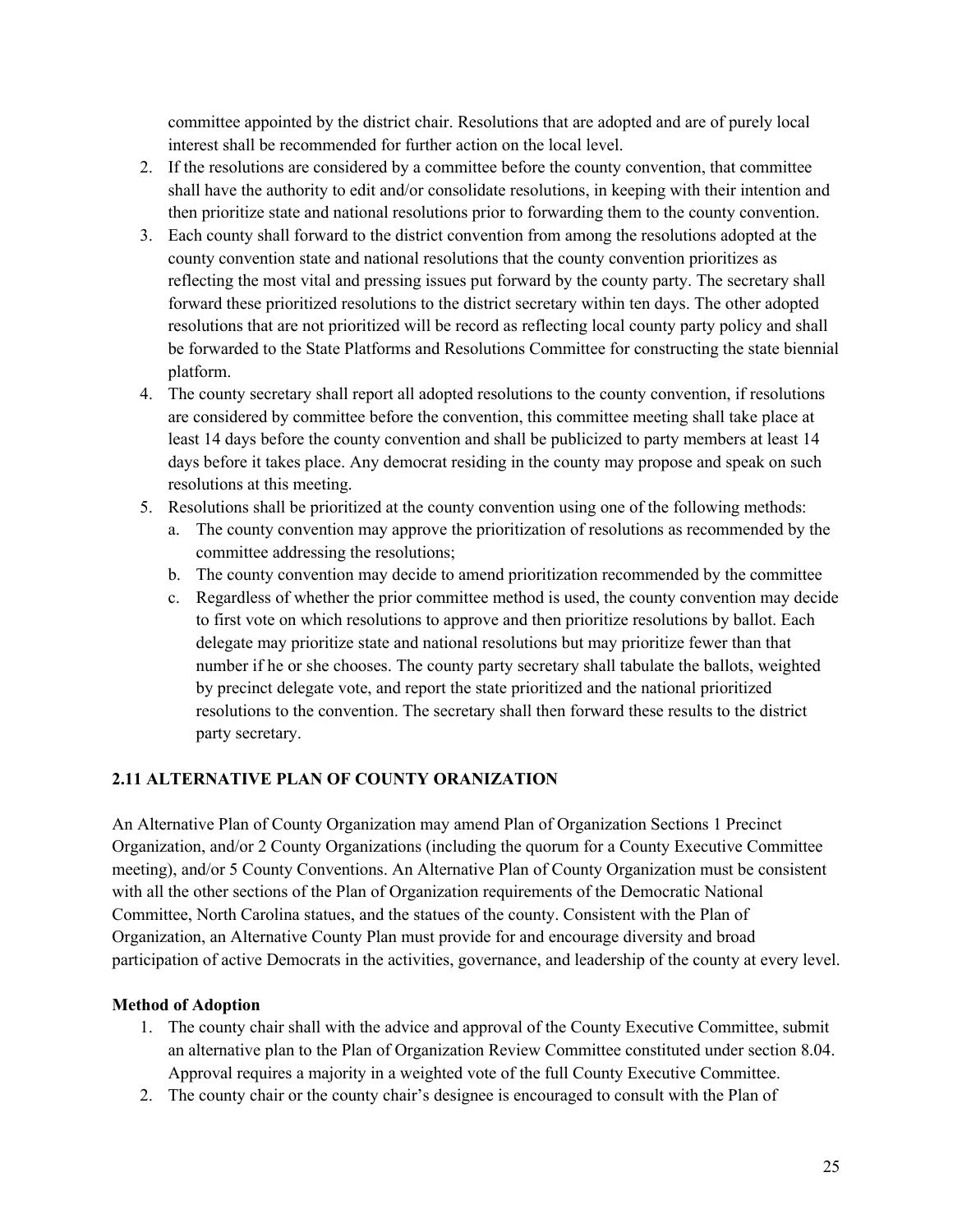Organization Review Committee prior to submitting the alternative plan. The committee's representative(s) from the Congressional District(s) that include the county will be available for these consultations.

3. The Plan of Organization Review Committee may make non-binding recommendations regarding the alternative plan to the county chair or the chair's designee. Non-binding recommendations may include proposed amendments to the alternative plan for consideration by the county. Upon receiving the committee's recommendation, the County Chair or the chair's designee may ask that the alternative plan be submitted to the State Executive Committee for final approval without change.

For the county to consider recommended amendments, the amended plan must be submitted to the full County Executive Committee for approval before resubmission to the Plan of Organization Review Committee. County Executive Committee approval requires a majority in a weighted vote of the full County Executive Committee.

The Plan of Organization Review Committee shall submit the final draft of the alternative plan to the State Executive Committee with its recommendations within the notification period for the next State Executive Committee meeting following the review committee's final review.

4. By majority vote, the State Executive Committee may approve, disapprove, or refer the proposed alternative plan back to the county with recommendations. In the event that the State Executive Committee is unable to act on the plan at the scheduled State Executive Committee meeting, the plan may be considered by the State Executive Council. The approving body may not amend the proposed plan.

# **Duration**

An Alternative Plan of County Organization shall take effect on the date specified in that plan after approval by the State Executive Committee. The alternative plan will remain in effect for two years.

# **3.00 CONGRESSIONAL, PROSECUTORIAL, STATE SENATE AND STATE HOUSE OF REPRESENTATIVES DISTRICT ORGANIZATIONS**

# **3.01 CONGRESSIONAL DISTRICT EXECUTIVE COMMITTEE**

**Members**. There shall be a congressional district executive committee in each congressional district in North Carolina that shall be composed of:

- 1. The chair and first vice chair (or elected designee, see Section 3.07) of each county in the congressional district shall serve as voting representatives of their county;
- 2. The officers of the congressional district executive committee as set forth in Section 3.04;
- 3. An elected congressional district representative of each state affiliated organization whose bylaws have been approved by the state executive committee as an ex-officio voting member. The bylaws of each state affiliated organization shall provide for a method of electing each such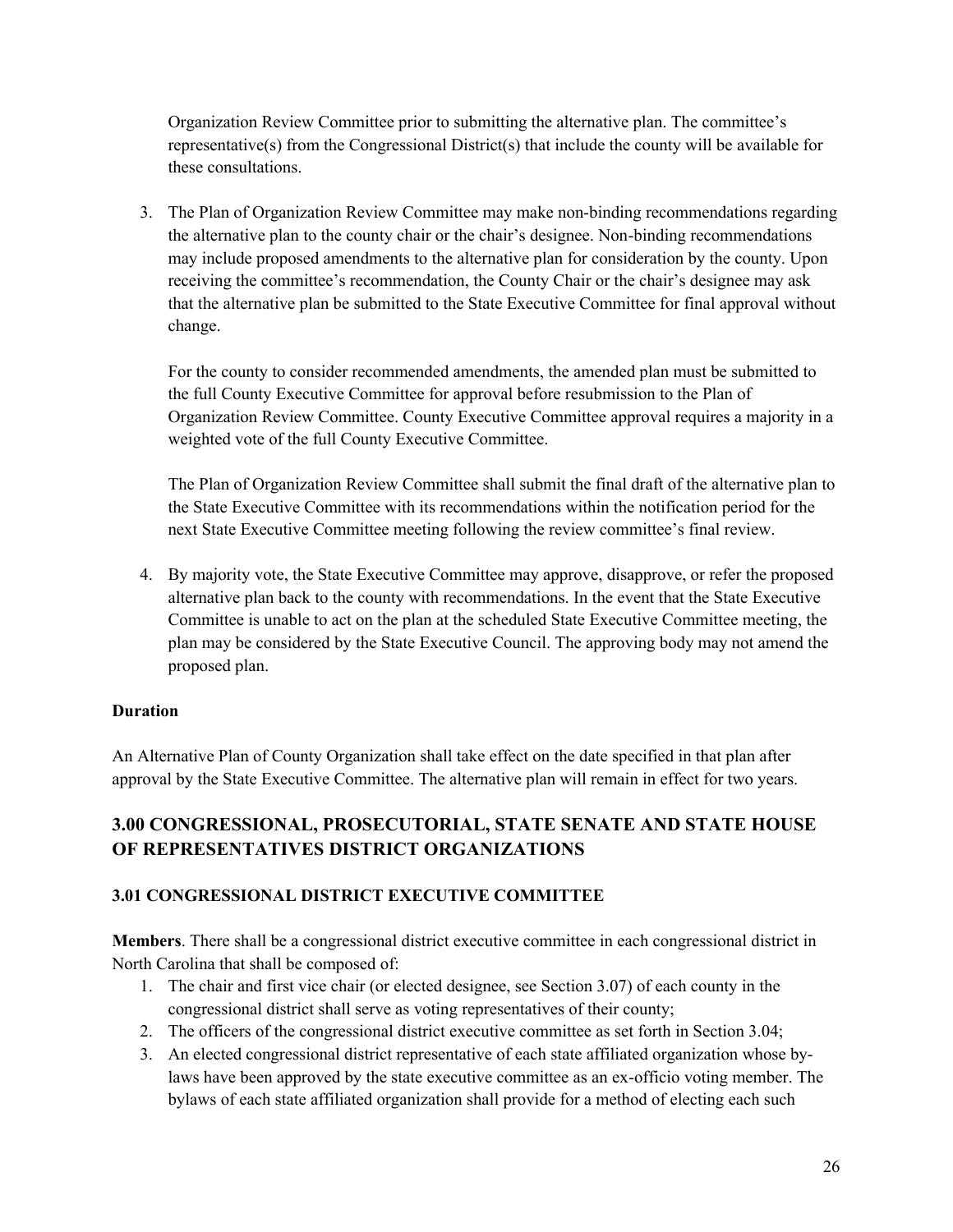representative. State Party Headquarters shall provide the district chair with the names of the designated representative for each state affiliated organization. Should a county chair or first vice chair be elected as a district representative of a state affiliated organization, some other member of said state affiliated organization shall be certified to the congressional district chair as the representative of that state affiliated organization to the congressional district executive committee;

- 4. A congressional district chair for minority affairs who shall be appointed by the congressional district chair and who shall serve at the pleasure of the congressional district chair as an ex-officio voting member;
- 5. The Democratic member of Congress of the district as an ex-officio voting member, and
- 6. Any elected or appointed officer of the state executive committee residing in the congressional district.
- 7. Any member of the Democratic National Committee residing in the district shall be an ex-officio, voting member of the Congressional District Executive Committee.

**Term of Office**. The term of office of the members of the district executive committee shall be for two (2) years and shall expire on the date set for the next succeeding county convention held in an oddnumbered year, or when their successor shall be elected, whichever shall occur first. Newly elected members shall take office immediately upon their election.

**Vacancies for Congressional District Executive Committee Members**. Vacancies among members of the congressional district executive committee who represent their county on such committee shall be filled at a meeting of the appropriate county executive committee held within thirty (30) days following the creation of the vacancy.

# **3.02 VOTING ON THE CONGRESSIONAL DISTRICT EXECUTIVE COMMITTEE**

**Committee Officers and Ex-Officio Members**. The congressional district executive committee officers elected pursuant to Section 6.01 and the ex-officio members of the congressional district executive committee shall be entitled to one vote each, except when voting for the nominating procedures under North Carolina General Statutes, when they shall be non-voting members.

**County Representatives**. The representatives of a county (or portion thereof) shall be entitled to cast one (1) vote for each three hundred (300) persons, or major fraction thereof, residing within the county and within the congressional district based upon the last decennial census for all purposes including when voting for the nominating procedures under North Carolina General Statues.

In the event that the representatives of a county should disagree on how their county's votes will be cast, then each shall cast exactly one- half  $\binom{1}{2}$  of the votes that their county is entitled to cast. If only one representative of a county is present at a meeting of the district executive committee and the other representative from that county on the district executive committee has not designated a proxy (see Section 12.05) or such proxy is not present, then such representative shall be entitled to cast all of the votes which the county is entitled to cast.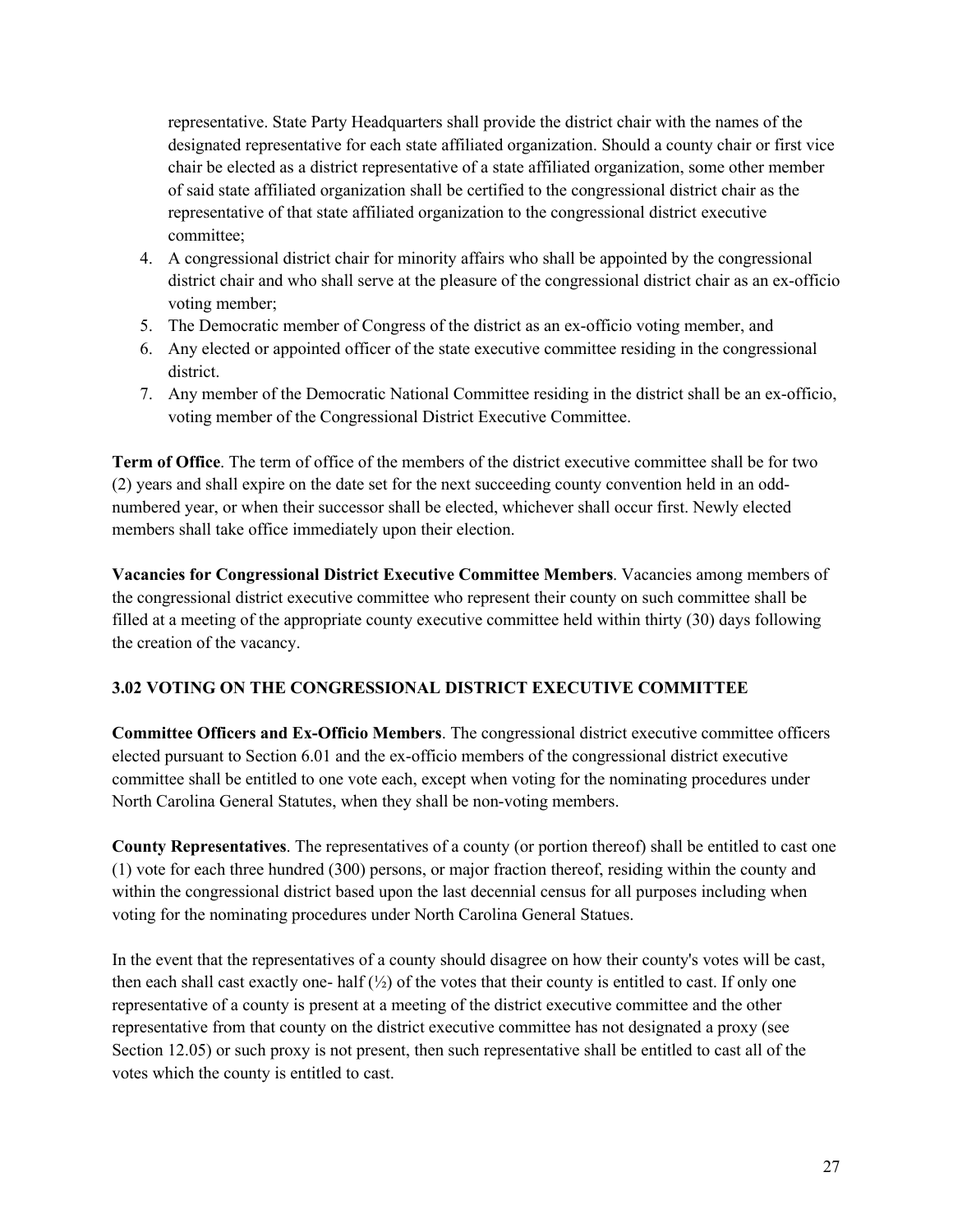# **3.03 DUTIES OF THE CONGRESSIONAL DISTRICT EXECUTIVE COMMITTEE**

The congressional district executive committee shall perform the duties required by North Carolina General Statutes and such other duties as may be delegated to it by the state chair and/or the state executive committee.

In addition, the members from their respective counties shall perform those duties imposed and specified by North Carolina General Statutes.

#### **3.04 OFFICERS OF THE CONGRESSIONAL DISTRICT EXECUTIVE COMMITTEE**

**Elected Officers**. The congressional district executive committee shall have as officers a chair, three (3) vice chairs, a secretary and a treasurer elected pursuant to Section 6.01. The first vice chair must be of a different gender identity from the chair. Where there are sufficient counties in a district, no two (2) officers shall live within the same county. Among the chair and three vice chair offices, one of these must be filled by a person of a racial or ethnic minority which constitutes at least twenty percent (20%) of the registered Democrats in that district, and one of these offices must be filled by a person thirty-six (36) years of age or younger. Any office not elected at the convention shall be considered vacant. Officers of a congressional district executive committee shall be registered Democrats residing within the congressional district.

Gender, racial or ethnic, and age requirements need not be followed if filling a vacancy by the District Executive Committee. Officers shall acknowledge and agree to comply with the letter and spirit of the most recently adopted North Carolina Democratic Party Code of Conduct.

**Appointed Officer**. The congressional district chair for minority affairs shall serve as an appointed officer.

**Election to District Executive Committee Office**. Should a representative of a county to the congressional district executive committee be elected an officer of the congressional district executive committee, he or she automatically vacates their position as a representative of their county to the district executive committee and the vacancy shall be filled pursuant to this Plan of Organization.

**Election to State Executive Committee Office**. Should any congressional district officer be elected as an officer of the state executive committee, he or she automatically vacates their congressional district office.

#### **Vacancy and Succession for Congressional District Executive Committee Officers**.

Vacancies occurring among the officers of the congressional district executive committee shall be filled within thirty (30) days following the creation of the vacancy. The congressional district executive committee chair shall call a meeting of the congressional district executive committee to fill that vacancy and any other vacancies which might be caused by the action of such committee in filling the vacancy. If, for any reason, there should occur a vacancy in the chair of the congressional district executive committee, the first vice chair, the second vice chair, the third vice chair, the secretary or the treasurer, in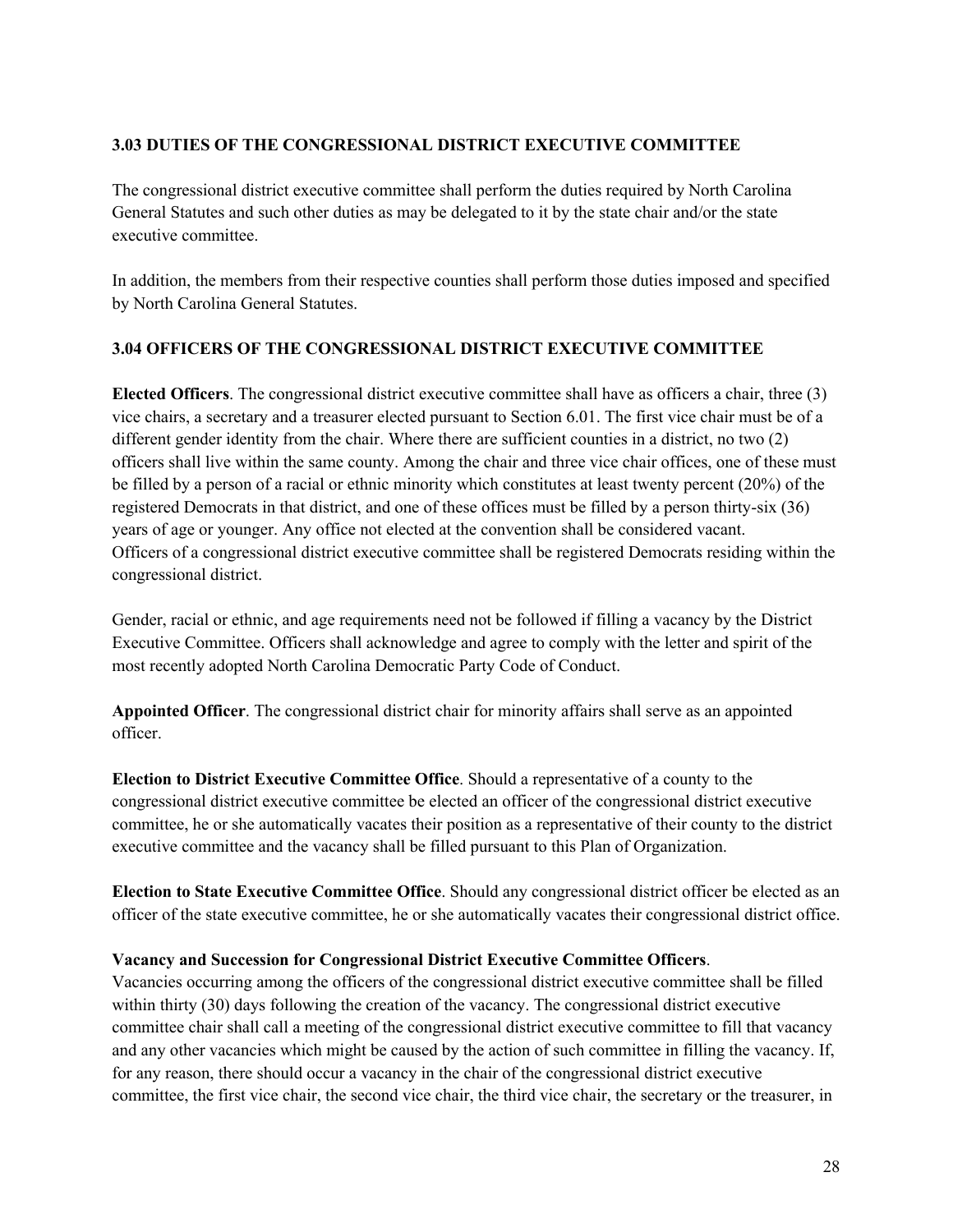that order, shall preside and in the absence of all of the foregoing officers, any member of the congressional district executive committee may preside. Should a vacancy of the treasurer of the congressional district occur, the elected officers of the congressional district executive committee shall temporarily appoint a Democrat who resides in the congressional, within ten (10) days of the vacancy, to serve for up to thirty (30) days.

**Term of Office**. The term of office of the officers of the district executive committee shall be for two (2) years and shall expire on the date set for the next succeeding district convention held in an odd- numbered year, or when their successor shall be elected, whichever shall occur first. Newly elected officers shall take office immediately upon their election.

**Removal.** Officers and members of the district executive committee may be removed in accordance with Section 10.00.

# **3.05 DUTIES OF CONGRESSIONAL DISTRICT OFFICERS**

**Chair**. The duties of the congressional district chair shall include:

- 1. Preside at district executive committee meetings and district conventions;
- 2. Draft, in consultation with the district executive committee, a strategic plan outlining reasonable political goals for the district;
- 3. Execute the strategic plan approved by the district executive committee;
- 4. Designate the exact time and place, consistent with the date set by the state chair, at which the district convention is to be held. Said designation to be given to the state chair and county chairs within the district at least thirty (30) days prior to the said district convention;
- 5. Assist the state chair and state party staff in the dissemination of party information;
- 6. Serve as the delegate selection chair responsible for carrying out the duties specified in the Delegate Selection Plan adopted by the state executive committee relating to the election of delegates to the Democratic National Convention;
- 7. Appoint committees as may be required in the execution of these duties;
- 8. Attend meetings of the state executive council and the state executive committee;
- 9. Serve as the spokesperson for the district executive committee;
- 10. Serve as the liaison between the district executive committee and the state party officers and staff;
- 11. Represent the district at party and non-party meetings and functions;
- 12. Carry out other duties as may be assigned by this Plan or Organization or by the district or state executive committees;
- 13. Transmit all records pertaining to the office to successor within ten (10) days of vacating office.
- 14. Serve on Committee for Distribution of State Campaign NC Victory Fund as provided for in Section 8.03.

**First Vice Chair**. The duties of the congressional district first vice chair shall include:

- 1. Preside at district executive committee meetings and district conventions in the absence of the chair;
- 2. Plan and organize district executive committee meetings and district conventions;
- 3. Serve as the coordinator of all district-wide party organizing efforts, in consultation with other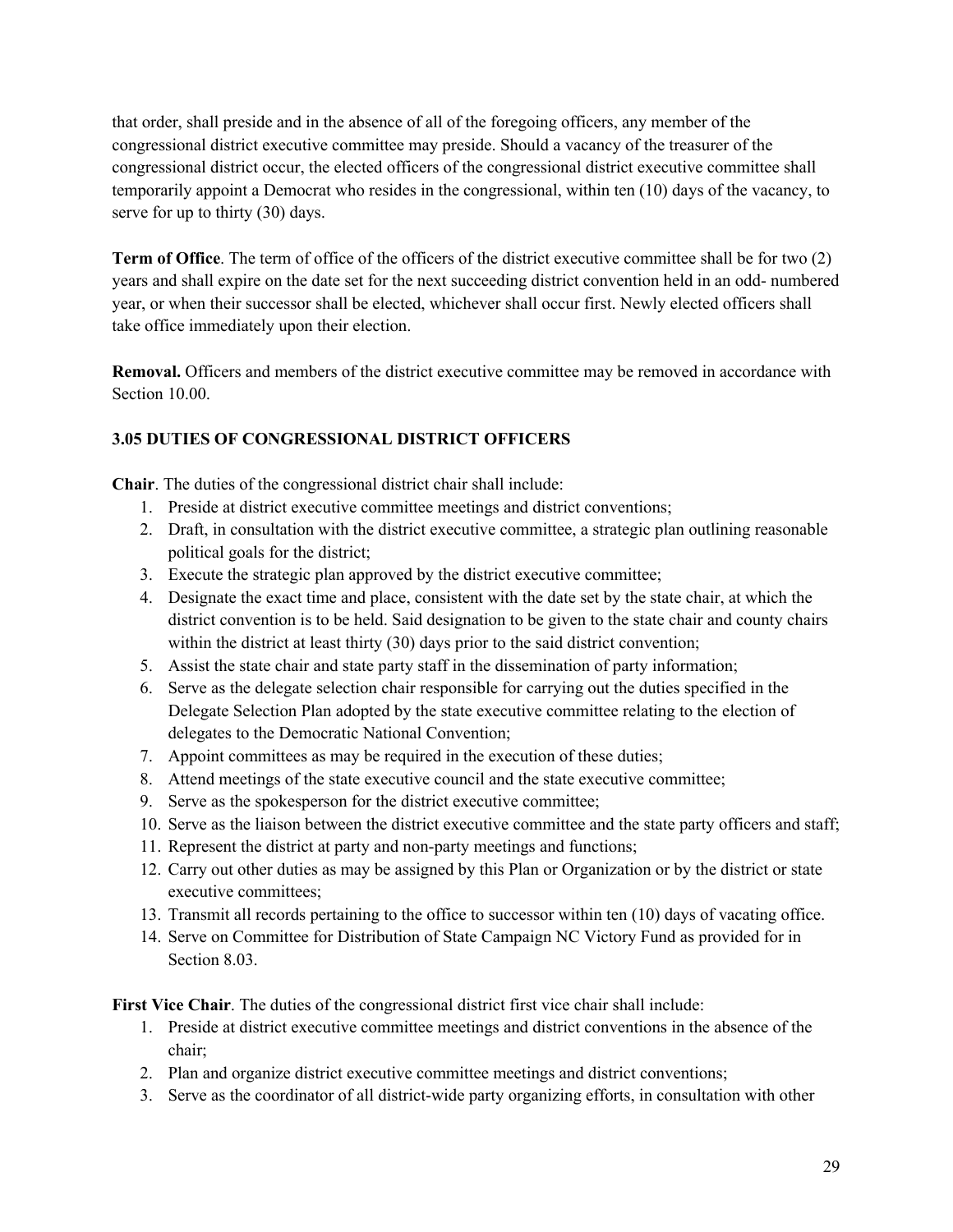officers and consistent with the strategic plan approved by the district executive committee;

- 4. Carry out other duties as may be assigned by the district executive committee;
- 5. Transmit all records pertaining to the office to successor within ten (10) days of vacating office.

**Second Vice Chair**. The duties of the congressional district second vice chair shall include:

1. Plan and organize training sessions for district executive committee members and other interested active Democrats;

- 2. Carry out other duties as may be assigned by the district executive committee;
- 3. Transmit all records pertaining to the office to successor within ten (10) days of vacating office.

**Third Vice Chair.** The duties of the congressional district third vice chair shall include:

1. Serve as the publicity chair for the district executive committee utilizing local newspapers, newsletters, etc. to illuminate policy issues and announce political activities and/or accomplishments to voters in the district;

- 2. Carry out other duties as may be assigned by the district executive committee;
- 3. Transmit all records pertaining to the office to successor within ten (10) days of vacating office.

**Secretary**. The duties of the congressional district secretary shall include:

- 1. Keep and maintain in good order all records of the district executive committee;
- 2. Issue all meeting notices in writing and consistent with the requirements of this Plan of Organization;
- 3. Carry out other duties as may be assigned by the district executive committee;
- 4. Transmit all records pertaining to the office to successor within ten (10) days of vacating office.

**Treasurer**. The duties of the congressional district treasurer shall include:

1. Maintain the district executive committee treasury at an insured commercial bank;

2. Maintain all records required by law or by the district executive committee of contributions received and disbursements made;

3. Prepare and file any reports as may be required by law or by the district executive committee;

4. Transmit all records pertaining to the office to successor within ten (10) days of vacating office.

**Congressional District Chair for Minority Affairs**. The congressional district chair for minority affairs shall serve as a liaison between the party and the minority communities in that district and shall encourage full participation and representation in all party affairs.

The officers of the District Executive Committee may meet to assign new duties or reassign existing duties of the District Executive Committee officers for the remainder of their term. Assignments or reassignments of duties must be agreed upon by affected officers. The District Chair shall notify the State Chair and Executive Director of any changes in the duties assignments that are outlined in this Plan of Organization.

# **3.06 CONGRESSIONAL DISTRICT EXECUTIVE COMMITTEE MEETINGS**

#### **When and Where Held**.

An annual congressional district convention shall be held within the geographical boundaries of each congressional district each year, except that meetings may be held in central locations to congressional districts that are outside of their district boundaries by mutual consent of the state and congressional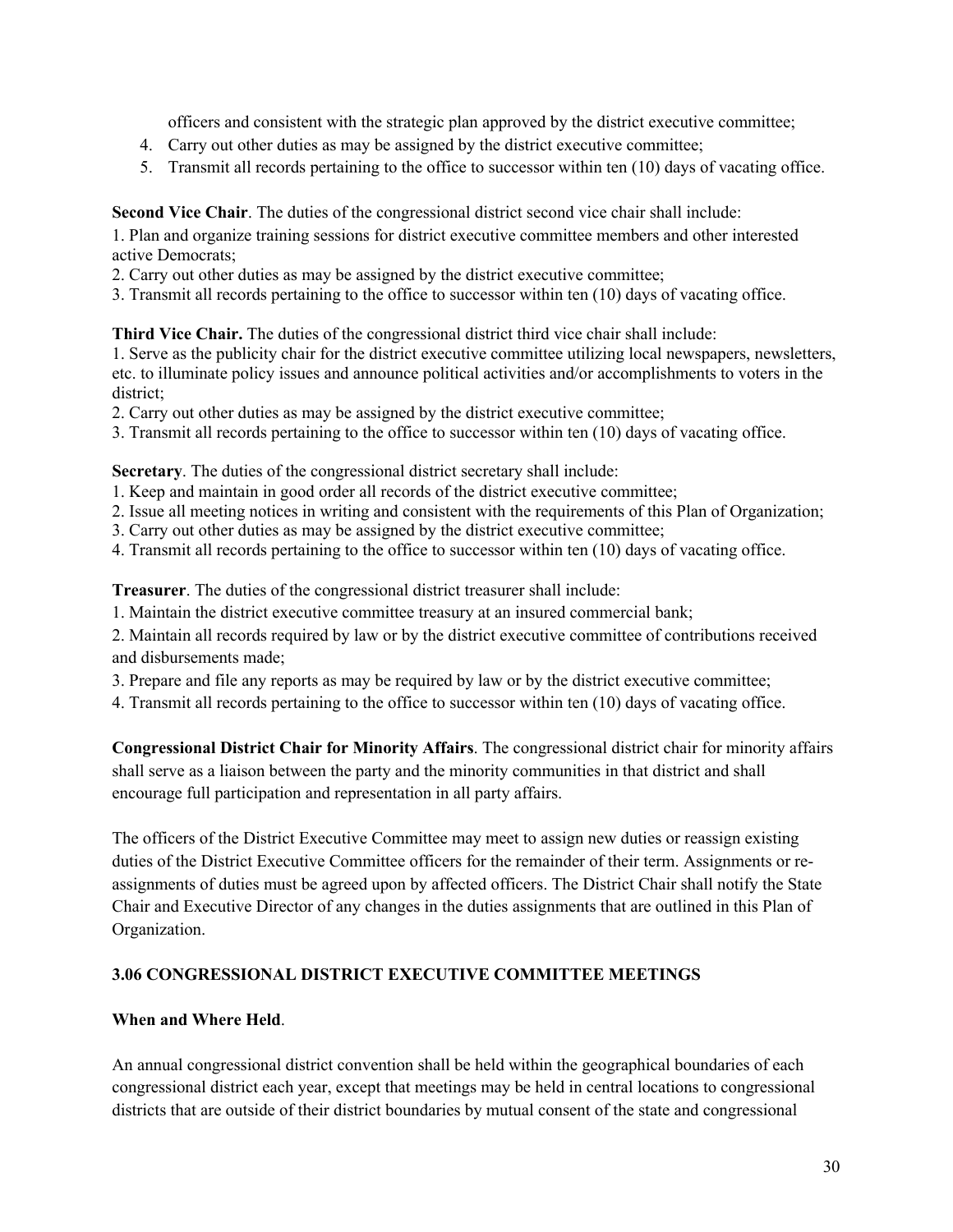district chairs. The state chair shall designate the date on which such congressional district convention shall be held. The exact location and time of the congressional district convention shall be determined by the congressional district chair, except that the locations of meetings outside of district boundaries require the consent of the state chair.

**Called Meetings**. The congressional district chair shall issue a call for a meeting of the congressional district executive committee periodically, but not less than once every six (6) months. Additional meetings may be called in accordance with Section 12.01.

**When Congressional District Executive Committee is not in Session.** When the congressional district executive committee is not in session, the officers of the congressional district executive committee shall act in the place of the congressional district executive committee on matters unless this Plan of Organization states that action is to be taken by the entire congressional district executive committee. The chair of the district executive committee is encouraged to include the presidents of chartered auxiliary organizations in such sessions.

# **3.07 SPLIT COUNTIES**

Should a county be divided between two or more congressional districts, the county shall be entitled to two (2) representatives on the congressional district executive committee of each district in which any portion of the county is located. The county chair and first vice chair shall represent the county on the district executive committee in the district in which they reside. The same county convention at which the county officers are elected shall elect the balance of their entire representation on each such district executive committee. However, such representation on the district executive committee must be by active Democrats from such county residing in the congressional district to which they shall be elected, ensuring equal division between men and women. In voting on the balance of such district executive committee representation, only those Democrats present at the county convention, who reside in the congressional district shall be entitled to vote for and elect their representatives from the county to the congressional district executive committee.

# **3.08 JUDICIAL DISTRICT EXECUTIVE COMMITTEE**

**Composition**. There shall be a Judicial District Executive Committee for each superior court, district court or prosecutorial district in the state. It shall be composed of two (2) members from each county in the district, except that Section 3.12 shall apply to single county superior court, district court or prosecutorial districts. These members shall be elected at their respective county conventions held in even- numbered years. When superior court, district court, and/or prosecutorial districts share the same geographic boundaries there shall be one judicial executive committee for those districts.

**Vacancies for Judicial District Executive Committee Members**. Vacancies among members of the judicial district executive committee who represent their county on such committee shall be filled within thirty (30) days following the creation of the vacancy by the county executive committee representing that portion of the county in the judicial district executive committee.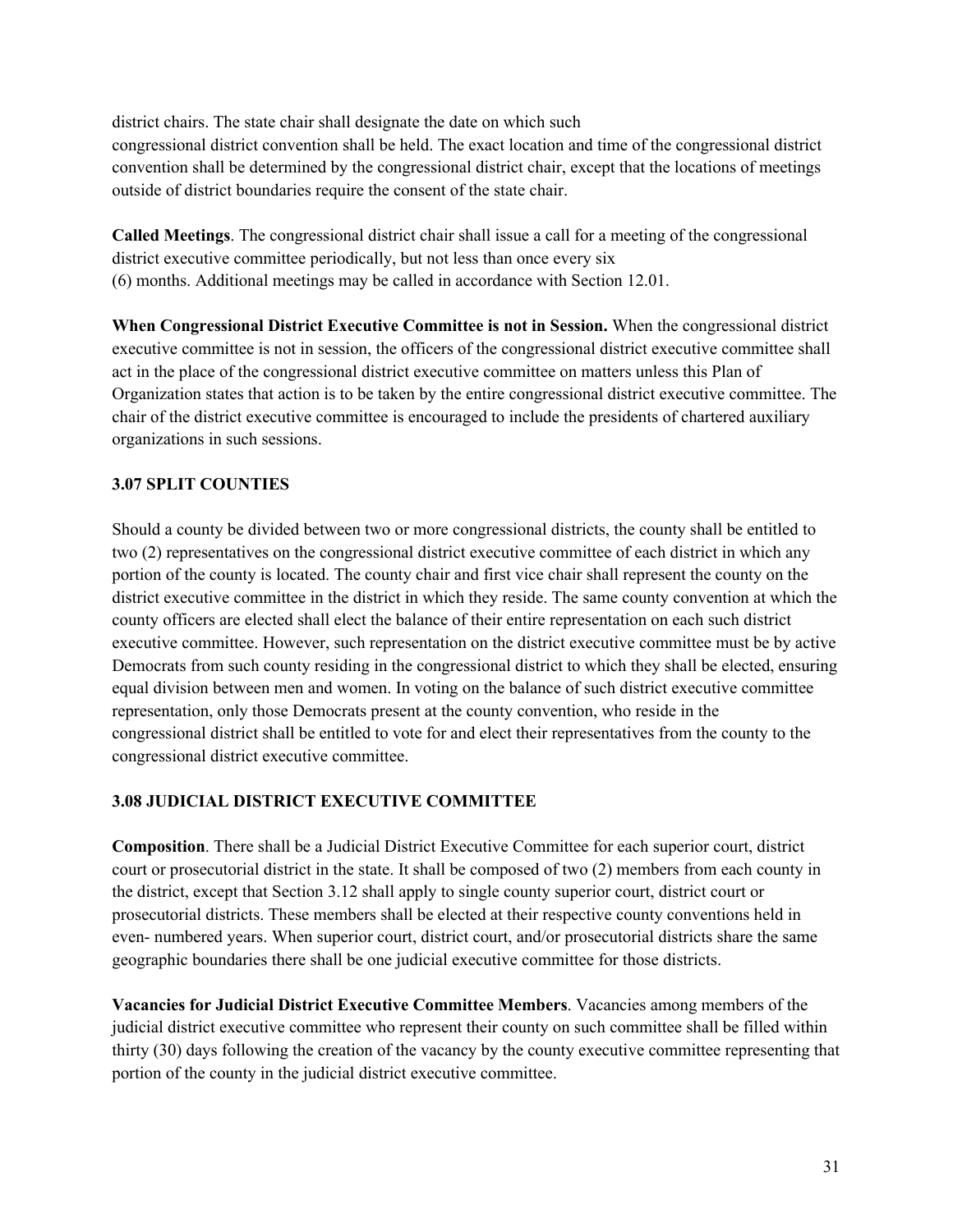**Voting**. The two (2) members shall be entitled to cast, for their county, one (1) vote for each three hundred (300) persons, or major fraction thereof, residing within the county, based upon the last decennial census. In the event that the two (2) members should disagree on how their county's votes shall be cast, then each member shall cast exactly one- half of the votes which their county is entitled to cast. If only one representative of a county is present at a meeting of the judicial executive committee and the other member from that county has not designated a proxy, (see Section 12.05), or such proxy is not present, then such representative shall be entitled to cast all of the votes which the county is entitled to cast.

**Duties**. The judicial district executive committee shall perform those duties imposed and specified by North Carolina General Statutes.

**Officers**. The congressional district chair and the congressional district secretary shall be *ex- officio*, nonvoting members of the judicial district executive committee. Where a judicial district lies in more than one (1) congressional district, the state chair shall designate one of the applicable congressional district chairs and secretaries as chair and secretary of the superior Judicial District executive committee.

The congressional district chair shall preside at all meetings of the Judicial District executive committee. In filling vacancies of persons nominated for Superior Court, District Court or District Attorney, the chair and secretary shall immediately certify the name of the appointee to the State Board of Elections and furnish a copy to the state chair.

# **3.09 PROSECUTORIAL DISTRICT EXECUTIVE COMMITTEE**

**Composition**. There shall be a prosecutorial district executive committee for each prosecutorial district in the state. It shall be composed of two (2) members from each county in the district except that Section 3.12 shall apply to single county prosecutorial districts. These members shall be elected at their respective county conventions held in evennumbered years.

**Vacancies for Prosecutorial District Executive Committee Members.** Vacancies among members of the prosecutorial district executive committee who represent their county on such committee shall be filled within thirty (30) days following the creation of the vacancy by the county executive committee representing that portion of the county in the prosecutorial district executive committee.

**Voting**. The two (2) members shall be entitled to cast, for their county, one (1) vote for each three hundred (300) persons, or major fraction thereof, residing within the county, based upon the last decennial census. In the event that the two (2) members should disagree on how their county's votes shall be cast, then each member shall cast exactly one- half of the votes which their county is entitled to cast. If only one representative of a county is present at a meeting of the prosecutorial executive committee and the other member from that county has not designated a proxy, (see Section 11.05), or such proxy is not present, then such representative shall be entitled to cast all of the votes which the county is entitled to cast.

**Duties**. The prosecutorial district executive committee shall perform those duties imposed and specified by North Carolina General Statutes.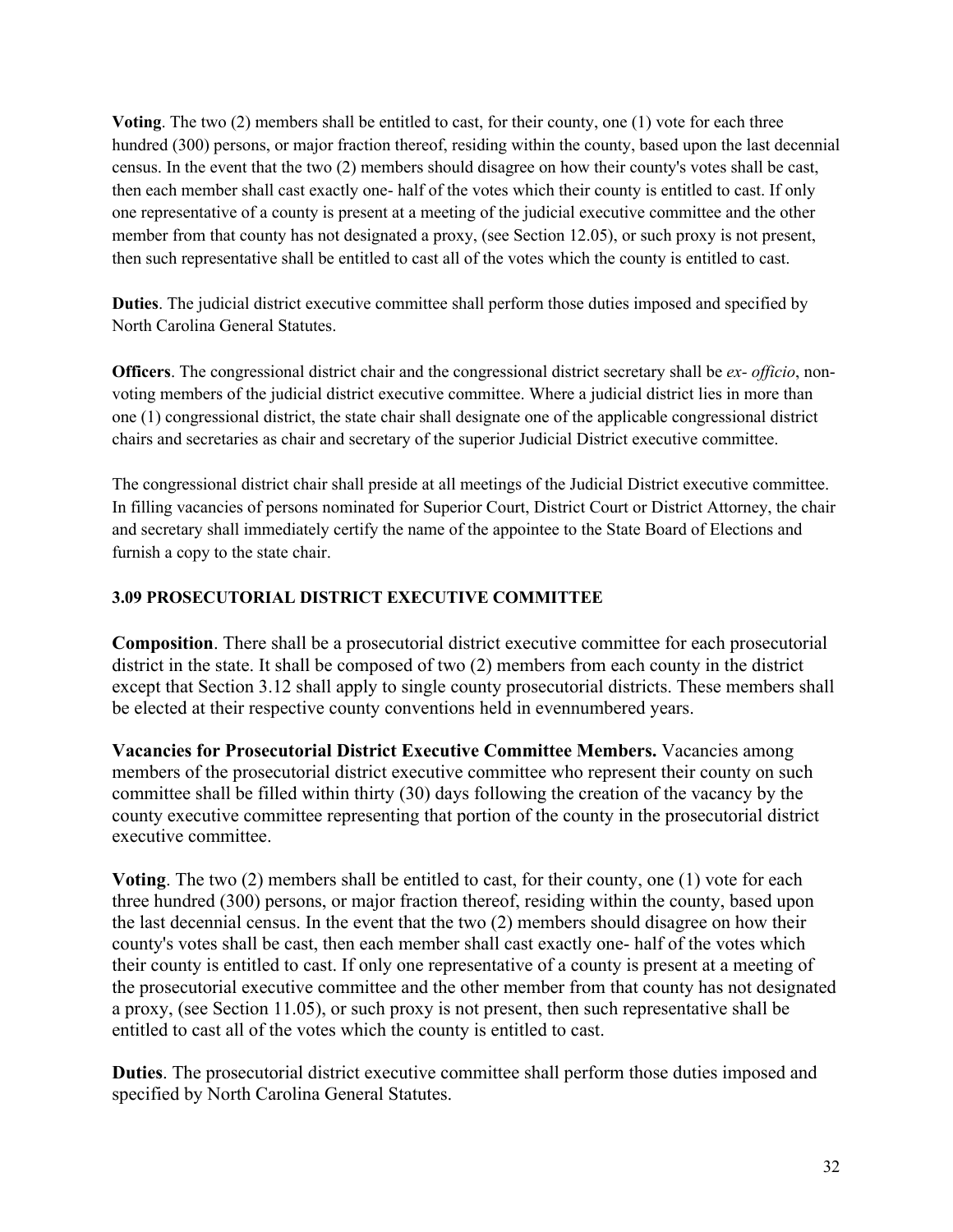**Officers**. The congressional district chair and the congressional district secretary shall be exofficio, nonvoting members of the prosecutorial district executive committee. Where a prosecutorial district lies in more than one (1) congressional district, the state chair shall designate one of the applicable congressional district chairs and secretaries as chair and secretary of the prosecutorial district executive committee. The congressional district chair shall preside at all meetings of the prosecutorial district executive committee. In filling vacancies of persons nominated for District Attorney, the chair and secretary shall immediately certify the name of the appointee to the State Board of Elections and furnish a copy to the state chair.

# **3.10 STATE SENATORIAL DISTRICT EXECUTIVE COMMITTEE**

**Composition**. There shall be a state senatorial district executive committee for each state senatorial district in the state. It shall be composed of two (2) members from each county in that district except that Section 3.12 shall apply to single county state senatorial districts. These members shall be elected at their respective county conventions held in even- numbered years. In the case where only part of the county is included within a state senatorial district, then in electing the members of the state senatorial district executive committee, only the delegates to the county convention who reside in the state senatorial district may vote in electing the state senatorial district executive committee member, and only these delegates shall be considered as the membership of the convention in determining a quorum. If the county chair does not reside in the district, he or she may preside but shall have no vote.

**Vacancies for State Senatorial District Executive Committee Members**. Vacancies among members of the state senatorial district executive committee who represent their county on such committee shall be filled within thirty (30) days following the creation of the vacancy by the county executive committee representing that portion of the county in the state senatorial district.

**Voting**. The two (2) members shall be entitled to cast, for their county, one (1) vote for each three hundred (300) persons, or major fraction thereof, residing in the county based upon the last decennial census, or in the case where less than the whole county is in the district, one (1) vote for each three hundred (300) persons, or major fraction thereof, residing in that part of the district within the county based upon the last decennial census. In the event that the two members should disagree on how their county's votes will be cast, then each member shall cast exactly one-half of the votes which their county is entitled to cast. If only one representative of a county is present at a meeting of this committee and the other member has not designated a proxy (see Section 12.05), or such proxy is not present, then such representative shall be entitled to cast all of the votes which the county is entitled to cast.

**Duties**. The state senatorial district executive committee shall perform those duties imposed and specified by North Carolina General Statutes.

**Officers**. The congressional district chair and the congressional district secretary shall be ex- officio, nonvoting members of the state senatorial district executive committee. Where a state senatorial district lies in more than one congressional district, the state chair shall designate one of the applicable congressional district chairs and secretaries as chair and secretary of the state senatorial district executive committee.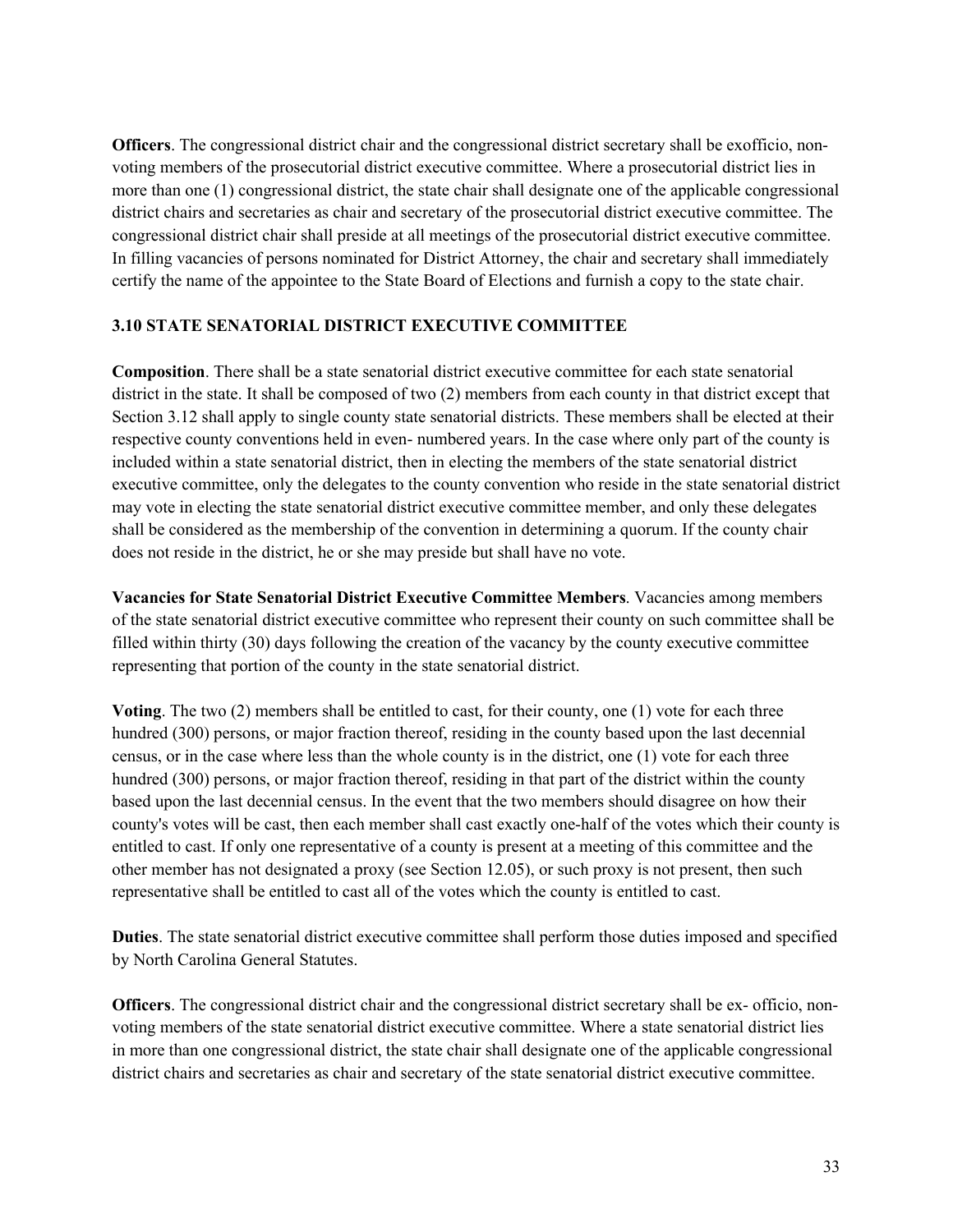The congressional district chair shall preside at all meetings of the state senatorial district executive committee. In filling vacancies of a Senator elected to the General Assembly, the congressional district chair and secretary shall immediately certify the name of the recommended person to the Governor of the State of North Carolina, State Capitol, Raleigh, NC 27601, and furnish a copy to the state chair and the State Board of Elections.

In filling vacancies of persons nominated for Senator of the General Assembly, the chair and secretary shall immediately certify the name of the appointee to the State Board of Elections and furnish a copy to the state chair.

# **3.11 STATE HOUSE OF STATE HOUSE OF REPRESENTATIVES DISTRICT EXECUTIVE COMMITTEE**

**Composition**. There shall be a state house of representatives district executive committee for each state house of representative's district in the state. It shall be composed of two (2) members from each county in that district except that Section 3.12 shall apply to single county state house of representatives' districts. These members shall be elected at their respective county conventions held in even- numbered years. In the case where only part of the county is included within a state house of representative's district, then in electing the members of the state house of representatives district executive committee, only the delegates to the county convention who reside in the state house of representative's district may vote in electing the state house of representatives district committee members, and only these delegates shall be considered as the membership of the convention in determining a quorum. If the county chair does not reside in the district, he or she may preside but shall have no vote.

**Vacancies on State House of Representatives District Executive Committee**. Vacancies among members of the state house of representatives district executive committee who represent their county on such committee shall be filled within thirty (30) days following the creation of the vacancy by the county executive committee representing that portion of the county in the state house of representatives district executive committee.

**Voting**. The two (2) members on a state house of representatives district executive committee shall be entitled to cast, for their county, one (1) vote for each three hundred (300) persons, or major fraction thereof, residing within the county, based upon the last decennial census, or in the case where less than the whole county is in the district, one (1) vote for each three hundred (300) persons or major fraction thereof residing in that part of the district within the county based upon the last decennial census. In the event that the two members should disagree on how their county's votes will be cast, then each member shall cast exactly one-half of the votes which their county is entitled to cast. If only one representative of a county is present at a meeting of this committee and the other member from the county on this committee has not designated a proxy (see Section 12.05), or such proxy is not present, then such representative shall be entitled to cast all of the votes which the county is entitled to cast.

**Duties**. The state house of representatives district executive committee shall perform those duties imposed and specified by North Carolina General Statues.

**Officers**. The congressional district chair and congressional district secretary shall be ex- officio, non-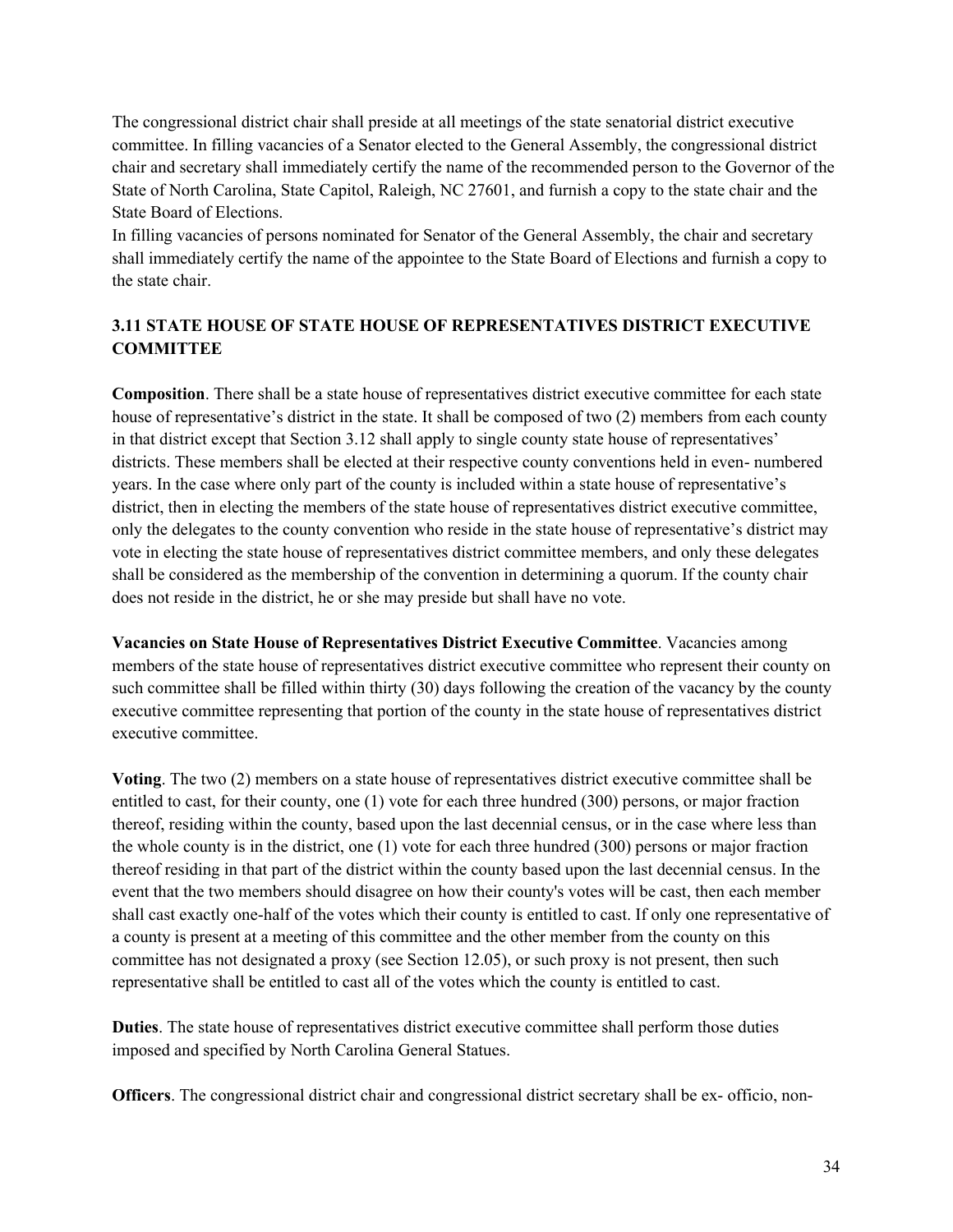voting members of the state house of representatives district executive committee.

Where a state house of representative's district lies in more than one congressional district, the state chair shall designate one of the applicable congressional district chairs and secretaries as chair and secretary of the state house of representatives district executive committee.

The congressional district chair shall preside at all meetings of the state house of representatives district executive committee. In filling vacancies of a Representative elected to the General Assembly, the chair and secretary shall immediately certify the name of the recommended person to the Governor of the State of North Carolina, State Capitol, Raleigh, NC 27601, and furnish a copy to the state chair and the State Board of Elections.

In filling vacancies of persons nominated for Representative of the General Assembly, the chair and secretary shall immediately certify the name of the appointee to the State Board of Elections and furnish a copy to the state chair.

# **3.12 COUNTY ELECTED OFFICIALS**

When North Carolina General Statutes require a political party to recommend or nominate a person to fill a vacancy created in the office of county commissioner, sheriff, register of deeds, coroner, or member of the school board, then the following process shall be used:

**Office Elected by Countywide Vote**. The members of the county executive committee shall, by majority vote, designate a person as either a recommendation or nominee to fill the vacancy. Each member of the committee in attendance shall vote in accordance with Section 2.02 of this Plan.

**Office Elected by District Within County**. Only those members of the county executive committee who represent precincts all or part of which are within the territorial area of the district for the office to be recommended or nominated shall be eligible to vote. For the purpose of determining a quorum, only those members of the county executive committee eligible to vote shall be considered. If the county chair does not reside in the district, he or she may still preside but shall have no vote. Each member in attendance and eligible to vote shall vote in accordance with Section 2.02 of this Plan.

In filling vacancies of elected officials, the chair and secretary shall immediately certify the name of the recommended person to the Chairperson of the Appointing Authority.

# **3.13 SINGLE COUNTY DISTRICTS**

**Whole County**. Should any prosecutorial, state senatorial, or state house of representatives district be composed of only one county, and includes all of that county, then the county executive committee of said county shall be the prosecutorial, state senatorial or state house of representatives district executive committee for the respective district. (See Sections 3.09, 3.10 and 3.11.) Upon convening, the county executive committee shall resolve itself into the prosecutorial, state senatorial or state house of representatives district executive committee for the respective district; each member in attendance shall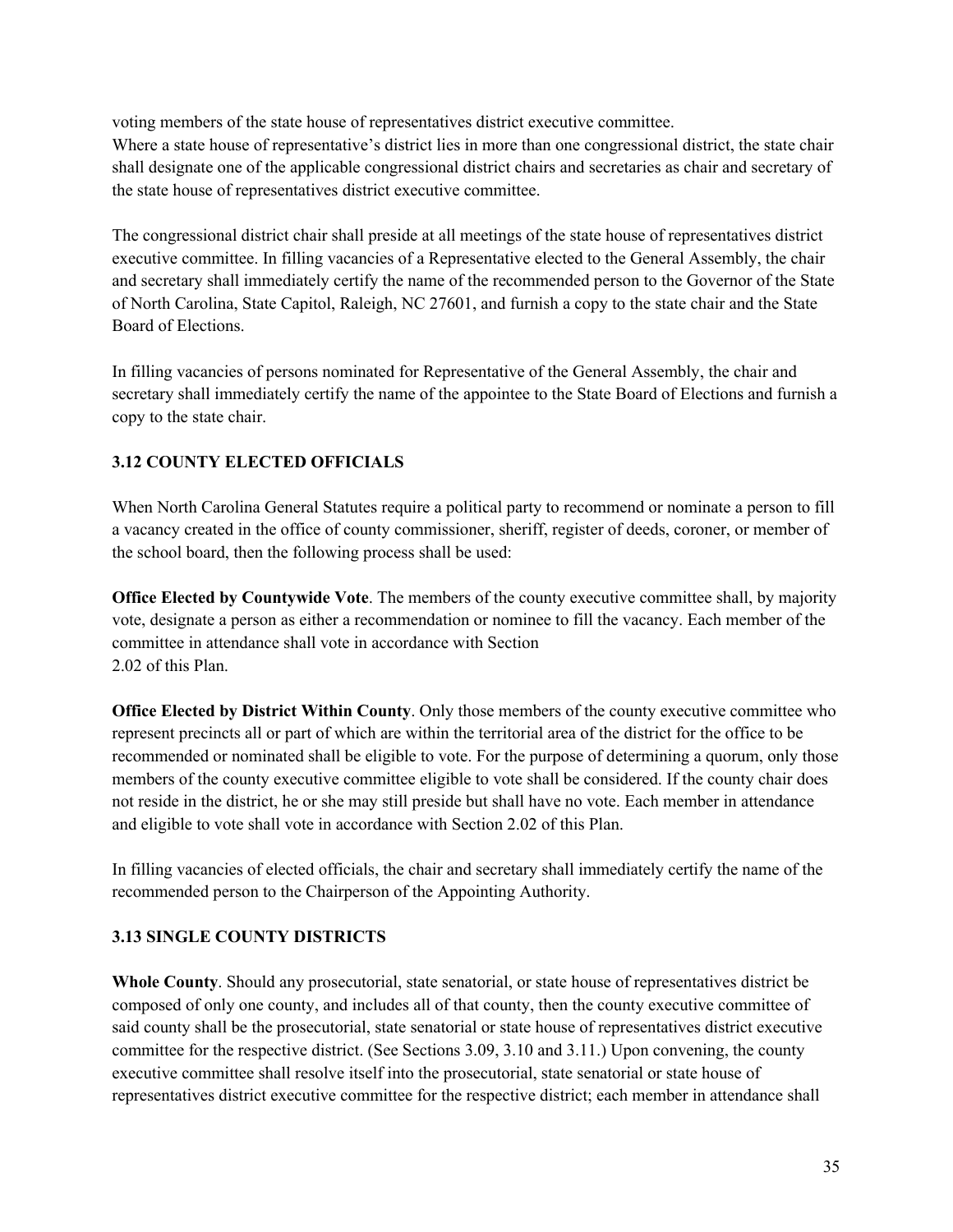have one vote.

**Partial County**. Should any prosecutorial, state senatorial or state house of representatives district be composed of only one county, but includes less than all of that county, then the county executive committee of said county shall be the prosecutorial, state senatorial or state house of representatives district executive committee for the respective district, but only those county executive members who reside in the district shall be eligible to vote, and for the purpose of determining a quorum, those persons eligible to vote shall be considered as the members of the committee. If the county chair does not reside in the district, he or she may still preside but shall have no vote. Upon convening, the members of the county executive committee who reside in the applicable district shall resolve themselves into the prosecutorial, state senatorial or state house of representatives executive committee for the respective district; each member in attendance shall have one vote.

The county chair shall preside at all meetings of the prosecutorial, state senatorial, and state house of representatives district executive committees. In filling vacancies of elected officials, the chair and secretary shall immediately certify the name of the recommended person to the Governor of the State of North Carolina, State Capitol, Raleigh, NC 27601, and furnish a copy to the state chair and the State Board of Elections.

In filling vacancies of persons nominated for election, the chair and secretary shall immediately certify the name of the appointee to the State Board of Elections and furnish a copy to the state chair.

# **4.00 STATE ORGANIZATION**

# **4.01 STATE EXECUTIVE COMMITTEE**

There shall be a state executive committee that shall be the governing body of the North Carolina Democratic Party as follows:

**Composition**. The state executive committee shall consist of its elected officers, appointed officers, exofficio officers, ex-officio members, congressional district chairs, any other members of the state executive council and county chairs. An additional 450 elected members shall be elected at the county conventions held in odd-numbered years apportioned among all the counties in proportion to the number of votes cast by the counties for the Democratic nominee for Governor at the last preceding gubernatorial election. If after the ex- officio county chair and the apportionment there is only one member, one additional member shall be elected so that all counties have at least two members.

**Method of Election**. In electing members to the state executive committee, delegates to the county convention shall be instructed to cast one half of their votes for men and one half for women; if the number to be elected is an odd number, they shall be instructed to divide their votes equally with a difference of not more than one. This provision shall be inapplicable when only one member is to be elected.

The representatives of all state affiliated organizations with by-laws approved by the state executive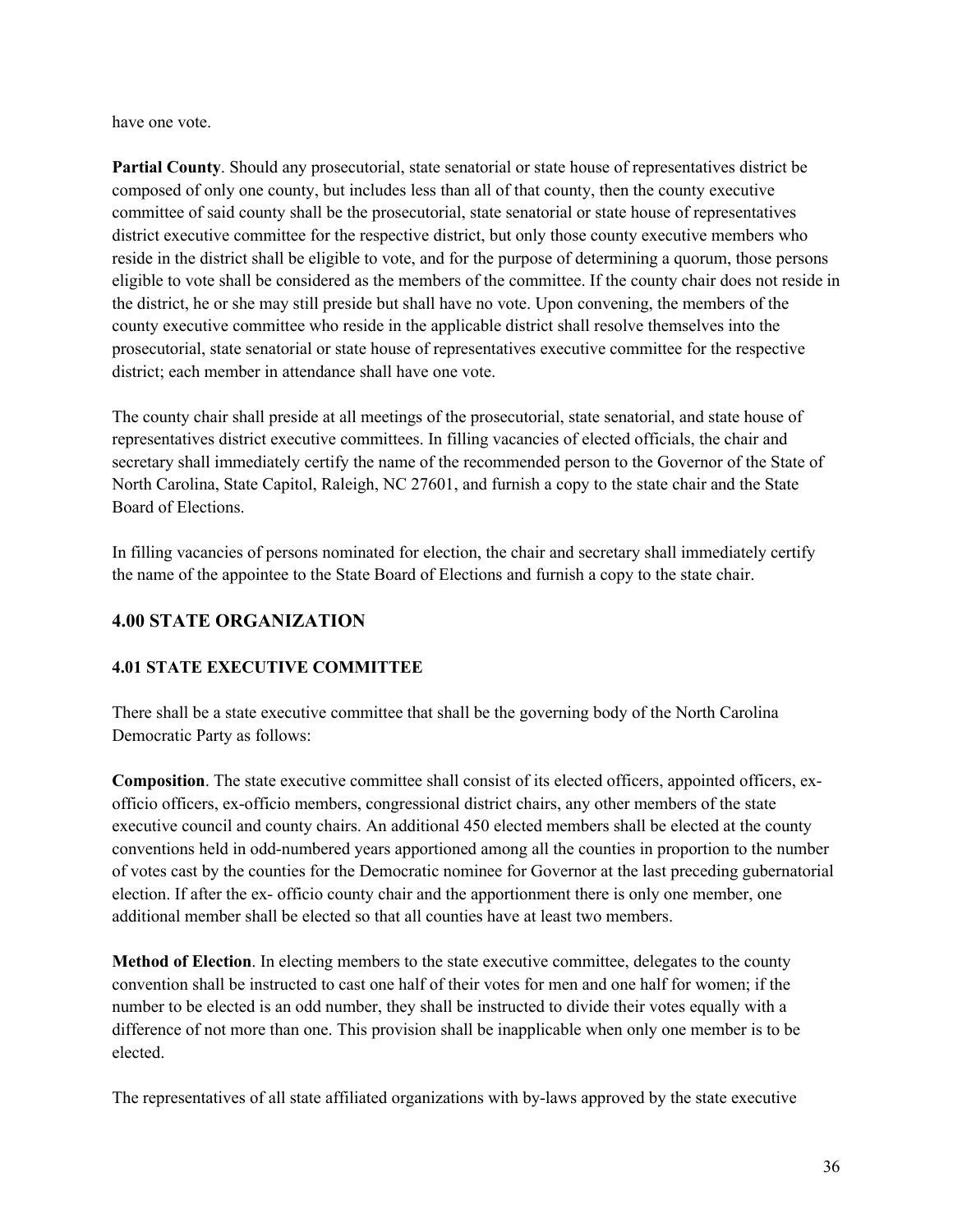committee, shall be ex-officio voting members of the state executive committee.

The members of the Democratic National Committee from North Carolina and the national committeeman and national committeewoman of the Young Democrats of North Carolina shall be exofficio voting members of the state executive committee.

All Democratic members of the Council of State, the United States Senate representing North Carolina, the United States House of Representative representing North Carolina, and the Democratic Speaker of the North Carolina House of Representatives and the Democratic President Pro Tem of the North Carolina Senate shall be ex-officio voting members of the state executive committee. If a Democrat is not the Speaker of the North Carolina House of Representatives, then the person designated as Democratic or minority leader of the North Carolina House of Representatives shall be ex- officio voting member of the state executive committee. If a Democrat is not the President Pro Tem of the North Carolina Senate, then the person designated as Democratic or minority leader of the North Carolina Senate shall be ex-officio voting member of the state executive committee.

**Term of Office**. The term of office of the members of the state executive committee shall be for two (2) years and shall expire on the date set for the next succeeding county convention held in an odd- numbered year or when their successors shall be elected, whichever shall occur first. Newly elected members shall take office immediately upon their election.

**Attendance**. Any state executive committee member who fails to attend two or more meetings within such person's term of elective office or term of office, whichever shall expire first, without sending a proxy in his or her place, shall be removed from membership on the state executive committee. When a member serves by virtue of his or her position as county Chair, removal from the committee shall not affect his or her position as county Chair, and a person shall be elected by the county executive committee to serve on the state executive committee for the duration of the county Chair's term. When a member serves by virtue of his or her position as a congressional district Chair, removal from the committee shall not affect his or her position as district Chair, and a person shall be elected by the officers of the congressional district party to serve on the state executive committee for the duration of the district Chair's term. When a member serves by virtue of his or her position as president of a state auxiliary organization or as a national committeeman or national committee- woman of the Young Democrats of North Carolina, removal from the committee shall not affect his or her other position, and a person shall be elected by the statewide officers of the respective organization to serve on the state executive committee for the duration of such person's term of office. When a member serves by virtue of his or her position as a member of the Democratic National Committee, removal from the committee shall not affect his or her status as a member of the Democratic National Committee, and a person shall be elected by the state executive council to serve on the state executive committee for the duration of such person's term of office. When a member serves by virtue of his or her position as a state officer, removal from the committee shall not affect his or her position as a state officer, and a person shall be elected by the state executive council to serve on the state executive committee for the duration of such person's term. When any member, except for members serving in positions specifically listed hereinabove, serves by virtue of his or her membership on the state executive council, removal from the committee shall not affect his or her position on the state executive council, and a person shall be elected by the state executive council to serve on the state executive committee for the duration of such person's term on the state executive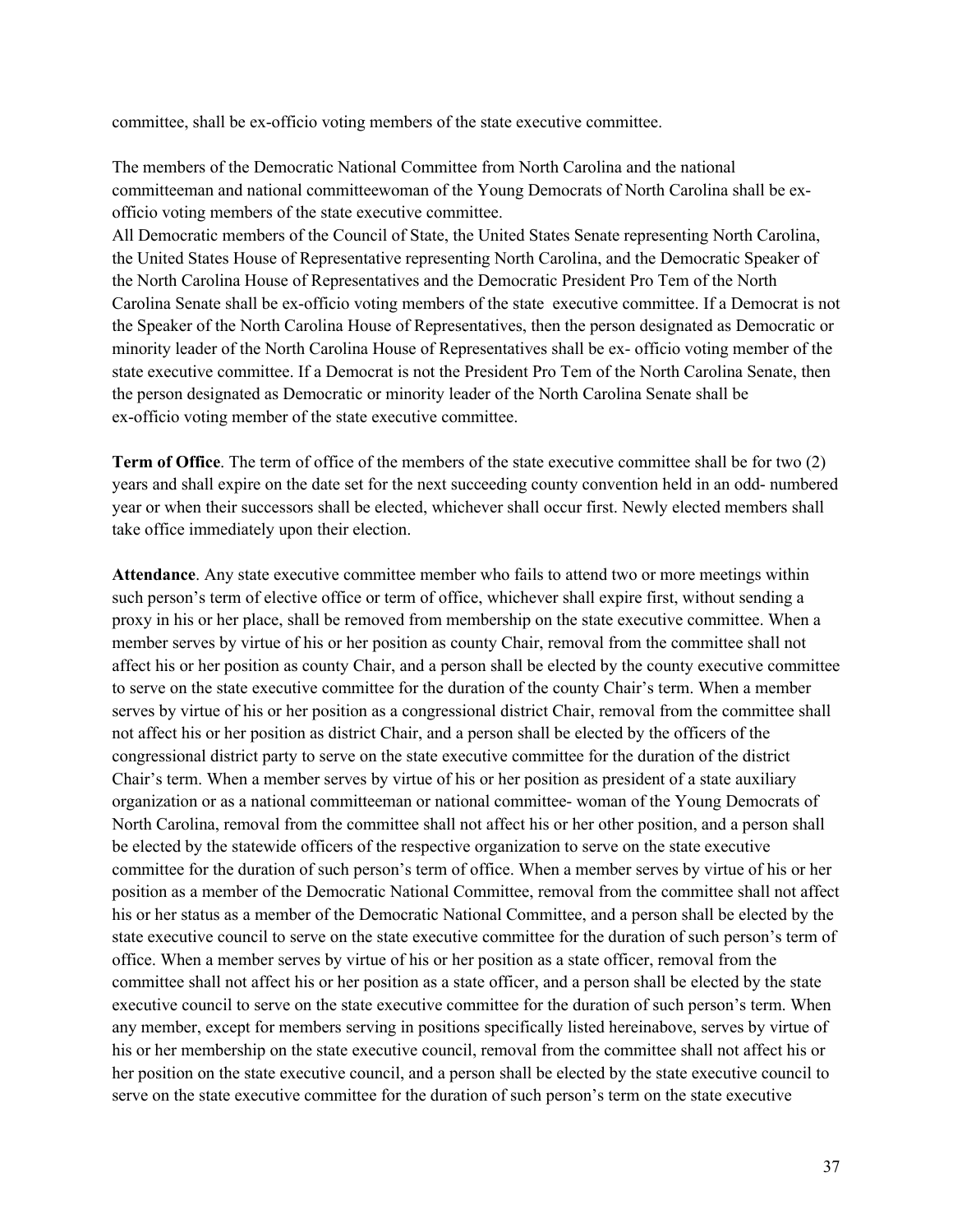council. When a member serves by virtue of holding some elective office, upon removal such member's position shall remain vacant for a period of four (4) years, or until such person's term of elective office expires, whichever shall occur first.

**Vacancies for State Executive Committee Members**. Vacancies among members of the state executive committee who represent their county on such committee shall be filled at a meeting of the appropriate county executive committee held within thirty (30) days following the creation of the vacancy.

**Removals**. Officers and members of the state executive committee may be removed in accordance with Section 10.00.

# **4.02 ELECTED OFFICERS**

**Date of Election**. In each odd-numbered year, the state chair shall convene the state executive committee prior to March 1 for the purpose of electing its officers.

**Elected Officers**. The state executive committee shall have as its elected officers a chair, three (3) vice chairs and a secretary. The first vice chair must be of a different gender identity from the chair. Among the chair and three vice chairs, one of these must be filled by a person of a racial or ethnic minority which constitutes at least 20 twenty percent (20%) of the registered Democrats in the state and one of these offices must be filled by a person thirty (36) years of age or younger. Gender, racial or ethnic and age requirements need not be followed if filling a vacancy for an unexpired term but shall be adhered to when the office is filled for a full term.

**Vacancy and Succession for Elected State Executive Committee Officers**. Vacancies occurring among the elected officers of the state executive committee shall be filled within sixty (60) days following the creation of the vacancy. The state chair shall call a meeting of the state executive committee to fill that vacancy and any other vacancies that might be caused by the action of such committee in filling the vacancy. If, for any reason, there should occur a vacancy in the office of state chair, the first vice chair, the second vice chair, the third vice chair, the secretary or the treasurer, in that order, shall preside and in the absence of all of the foregoing officers, any member of the state executive committee may preside.

**Code of Conduct**. Officers shall acknowledge and agree to comply with the letter and spirit of the most recently adopted North Carolina Democratic Party Code of Conduct.

# **4.03 APPOINTED AND EX-OFFICIO OFFICERS**

The state chair shall appoint a treasurer, a sustaining fund chair or up to three sustaining fund co-chairs a chair for minority affairs and a state advisor for the Teen Dems, all of whom shall serve at the pleasure of the state chair as appointed officers and all of whom shall be voting members of the state executive committee. The state chair shall appoint up to 5 persons to serve on the Sustaining Fund Committee. These members shall be non-voting Ex- Officio Members of the State Executive Council.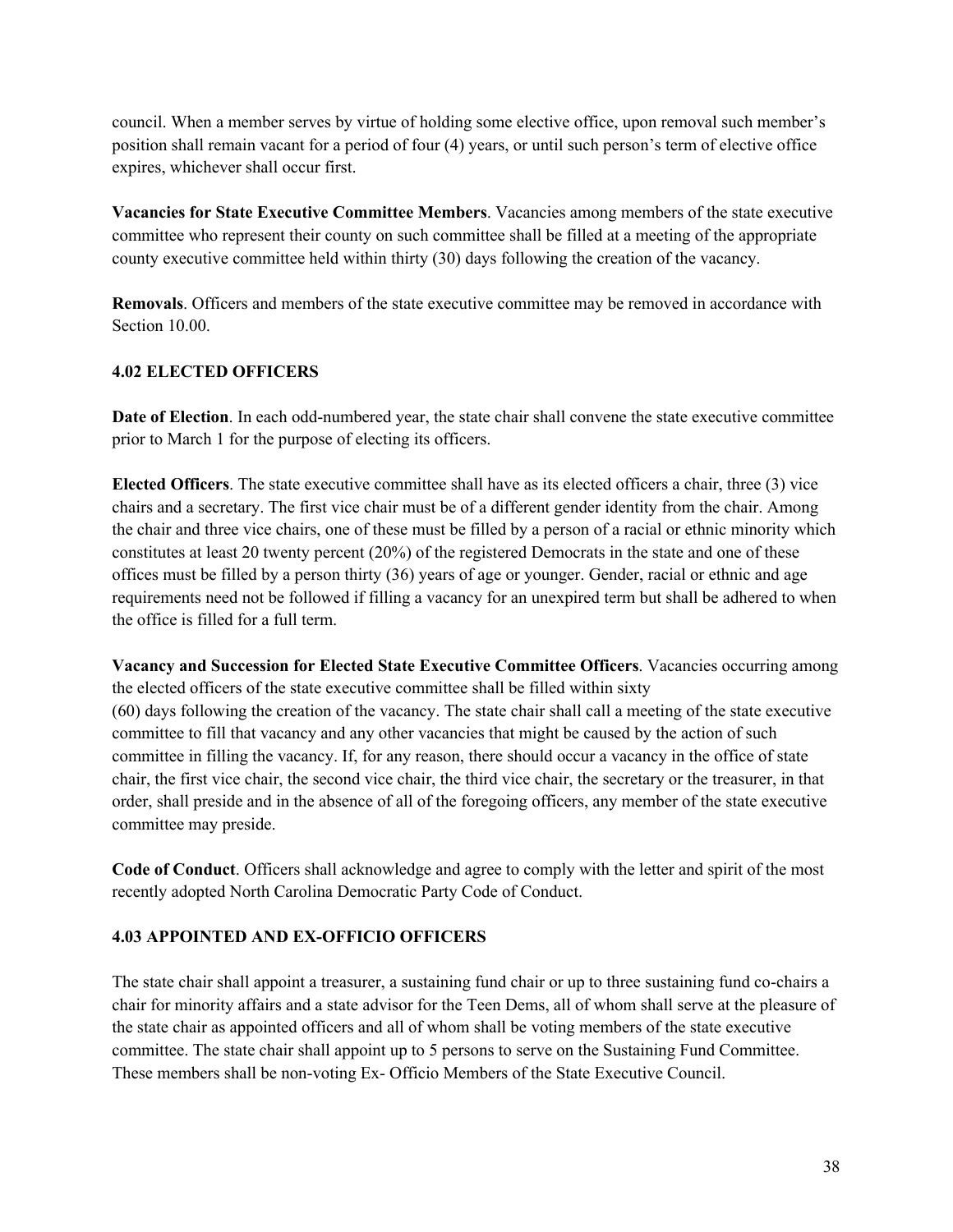**The Association of County Chairs**: There shall be an association of at least the one hundred county chairs. They shall elect from their members a president. The president shall serve as ex-officio voting officer of the North Carolina Democratic Party.

# **4.04 VOTING ON THE STATE EXECUTIVE COMMITTEE**

All members and officers of the State Executive Committee, whether elected, appointed, or ex- officio, shall be entitled to one vote.

# **4.05 DUTIES OF THE STATE CHAIR AND CERTAIN OFFICERS**

**State Chair**. The duties of the state chair shall include:

- 1. Serve as the leader of the party organization in North Carolina;
- 2. Preside at meetings of the state executive committee, the state executive council and at the state convention;
- 3. Draft, in consultation with the state party officers and representatives of state affiliated organizations, a strategic plan outlining reasonable political goals for the state;
- 4. Execute the strategic plan for the state as approved by the state executive council;
- 5. Convene the state executive committee at least twice per year;
- 6. Convene the state executive council as needed, but at least once every three months;
- 7. Set the dates for precinct meetings, county conventions, and district conventions pursuant to this Plan of Organization. The State Party Chair shall have authority to amend the set dates for specific precinct meetings, county conventions, and congressional district conventions as necessary in any year except in Presidential election years;
- 8. Set the date for the state convention pursuant to this Plan of Organization;
- 9. Serve as a spokesperson for the state party;
- 10. Raise funds necessary for the state party to meet its goals;
- 11. Encourage communication to all interested persons and organizations relating to party activities and political and policy positions of the state party;
- 12. Encourage and facilitate the establishment and continuity of state affiliated organizations;
- 13. Serve as liaison with Democratic elected officials; 14. Serve as liaison to the officers of the Democratic National Committee;
- 14. Appoint committees as may be necessary and in the best interests of the state party;
- 15. Carry out other duties as may be assigned by the state executive committee or the state executive council;
- 16. Transmit all records pertaining to the office to successor within ten (10) days of vacating office;
- 17. Appoint two members to serve on Committee for Distribution of State Campaign NC Victory Fund as provided for in Section 8.03.
- 18. Disseminate the Policy and Political Action Agenda of the state Democratic Party to the news media and to inform and advocate for this Agenda to North Carolina state and national level Democratic leaders.
- 19. Inspire and mobilize vigorous grassroots public and party support of all major legislation which reflects and implements the Policy and Political Agenda of the state Democratic Party.
- 20. The State Chair shall work with the Executive Director and the District Chairs to help organize all counties in the State that have an unorganized Democratic Party. The State Chair shall have the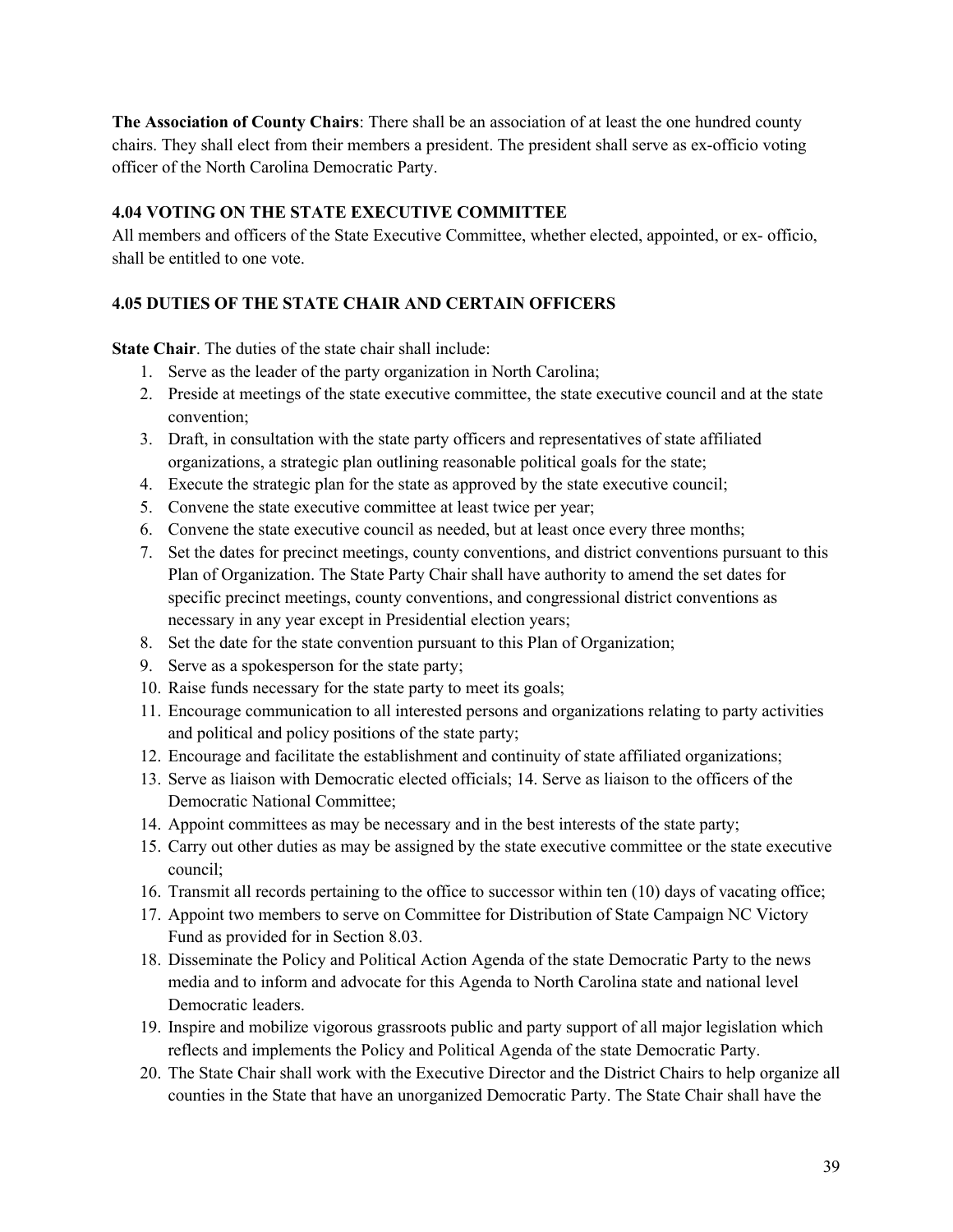authority to appoint an acting county chair for the purpose of organizing a county party pending a county convention.

**Vice Chairs**. The duties of the three vice chairs shall be assigned by the state chair, with the approval of the state executive council.

**Secretary**. The duties of the secretary shall include:

- 1. Keep and maintain all minutes of meetings of the state executive committee, the state executive council, and the state convention;
- 2. Issue all meeting notices for the state executive committee, state executive council, and other state party committees pursuant to this Plan of Organization;
- 3. Notify county executive committee chairs and district executive committee chairs, immediately after the annual meeting of the state executive committee held prior to March 1, in writing, of the dates fixed for the holding of precinct meetings, the date for holding county and district conventions, and the date for the state convention (if applicable), as well as other information provided for release in Section 4.08.
- 4. Distribute minutes of meetings of the state executive committee and the state executive council to all members of the state executive committee no later than fourteen (14) days after said meeting is held.
- 5. Carry out other duties as may be assigned by the state executive committee or state executive council;
- 6. Transmit all records pertaining to the office to successor within ten (10) days of vacating office.

**Treasurer**. The duties of the treasurer shall include:

- 1. Maintain the state executive committee treasury at an insured commercial bank;
- 2. Assist the state chair in raising funds necessary for the state party to meet its goals;
- 3. Maintain all records required by law or by the state executive committee of contributions received and disbursements made;
- 4. Prepare and file any reports as may be required by law or by the state executive committee;
- 5. Distribute to all members of the state executive committee a summary of the general finances of the state party as well as a summary of the funds received and disbursed by the state party for each calendar quarter within thirty (30) days of the end of each calendar quarter;
- 6. Transmit all records pertaining to the office to successor within ten (10) days of vacating office;
- 7. Serve on Committee for Distribution of State Campaign Fund (tax check-off) as provided for in Section 8.03.

**Chair or Co-Chairs of the Sustaining Fund**. The chair or co-chairs of the Sustaining Fund shall have the duties of encouraging and working with county executive committees to meet the county's sustaining fund goal.

**Chair for Minority Affairs**. The state chair for minority affairs shall serve as a liaison between the party and the Democratic minority communities in the state and shall encourage full participation and representation in all party affairs.

**Teen Dems Advisor**. The advisor to the Teen Dems shall have the duty of propagating Teen Dem Clubs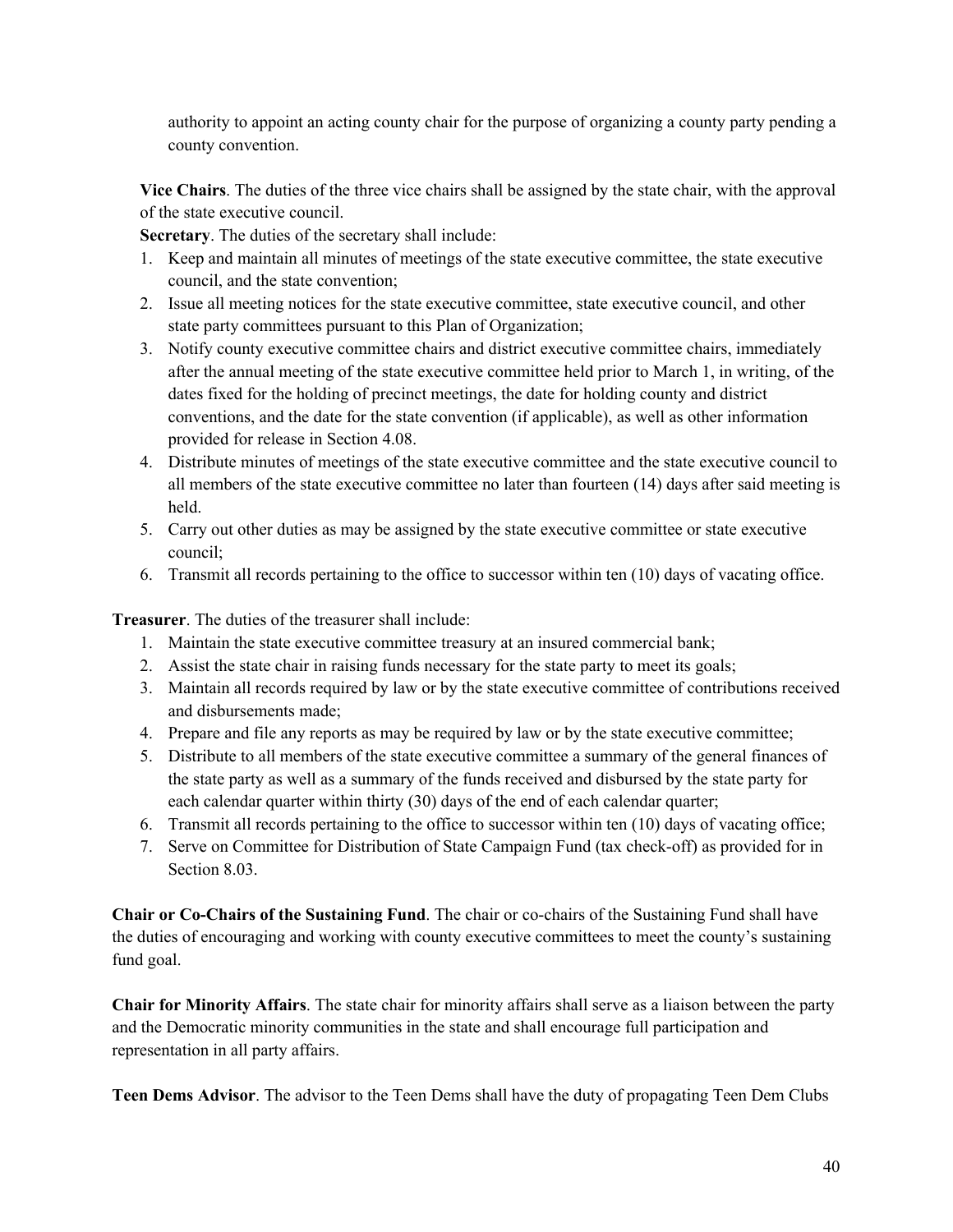throughout North Carolina and of providing guidance and coordination for Teen Dem operations and activities.

# **4.06 STATE EXECUTIVE COUNCIL**

**Powers**. When the state executive committee is not in session, the state executive council shall act in its place in all matters, except those explicitly requiring action by the state executive committee.

The state executive council shall have the authority to approve large expenditures, secure loans and lines of credit, sell and purchase real estate, lease office space, execute deeds and deeds of trust, and approve and perform similar financial transactions of the North Carolina Democratic Party. The state executive council may adopt resolutions from time to time authorizing an individual or individuals to execute legal documents, including, without limitation, deeds, deeds of trust, loan agreements, contracts, security agreements, leases, and any other paper-writing; such resolution may be limited in scope.

**Meetings**. The state executive council shall meet at least once every three months upon call of the state chair or upon request of forty percent (40%) of its members. In the event of an emergency the State Party Chairman shall call a State Executive Council meeting within 48 hours, to be conducted either in person or by telephone, when an emergency arises regarding the North Carolina Democratic Party. Examples include but are not limited to a vacancy in the position of executive director, a pending financial situation, a legal matter, or any circumstance with an affiliate of the North Carolina Democratic Party that requires immediate attention.

**Composition**. The members of the state executive council shall be: the state chair, each of the three state vice chairs, the secretary, the treasurer, the chair or co-chairs of the Sustaining Fund, the chair for minority affairs, the advisor to the Teen Dems, the state presidents of all state auxiliary organizations with by-laws approved by the state executive committee, the congressional district chairs, non- voting Ex-Officio Members, the members of the Democratic National Committee from North Carolina, the national committeeman and the national committeewoman of the Young Democrats of North Carolina, and three at-large members appointed by the state chair. These three members appointed by the state chair shall reasonably reflect the geographic, racial, ethnic, and gender makeup of registered Democrats in North Carolina. The state chair shall serve as chair of the state executive council.

**Code of Conduct.** Members shall acknowledge and agree to comply with the letter and spirit of the most recently adopted North Carolina Democratic Party Code of Conduct.

**Emergency Powers.** In order to continue to conduct the business of the North Carolina Democratic Party as required by this Plan or Organization or required by law, the NCDP State Executive Council is empowered, during a declared state of emergency by the federal or state governments, to suspend specific sections of the Plan of Organization. Except that these powers shall not include changing terms of office, suspending emergency powers provisions, circumventing the process of amending this Plan of Organization, or circumventing any of the committees described in this Plan of Organization.

A resolution calling for such emergency provision(s) shall require a three-fourths (3/4) vote of the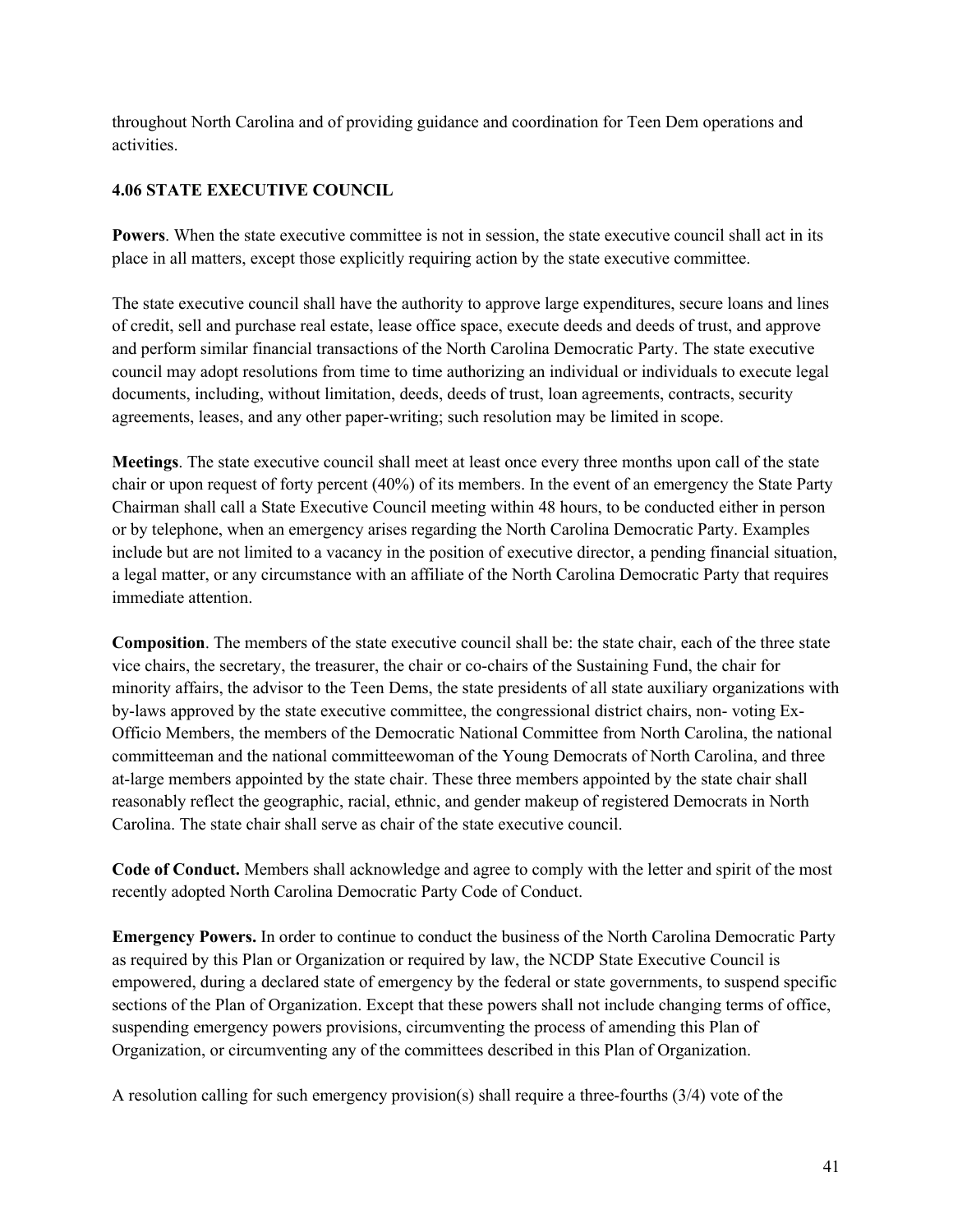Executive Council in attendance and voting during a quorum of that council, either in person or via teleconference. The resolution shall expire within thirty (30) days and may be renewed up to four (4) times for thirty (30) days each by a three-fourths (3/4) vote of the State Executive Council in attendance and voting during a quorum of that council, either in person or via teleconference. The resolution may be rescinded by the State Chair or by a majority vote of the State Executive Council in attendance and voting during a quorum of that council, either in person or via teleconference.

# **4.07 STATE EXECUTIVE COMMITTEE MEETINGS**

**Regular Meetings**. The state chair shall call a meeting of the state executive committee each year prior to March 1. In addition, the state chair shall call a meeting of the state executive committee at least once more during the calendar year to provide members with an update on party activities and to conduct such other business as may be necessary.

**Called Meetings**. Upon written receipt of a petition from forty percent (40%) of the state executive committee, the state chair shall call a meeting of the full state executive committee within thirty (30) days.

# **4.08 ORDER OF BUSINESS OF THE STATE EXECUTIVE COMMITTEE MEETING HELD PRIOR TO MARCH 1**

Each year, the state chair shall convene the state executive committee prior to March 1. At such meeting, it shall be the duty of the state chair to publicly announce and enter into the proceedings of that meeting the following as the first order of business:

- 1. The two–week period of time in which all precinct meetings are to be held in accordance with Section 1.04. Except that in a presidential election year, the state chair shall designate the exact date in which precinct meetings are to be held in accordance with Section 1.04.
- 2. The eight (8) day period in which annual county conventions are to be held in accordance with Section 5.01. Except that in a presidential election year, the state chair shall designate the exact date in which county conventions are to be held in accordance with Section 5.01.
- 3. The exact date at which congressional district conventions are to be held each year in accordance with Section 6.01.
- 4. The exact date, time, and place at which the state convention is to be held each even- numbered year in accordance with Section 6.02.
- 5. In promulgating the dates for county, district, and state conventions, the state chair shall set the dates for such conventions so as to provide a reasonable time between all such meetings for the resolutions adopted by the various conventions to be presented to and considered by the Resolutions and Platform Committee at the state convention.
- 6. In each year, the state chair shall announce the number of votes to which each county is entitled at the congressional district conventions and at the biennial state convention.
- 7. The Chair of the Affiliated Organizations Committee shall present a report of its review of the new applications for recognition as a chartered affiliated organization of the North Carolina Democratic Party and applications for renewal of the charter of affiliated organizations, for consideration and approval of the by-laws of each organization by the State Executive Committee. The constitutions or by-laws of the affiliated organizations are required to meet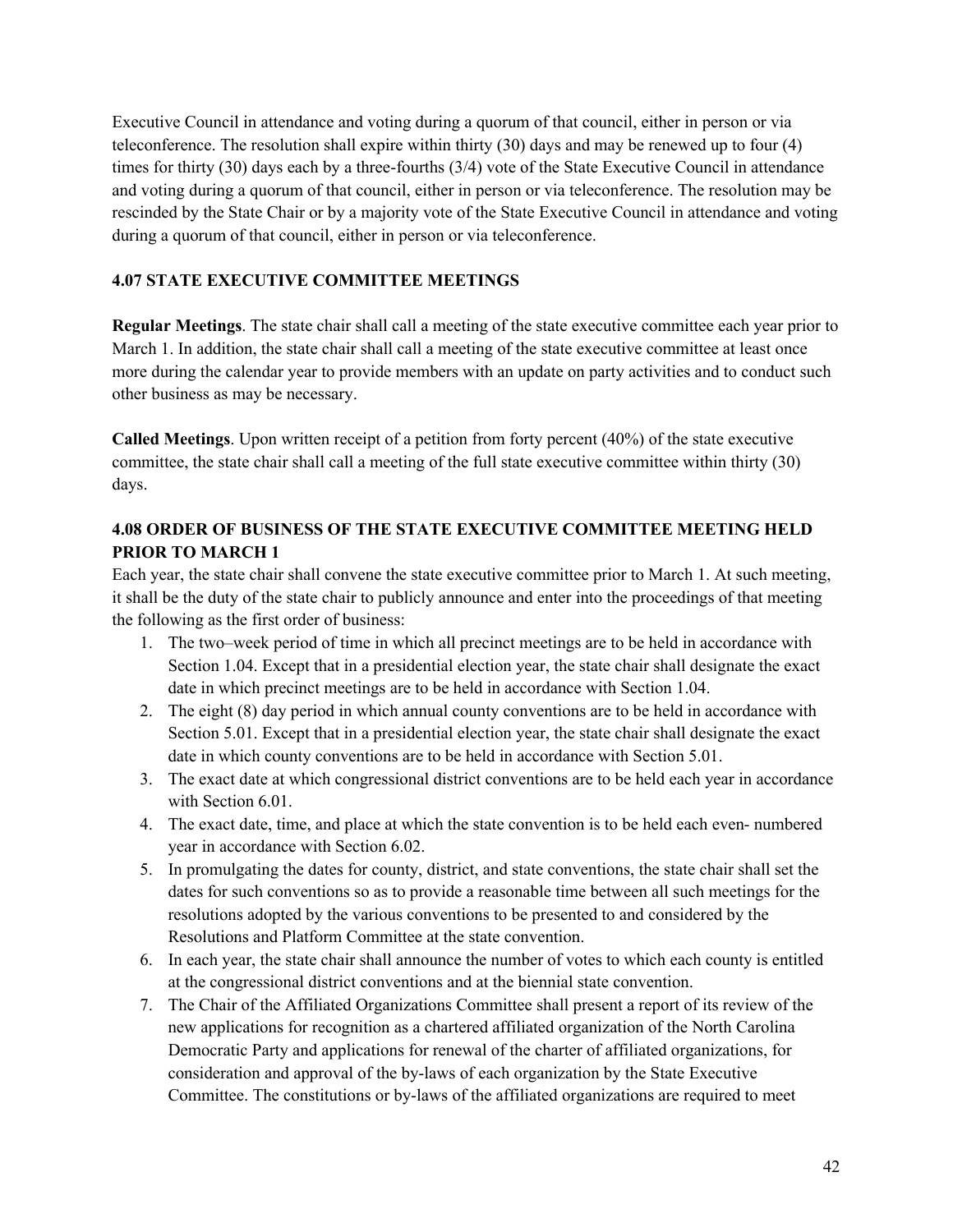criteria as outlined in 11.00 AUXILIARIES AND CAUCUSES OF THE NORTH CAROLINA DEMOCRATIC PARTY.

8. Each year, to receive for information the most recent financial statement of the Party and to approve an annual budget prepared and submitted by the state executive council.

#### **4.09 OTHER BUSINESS**

The state executive committee shall, as the need arises and as North Carolina General Statutes direct, create any sectional committee to nominate, replace, or recommend any Democratic candidate, nominee, or elected official.

# **4.10 EXECUTIVE DIRECTOR AND STATE PARTY STAFF**

A full-time executive director shall be selected by the state chair with the approval of the state executive council to serve at the pleasure of the state chair. The performance of the executive director shall be subject to annual review by the state chair and the state executive council. The other staff of the state party shall be employed by and under the supervision of the executive director.

The duties and responsibilities of the executive director and the staff of the state party shall include:

- 1. Administering the day-to-day affairs of the state party;
- 2. Assisting the officers of the state party in the execution of their duties;
- 3. Implementing the strategic plan drafted in consultation with the state party officers and affiliated organizations, as approved by the executive council;
- 4. Plan and execute the state party's coordinated campaign effort to assist in the election of Democrats at every level;
- 5. Serve as liaison with precinct, county, and district officers of the state party organization;
- 6. At the direction of the state chair, serve as spokesperson(s) for the state party;
- 7. Provide adequate communication with party officers, elected officials, and other interested Democrats as to the activities of the state party;
- 8. Provide for the public announcement of the dates, and where applicable, the times and locations set by the state chair for precinct meetings, county conventions, congressional district conventions, and the state convention. Said public announcement to be made no less than fourteen (14) days prior to the date of the said meetings or convention;
- 9. Obtain pertinent legal and financial advice as necessary to keep the state party in compliance with all applicable laws and regulations;
- 10. Carry out such other duties as may be assigned by the state executive committee or state executive council;
- 11. Transmit all records pertaining to position to supervisor or successor immediately upon vacating position.
- 12. At least quarterly, the status and disposition of each duly passed SEC Resolution that remains pertinent, shall be reported electronically, either in spread sheet form or prose, on the NCDP Web Site. The status reporting shall include, at least, any State or Federal Legislator, or Governmental Secretary, or Commissioner, or Commission Member, that each Resolution has been presented to. And, other important status information that may include the acceptance of the issues presented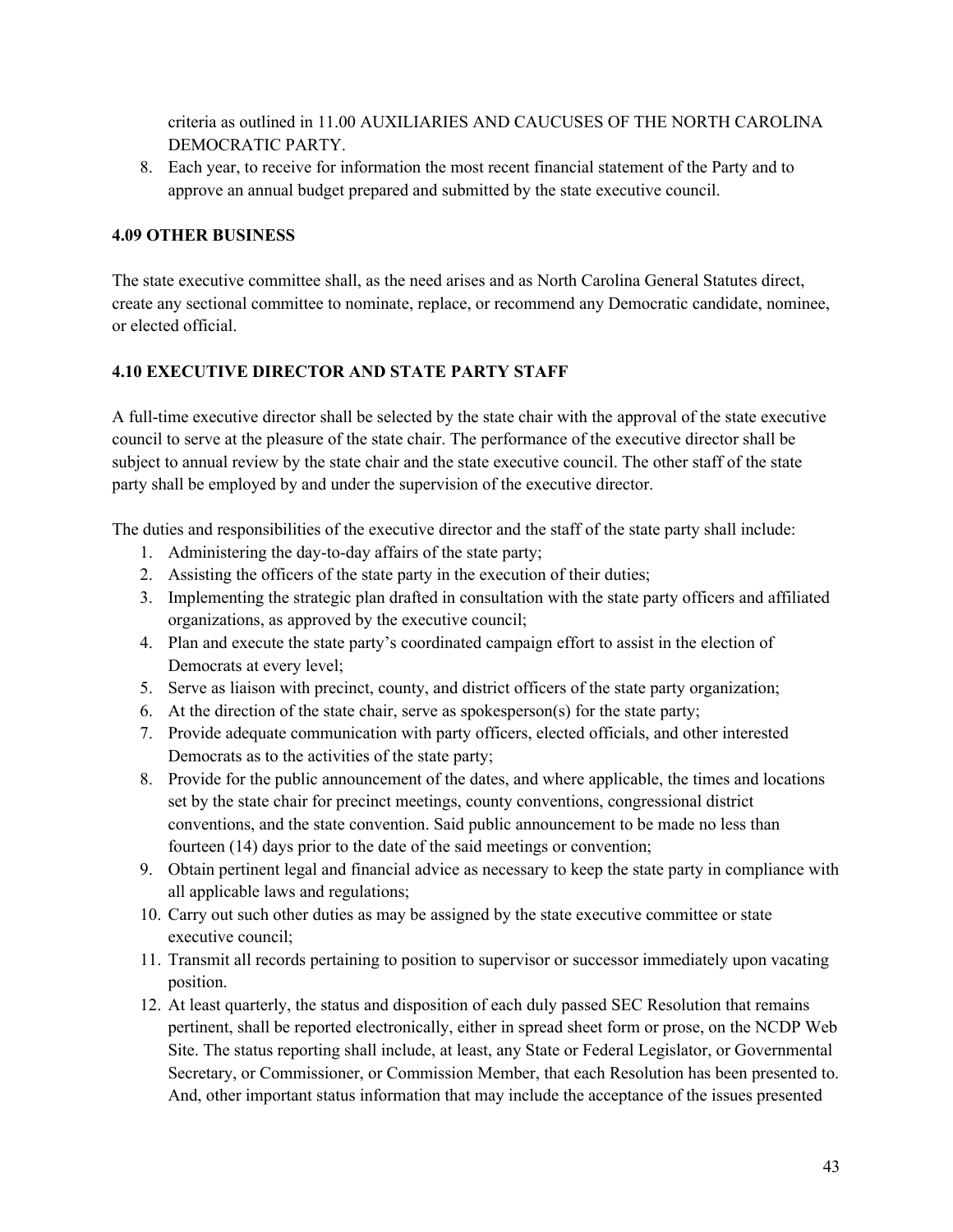and the status of the issues within the jurisdiction of the pertinent body.

13. Require employed North Carolina Democratic Party staff to sign, (including by digital signature), within ten (10) days of hire or re-hire, an acknowledgment of, and agreement to comply with the letter and spirit of the most recently adopted North Carolina Democratic Party Code of Conduct. The Code of Conduct is incorporated by reference herein and shall be posted on the North Carolina Democratic Party website. Further, the Executive Director shall ensure that all State Party employees acknowledge and agree to honor the Code of Conduct. The North Carolina Democratic Party Executive Director, with reliance on North Carolina Democratic Party staff, shall retain a record of those acknowledgments.

#### **4.11 INDEPENDENT FINANCIAL REVIEW**

The state executive council shall provide for a biennial financial audit by an independent accountant of the financial accounts and balances of the state executive committee funds.

# **5.00 COUNTY CONVENTIONS**

# **5.01 MEETING AND FUNCTION**

**Annual Meeting**. Annual county conventions shall be held on a date designated by the county chair that is within the eight (8) day period designated by the state chair pursuant to Section 4.08 (2). The county chair shall designate the time for the county convention. Weekday county conventions shall begin no earlier than 6:00 PM and no later than 7:30 PM. Weekend county conventions shall be held between the hours of 10:00 AM and 7:00 PM. In presidential election years, there shall be no eight (8) day period allowed and the county convention shall be held on the exact date designated by the state chair pursuant to Section 4.08 (2).

**Place of Convention**. The county chair shall, thirty (30) days prior to the date such convention is to be held, designate the exact time and place where the convention is to be held and the same shall be announced prior to the adjournment of the precinct meetings.

**Presiding Officer**. All county conventions shall be called to order by the county chair, who shall serve as convention chair, but in his or her absence, the vice chair of the county executive committee in order of succession, the secretary and the treasurer shall, in order of succession, preside over the convention, and in case none of the foregoing persons shall be present, then any delegate to the convention may preside and serve as convention chair until a permanent convention chair is elected by the convention.

**Order of Business – Odd-Numbered Years**. The county convention, held in odd- numbered years, shall:

- 1. Elect, from among the active Democrats of the county, the officers of the county executive committee;
- 2. Elect, from among the active Democrats of the county, the members of the state executive committee to which the county is entitled;
- 3. Elect, from among the active Democrats of the county, the delegates to the annual congressional district convention;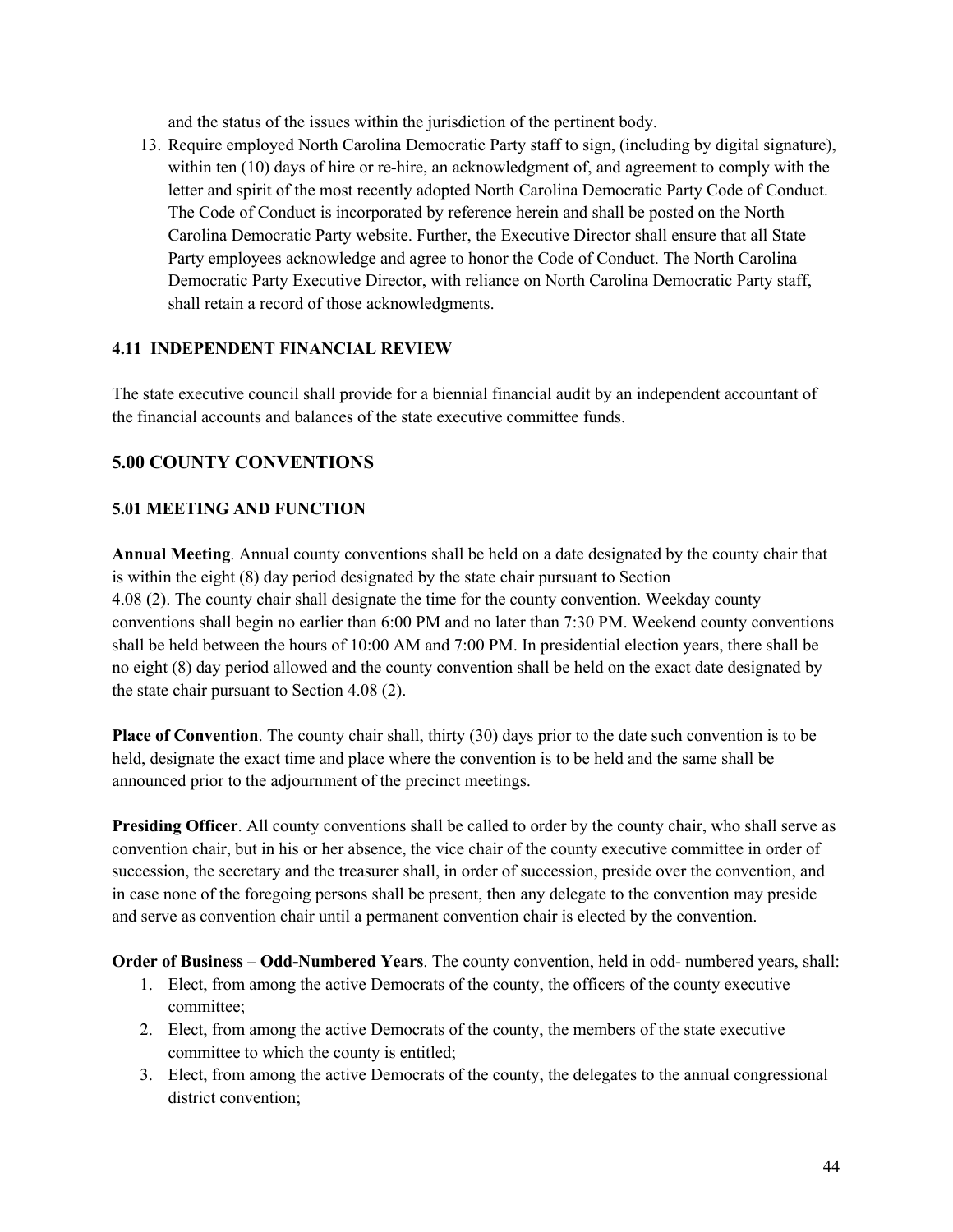- 4. Elect, from among the active Democrats of the county, two members of the congressional district executive committee, which members shall be the chair and the first vice chair of the county executive committee, provided that in those counties which are divided between two or more congressional districts, the county's representatives on the congressional district executive committee shall be as set forth in Section 3.07;
- 5. Conduct any other business related to the affairs of the county party.

**Order of Business – Even-Numbered Years**. The county convention held in even-numbered years shall:

- 1. Elect, from among the active Democrats of the county, delegates to the annual congressional district convention and to the biennial state convention in accordance with Sections 6.01 and 6.02;
- 2. Elect, from among the active Democrats of the county, two (2) members of each of the following: the prosecutorial district executive committee, the state senatorial district executive committee and the state house of representatives district executive committee; provided that a county shall not elect members to that particular district executive committee, if it is not a part of a multicounty prosecutorial, state senatorial or state house of representatives district; and
- 3. Conduct any other business related to the affairs of the county party.

**Resolutions and Platforms**. Resolutions and Platforms from precincts receiving a favorable recommendation at the county convention shall be certified by the secretary and transmitted to the respective district chair(s) within five (5) days following the county convention. Resolutions and Platforms not receiving a favorable recommendation at the county convention can only be brought to the floor of the biennial state convention in accordance with Section 8.01.

**Certification**. Within five (5) days following the county convention, the county chair shall certify to the congressional district and state chairs the names, addresses, race, gender, telephone numbers, and email addresses (where available) of all persons elected as delegates to any convention, or as officers or members of any executive committee.

# **5.02 VOTING**

**Allocation of Votes**. Each precinct shall be entitled to cast in the county convention one (1) vote for every one hundred (100) votes, or major fraction thereof, cast by the precinct for the Democratic nominee for Governor in the last preceding gubernatorial election; provided that each precinct shall be entitled to cast at least one vote at the county convention.

**Votes Divided Among Delegates Present**. The precinct delegates who attend the county convention shall be entitled to vote the full strength of their precinct upon matters of business which come before the convention, provided that precinct originally elected at least one delegate for each vote to which it was entitled, as provided in Section 1.08. Each such delegate present from a particular precinct shall cast an equal number of the votes to which the precinct is entitled. All votes which the precinct is entitled to cast shall be divided equally among all the delegates representing the precinct who are in attendance.

**Tabulation of Votes**. The county chair shall appoint sufficient number of secretaries or accountants, who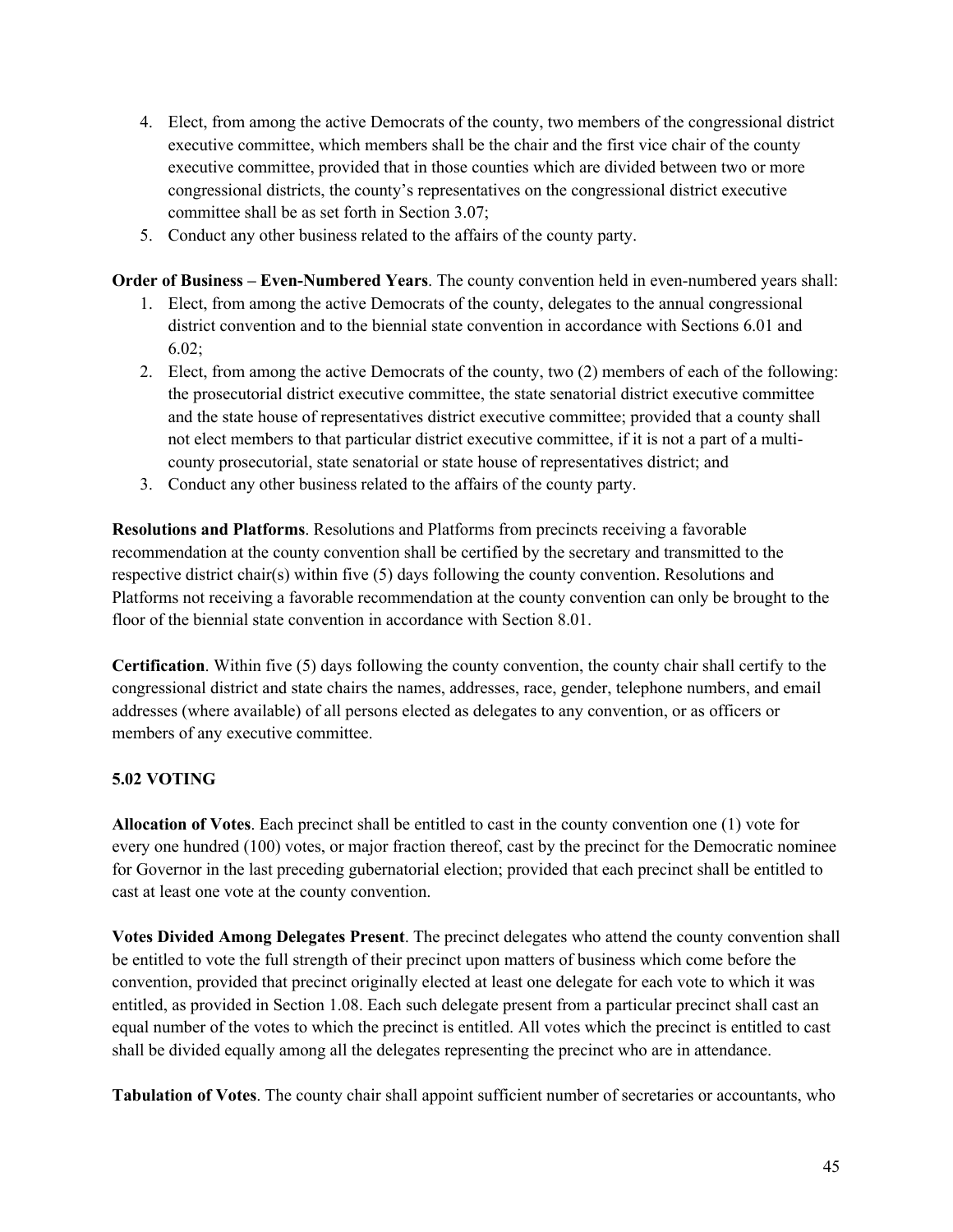shall reduce the votes to decimals, rounding off to the nearest hundredth, and tabulate the votes.

**Voice Votes**. Nothing herein contained shall prevent the county convention from making nominations, holding elections, and conducting business by voice vote or by acclamation where a vote by precincts is not demanded by twenty-five percent (25%) of the certified voters present.

**Vote May Not Be Changed**. After a vote is cast, there shall be no change in such vote until after the roll call is completed and before the result of the ballot shall be announced by the chair of the county convention.

**Reporting and Challenging the Vote**. It shall be the duty of the delegates from the several precincts to choose one of their number as chair, whose name shall be reported to the chair of the county convention, and whose duty it shall be to cast the vote of the precinct as directed; and the vote as announced by such person shall be recorded unless some delegate from that precinct shall challenge its accuracy, in which case it shall be the duty of the chair of the convention to cause the roll of delegates from that precinct to be called, upon which the vote of such precinct shall be tabulated and recorded according to the response of the delegates; but in no event shall the vote of one precinct be challenged by a delegate from another precinct.

# **5.03 RULES FOR COUNTY CONVENTIONS**

The county executive committee shall have the power to make such other rules and regulations for the conduct of county conventions, not inconsistent with this Plan of Organization, as may be deemed necessary or expedient.

**Quorum**. At the county convention, a quorum shall exist at any time at which there is present on the floor at least one official delegate from fifty percent (50%) plus one (1) of the precincts with duly elected delegates to said convention.

# **6.00 DISTRICT AND STATE CONVENTIONS**

# **6.01 CONGRESSIONAL DISTRICT CONVENTIONS**

# **When and Where Held**.

An annual congressional district convention shall be held within the geographical boundaries of each congressional district each year, except that meetings may be held in central locations to congressional districts that are outside of their district boundaries by mutual consent of the state and congressional district chairs. The state chair shall designate the date on which such congressional district convention shall be held. The exact location and time of the congressional district convention shall be determined by the congressional district chair, except that the locations of meetings outside of district boundaries require the consent of the state chair.

**Presiding Officer**. All district conventions shall be called to order by the district chair, who shall serve as convention chair, but in his or her absence, the vice chairs of the district executive committee in order of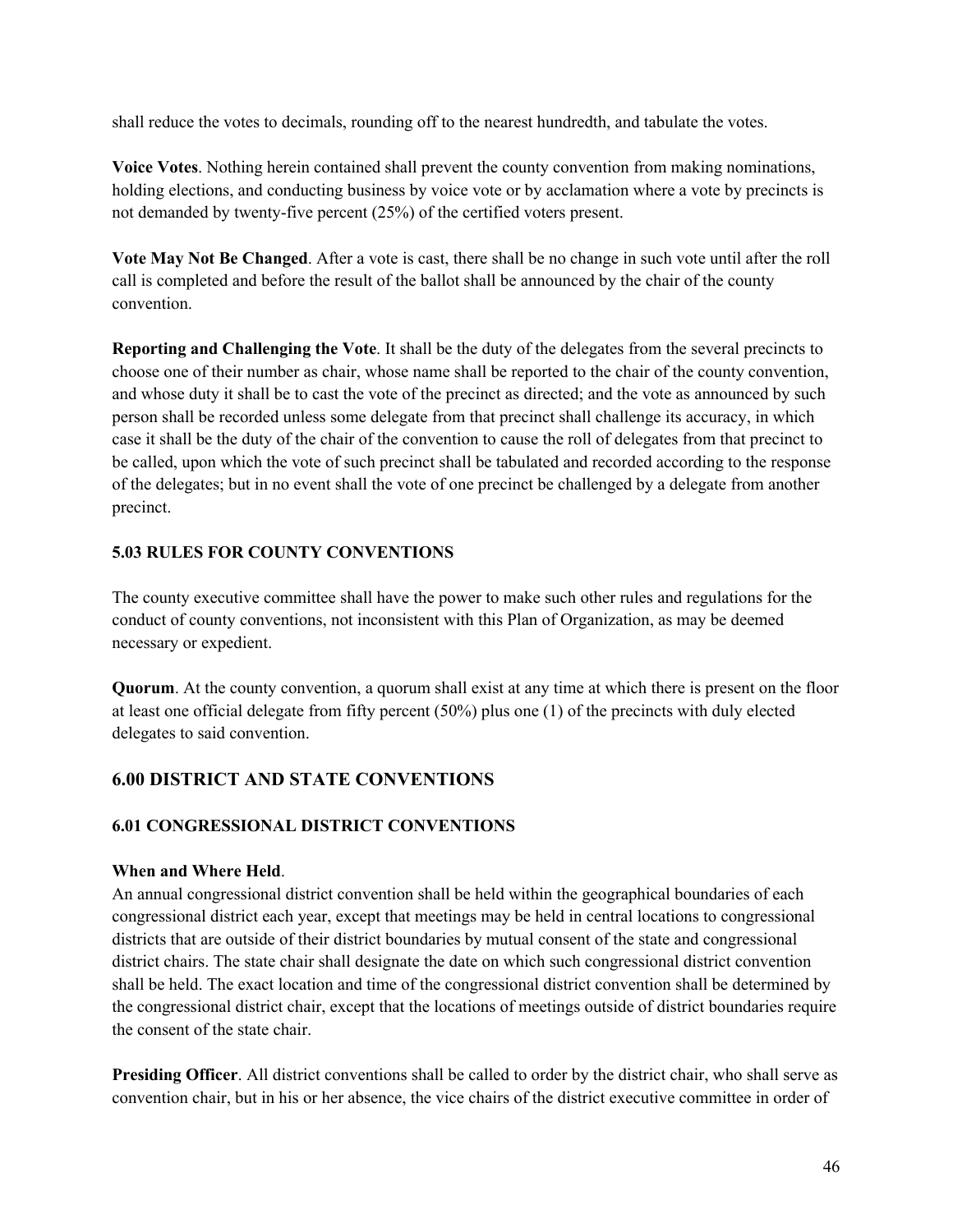succession, the secretary and the treasurer shall, in order of succession, preside over the convention, and in case none of the foregoing persons shall be present, then any delegate to the convention may preside and serve as convention chair until a permanent convention chair is elected by the convention.

**Allocation of Votes**. Each county in a congressional district shall be entitled to cast at a congressional district convention one (1) vote for every three hundred (300) votes, or major fraction thereof, cast in that county or in the applicable portion thereof, for the Democratic nominee for Governor at the last preceding gubernatorial election; provided, that each county shall be entitled to cast at least one vote.

Each county shall be entitled to its full voting strength only if the county has elected its full voting strength; if not, the county shall be entitled to the number of votes equal to the number of delegates they have elected.

**Election of Delegates**. The congressional district convention shall be composed of delegates elected by the several county conventions held annually. Each county or appropriate portion thereof shall elect one (1) delegate for each vote it is entitled to cast at the congressional district convention.

**Roll of Delegates**. The state chair shall direct the make-up of a roll of all delegates from the several counties to the district convention and transmit the same to the congressional district chair.

**Division of Votes Among Delegates Present**. The delegates who attend a district convention shall be entitled to vote the full strength of their county upon all matters of business which come before the respective district convention, and each such delegate present from a particular county shall cast an equal number of votes which the county is entitled to cast. All votes, which the county is entitled to cast, shall be divided equally among all the delegates in attendance representing that county. For the purpose of national delegate selection, each delegate election conducted while there is a division of delegates present by caucus for presidential candidate (or uncommitted) preference shall constitute a separate matter of business, and the voting delegates shall be authorized to vote the full strength of their county.

**Vote May Not be Changed**. In a district convention, after a vote is cast, there shall be no change in such vote until after the roll call is completed and before the final result of the ballot shall be announced by the chair of the district convention.

**Reporting and Challenging a Vote**. In all district conventions, it shall be the duty of the delegates from the several counties to choose one of their number as chair, whose name shall be reported to the chair of such convention, and whose duty it shall be to cast the vote of his or her county as directed. The vote, as announced by that person, shall be recorded unless some delegate from that county challenges its accuracy. In the event of a challenge, it shall be the duty of the chair of the convention to cause the roll of delegates from that county to be called, upon which the vote of such county shall be tabulated and recorded according to the response of it delegates. In no event shall the vote of one county be challenged by a delegate from another county.

**Voice Votes**. Nothing herein shall prevent the district conventions from adopting temporary rules, making nominations, holding elections, and conducting business by voice vote or by acclamation where a vote of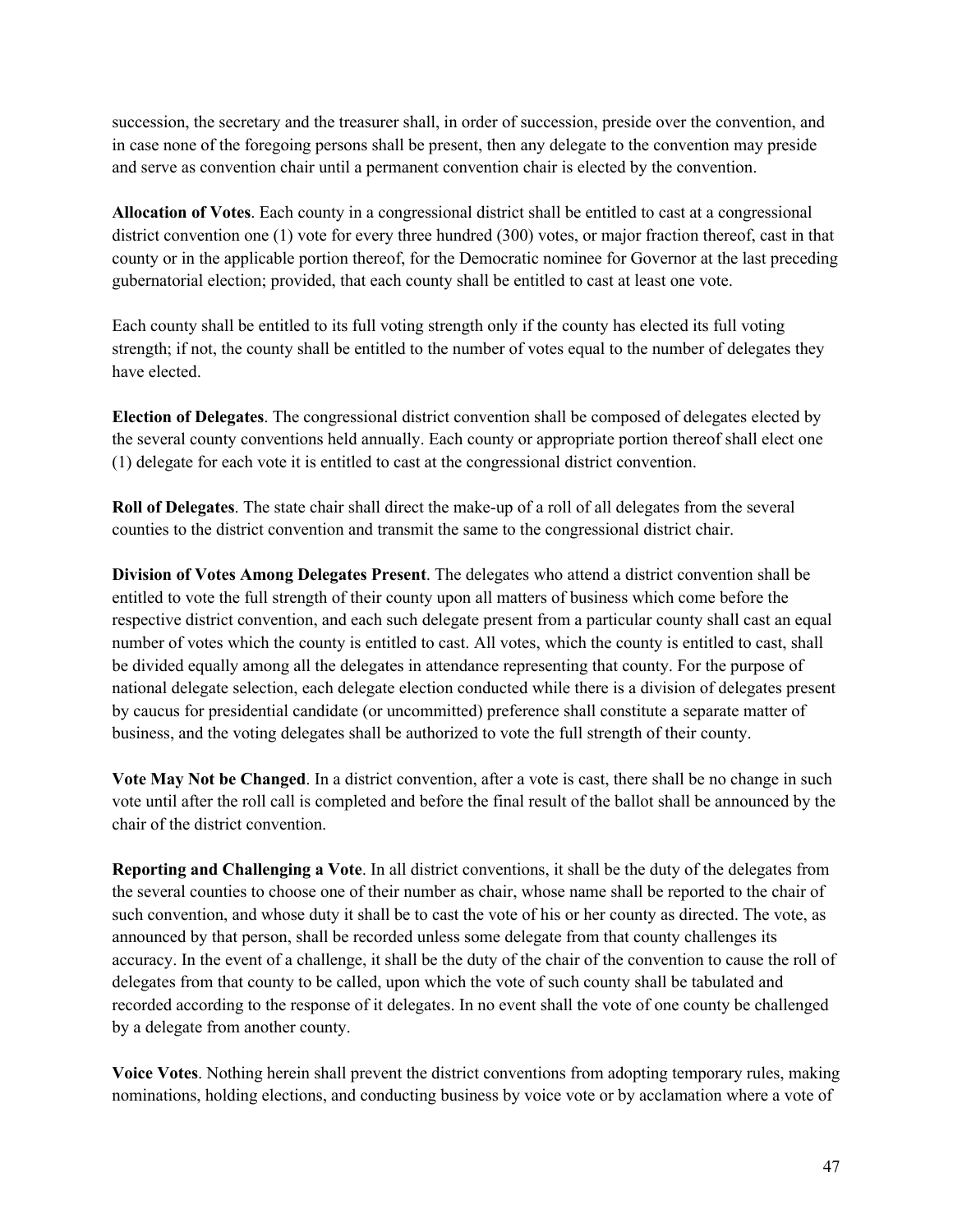counties is not demanded by twenty-five percent (25%) of the delegates present.

**Quorum**. A quorum at a District Convention shall exist at any time in which there is present on the floor at least one official delegate from fifty percent (50%) plus one (1) of the counties entitled to be at said convention.

**Order of Business – Odd-Numbered Years**. The congressional district convention held in oddnumbered years shall:

- 1. Elect, from among the active Democrats of the congressional district, officers of the congressional district executive committee; and then
- 2. Conduct any other business related to the affairs of the congressional district.

**Order of Business – Even-Numbered Years**. The congressional district convention held in evennumbered years shall:

- 1. Elect, from among the active Democrats of the congressional district, one member of the biennial State Convention's Committee on Credentials and Appeals;
- 2. Elect, from among the active Democrats, one member of the Council of Review;
- 3. Elect, from among the active Democrats, one member of the Resolutions and Platform Committee.
- 4. In each presidential election year, elect, from among the active Democrats in the congressional district, the number of delegates first and then alternates to the Democratic National Convention allotted to ach congressional district.
- 5. In each presidential election year, nominate from among the active Democrats in the Congressional District, one Presidential Elector from the congressional district; and then
- 6. Adopt the method for reviewing, editing, consolidating, adopting, and prioritizing resolutions most appropriate for the district party that is best suited to district needs.
- 7. Conduct any other business related to the affairs of the Congressional District.

**Resolutions and Platforms**. Certified resolutions and platforms from county conventions shall be considered by the delegates of the district convention. Those Resolutions and Platforms receiving a favorable recommendation at the district convention shall be certified by the secretary and transmitted to the state chair within five (5) days following the district convention. State chair shall ensure that such Resolutions and Platforms are transmitted to the Resolutions and Platforms Committee. Resolutions and Platforms not receiving a favorable recommendation at the district convention can only be brought to the floor of the biennial state convention in accordance with Section 8.01.

**Certification**. Within five (5) days following the district convention, the district chair shall certify to the state chair the names, addresses, race, gender, telephone numbers, and email addresses (where available) of all persons elected as delegates to the state convention, or as officers, or members of any executive committee.

# **6.02 STATE CONVENTION**

**When and Where Held**. A state convention shall be held each even-numbered year. The state chair shall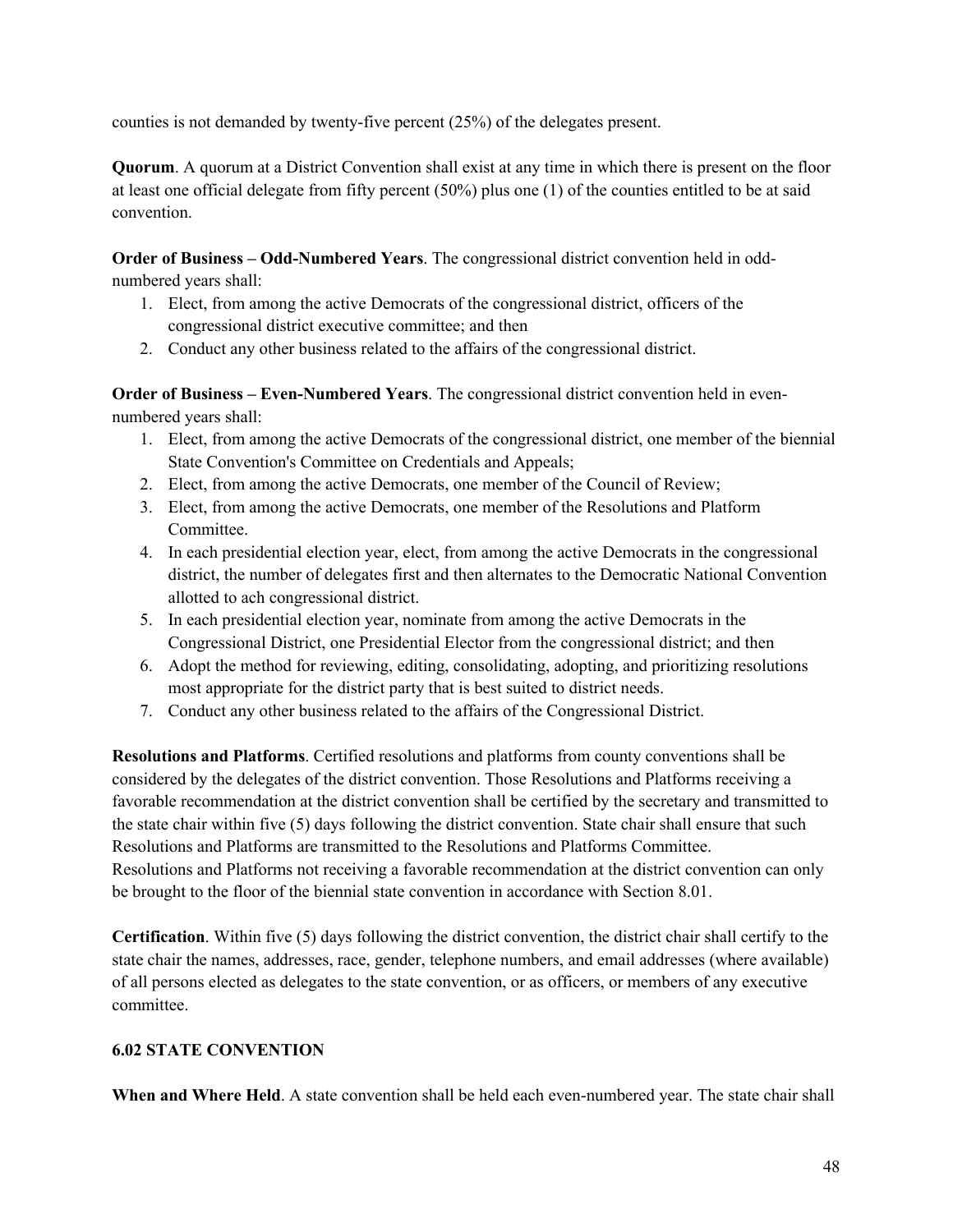designate and announce the date, time and location of such convention as provided in Section 4.08.

**Presiding Officer**. The state convention shall be called to order by the state chair, who shall serve as convention chair, but in his or her absence, the vice chair of the state executive committee in order of succession, the secretary and the treasurer shall, in order of succession, preside over the convention, and in case none of the foregoing persons shall be present, then any delegate to the convention may preside and serve as convention chair until a permanent convention chair is elected by the convention.

**Allocation of Votes**. Each county in the state shall be entitled to cast at a state convention one (1) vote for every three hundred (300) Democratic votes, or major fraction thereof, cast in that county for the Democratic nominee for Governor in the last preceding gubernatorial election, provided that each county shall have at least one vote.

**Election of Delegates**. The state convention shall be composed of delegates elected by the several county conventions held in even- numbered years. Each county shall elect one (1) delegate for each vote it is entitled to cast at the state convention.

**Roll of Delegates**. The state chair shall direct the make-up of a roll of all delegates from the several counties to the state convention.

**Division of Votes Among Delegates Present.** The delegates who attend a state convention shall be entitled to vote the full strength of their county upon all matters of business which come before the respective state convention, and each such delegate present from a particular county shall cast an equal number of votes which the county is entitled to cast. All votes, which the county is entitled to cast, shall be divided equally among all the delegates in attendance representing that county.

**Votes May Not be Changed**. In a state convention, after a vote is cast, there shall be no change in such vote until after the roll call is completed and before the final result of the ballot shall be announced by the chair of said convention.

**Reporting and Challenging a Vote**. In a state convention, it shall be the duty of the delegates from the several counties to choose one of their number as chair, whose name shall be reported to the chair of such convention, and whose duty it shall be to cast the vote of his or her county as directed, and the vote, as announced by that person, shall be recorded unless some delegate from that county shall challenge its accuracy, in which event it shall be the duty of the chair of the convention to cause the roll of delegates from that county to be called, upon which the vote of such county shall be tabulated and recorded according to the response of it delegates; but in no event shall the vote of one county be challenged by a delegate from another county.

**Voice Votes**. Nothing herein shall prevent the state convention from adopting temporary rules, making nominations, holding elections, and conducting business by voice vote or by acclamation where a vote of counties is not demanded by twenty-five percent (25%) of the delegates present.

**Quorum**. A quorum at a state convention shall exist at any time in which there is present on the floor at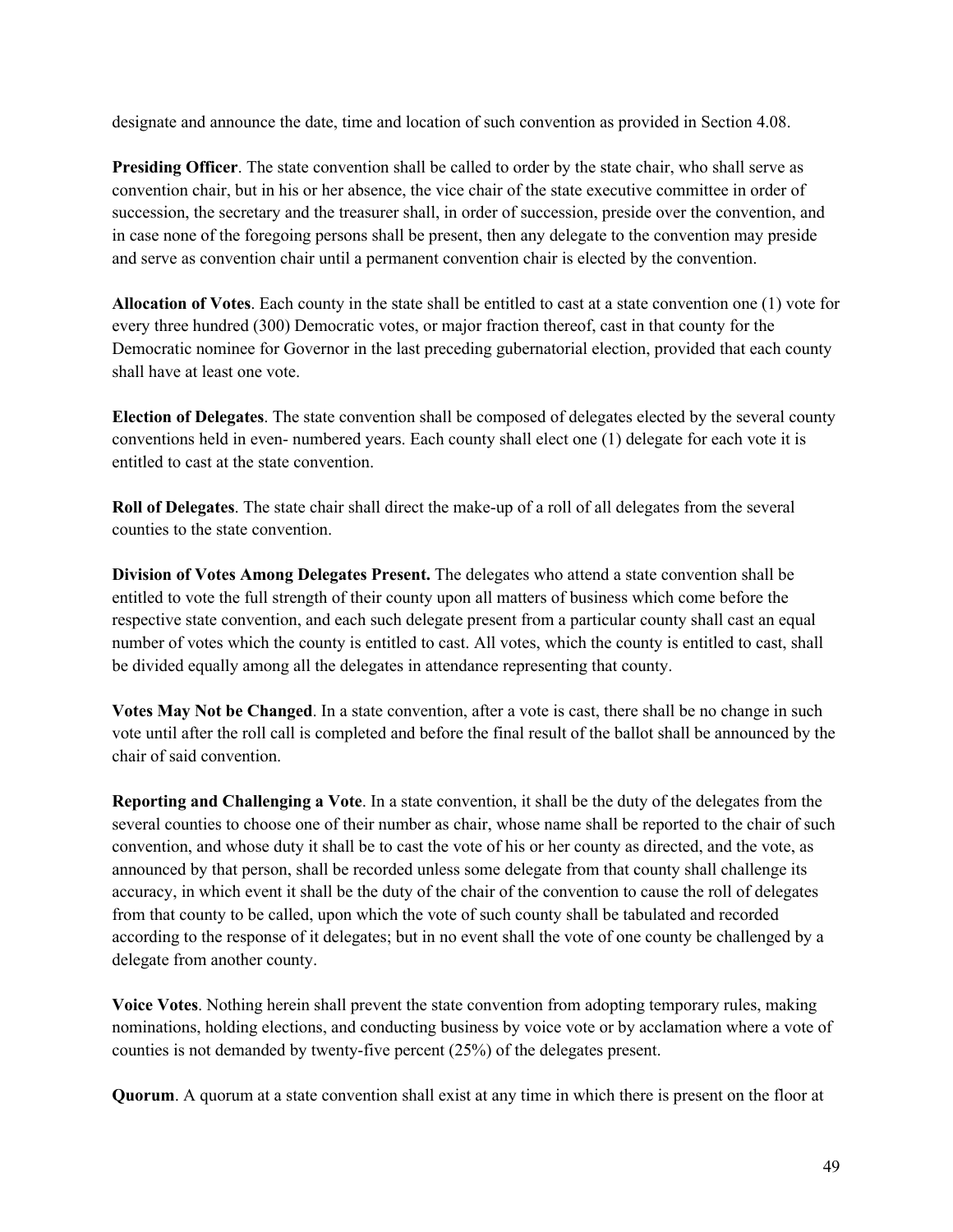least one (1) official delegate from fifty percent (50%) plus one (1) of the counties entitled to be at said convention.

**Selection of Presidential Elector**. The State Convention in each presidential election year shall nominate from among the active Democrats in the State, two (2) Presidential Electors and a first and second alternate to serve in case any of the nominated Presidential Electors are unable to serve.

# **7.00 DEMOCRATIC NATIONAL CONVENTION DELEGATES AND DEMOCRATIC NATIONAL COMMITTEE MEMBERS**

# **7.01 DELEGATES AND ALTERNATES TO THE DEMOCRATIC NATIONAL CONVENTION**

In accordance with the mandate and call for each Democratic National Convention, the state executive committee shall adopt a Delegate Selection Plan that conforms to the standards established by the Democratic National Committee. Delegates and alternates to such Convention shall be elected in accordance with the procedures and time frames stipulated in the Delegate Selection Plan.

# **7.02 DEMOCRATIC NATIONAL COMMITTEE MEMBERS**

As required by the Charter and Bylaws of the Democratic Party of the United States, members of the Democratic National Committee representing North Carolina shall be elected by the state executive committee for terms commencing on the day the Democratic National Convention adjourns and terminating on the day the next Democratic National Convention adjourns. Such members shall be elected by majority vote the calendar year in which a Democratic National Convention is held, through processes which assure full, timely, and equal opportunity to participate. The members of the Democratic National Committee elected by the state executive committee to represent North Carolina shall be divided as equally as practicable between men and women.

# **8.00 POLICY COMMITTEES**

# **8.01 RESOLUTIONS AND PLATFORMS COMMITTEE**

**Composition**. The one individual elected from each congressional district to the Resolutions and Platforms Committee pursuant to Section

6.01. In addition, the representatives of state chartered affiliated organizations with constitutions and/or by-laws approved by the state executive committee shall serve as voting members of the Resolutions and Platforms Committee. In addition, the state chair shall appoint seven (7) at-large members, and designate from members of the committee a chair, vice chair and secretary.

**Meetings**. The committee shall meet at the call of its chair or from a call petition of a majority of committee members. It shall prepare the proposed platform of the Party for submission to the state convention. In preparing this platform, the committee shall review and consider all resolutions passed at the county, district, or state level for the previous 4 years. The Committee's meeting shall be announced to the State Executive Committee members and Convention delegates at least 14 days before it meets, and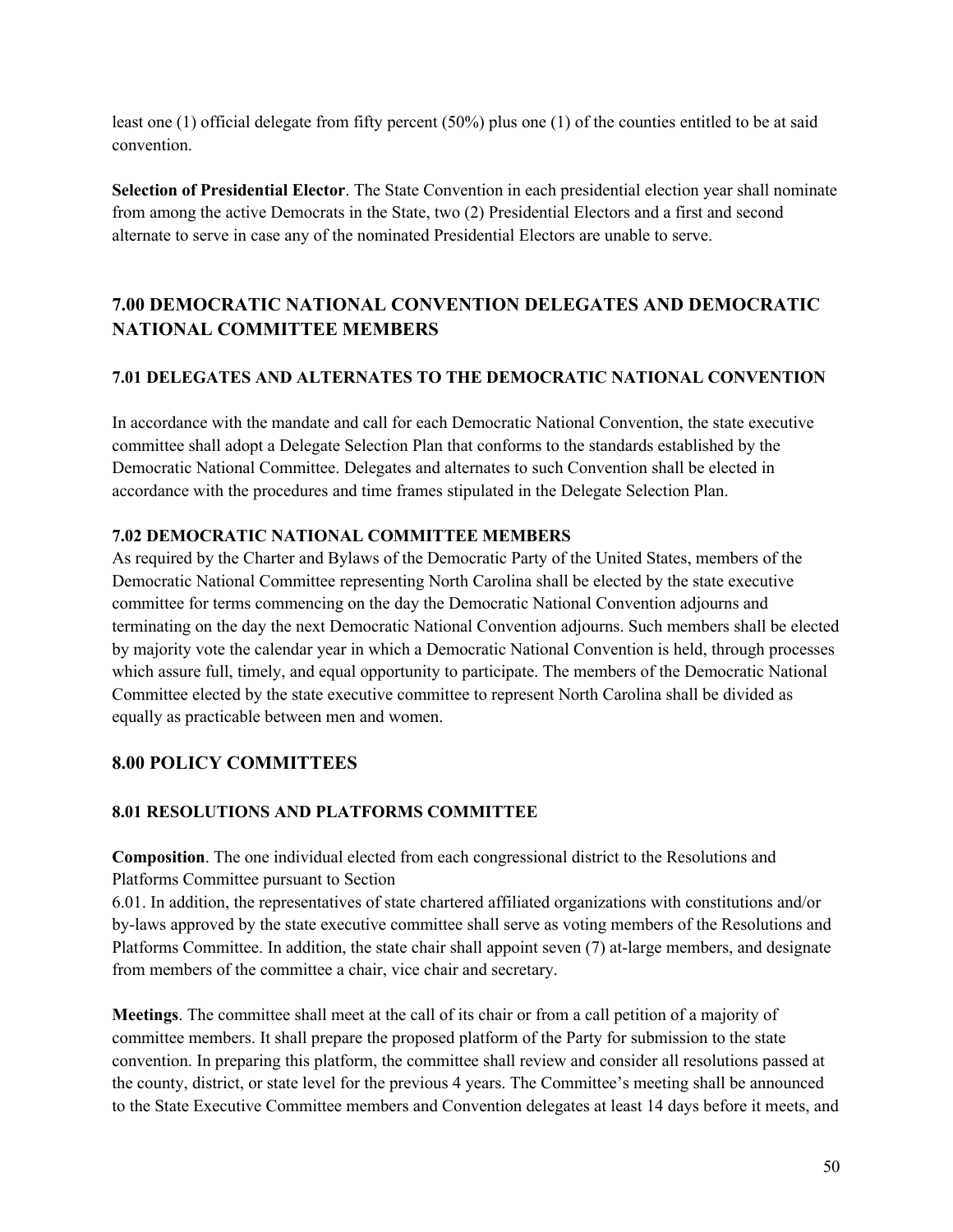the meeting shall take place at least 14 days before the State Convention or State Executive Committee meetings in odd- numbered years.

**Matters for Consideration**. The Resolutions and Platforms Committee shall consider all resolutions addressed to the biennial state convention or, in odd- numbered years, to each meeting of the State Executive Committee. The committee is encouraged to hold one or more public hearings and to invite testimony from all citizens.

In addition, any state chartered affiliated organization with constitutions or by-laws approved by the state executive committee, and any Democratic organization, committee or convention established or recognized by this Plan of Organization may submit a proposed platform or resolutions or both to the Resolutions and Platforms Committee.

In odd-numbered years, when a biennial state convention is not held, the Resolutions and Platforms Committee shall meet prior to each meeting of the state executive committee to consider resolutions referred to the state executive committee for consideration.

For a resolution or platform to be considered by the delegates to the biennial state convention or by the members of the state executive committee, said resolution or platform must receive a favorable recommendation from a majority of the members of the Resolutions and Platforms Committee present and voting. A resolution or platform that does not receive a favorable recommendation from the Resolutions and Platforms Committee may be brought to the floor of the biennial state convention or the state executive committee meeting for consideration only after a motion to consider said resolution or platform is adopted by a two-thirds (⅔) vote of those delegates or members present and voting.

A resolution or platform may be proposed from the floor of the biennial state convention or state executive committee meeting for consideration only after a motion to consider said resolution or platform is adopted by a two-thirds (2/3) vote of those delegates or members present and voting and said resolution or platform has been submitted in writing to the secretary of the state executive committee.

#### **Methods for Handling Resolutions at the District Level**.

- 1. Resolutions may be addressed either only at the district convention or initially by a special resolutions and platforms committee appointed by the district chair. Resolutions that are adopted and are of purely local interest shall be recommended for further action on the local level.
- 2. If the resolutions are considered by a committee before the district convention, that committee shall have the authority to edit and/or consolidate, resolutions in keeping with their intention and then prioritize state and national resolutions prior to forwarding them to the district convention.
- 3. The district convention shall forward to the state Resolutions and Platforms Committee from among the resolutions adopted at the district convention state and national resolutions that the district convention prioritizes as reflecting the most vital and pressing issues put forward by the district party. The secretary shall forward these prioritized resolutions to the state Resolutions and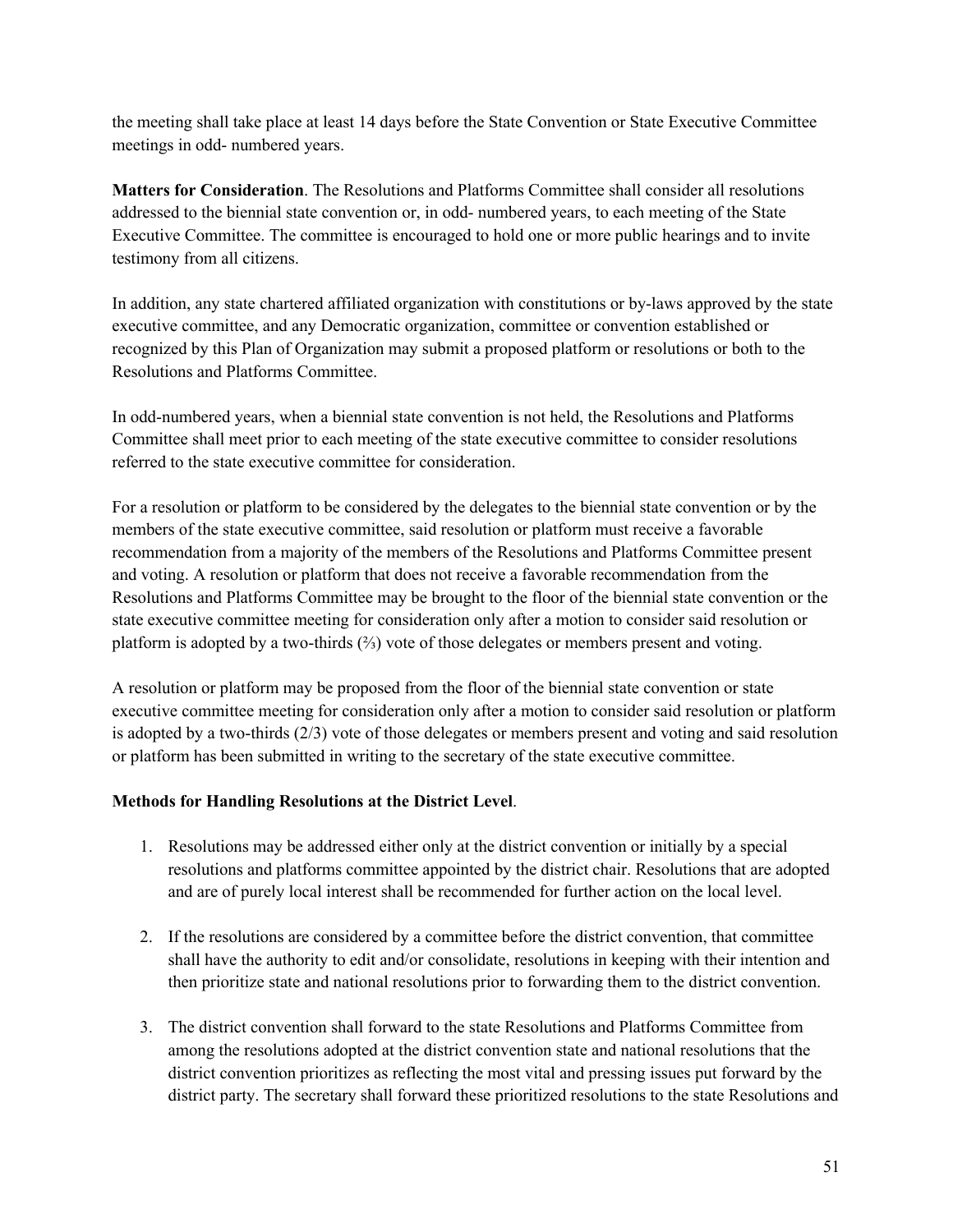Platforms Chair within 10 days, and all non-prioritized resolutions that have been adopted shall be forwarded to the state Resolutions and Platforms Committee to be used in constructing the biennial state platform. The other adopted resolutions that are not prioritized will be recorded as reflecting district party policy.

- 4. The district secretary shall report all adopted and prioritized resolutions to the district convention if resolutions are considered by committee before the convention. If resolutions are considered by committee before the convention, this committee meeting shall take place at least 5 days before the district convention and shall be publicized to district party members at least 14 days before it takes place. Any Democrat residing in the district may propose and speak on such resolutions at this meeting.
- 5. Resolutions shall be prioritized at the district convention using one of the following methods:
	- a. the district convention may approve the prioritization of resolutions as recommended by the committee addressing resolutions or
	- b. the district convention may decide to amend prioritization recommended by the committee; or
	- c. regardless of whether a prior committee method is used, the district convention may decide to first vote on which resolutions to approve then prioritize resolutions by ballot. Each delegate may prioritize state and national resolutions but may prioritize fewer than that number if he or she chooses. The district party secretary shall tabulate the ballots, weighted by county delegate vote, and report the state prioritized resolutions and the national prioritized resolutions to the convention. The secretary shall then forward these results to the state Resolutions and Platforms Committee.

# **Methods for Handling Resolutions at the State Level**

The Resolutions and Platforms Committee shall have the authority to edit and/or consolidate prioritized resolutions from the district parties in keeping with their intention prior to forwarding them to the State Convention or the State Executive Committee meeting.

# **8.02 STATE LEGISLATIVE POLICY COMMITTEE**

**Composition**. The State Legislative Policy Committee shall be composed of the following persons or a duly appointed representative of each of them: the Democratic Governor, the Democratic Lt. Governor, the Democratic Speaker of the State House of Representatives, the Democratic President Pro Tem of the Senate, and the state chair. If a Democrat is not the Speaker of the North Carolina House of Representatives, then the person designated as Democratic or minority leader of the North Carolina House of Representatives shall be a member of the Committee. If a Democrat is not the President Pro Tem of the North Carolina Senate, then the person designated as Democratic or minority leader of the North Carolina Senate shall be a member of the Committee. The following persons shall also be members of this committee: the three state vice chairs, members of the Democratic National Committee from NC, each congressional district chair, the presidents of state affiliated organizations and five persons appointed by the state chair. The state chair or designee shall serve as chair of the Committee.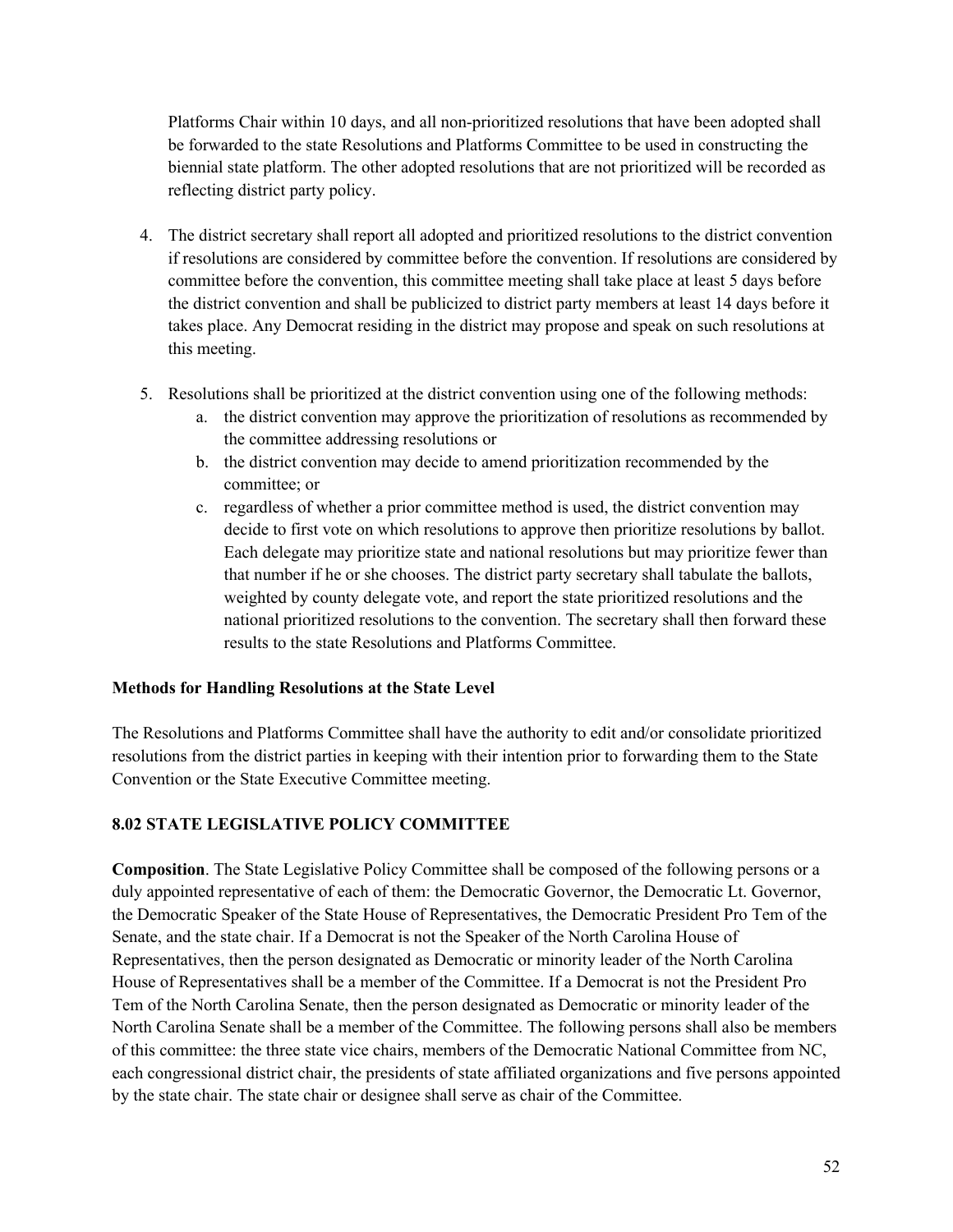**Meetings**. This committee shall meet at least twice each year, one being prior to the convening of the General Assembly for its regular session and at other times upon the call of the chair.

**Duties**. This Committee shall formulate recommendations for state and national Democratic legislative policy. It shall communicate to state and national legislators grassroots' sentiment on legislative issues. It shall assist in sponsoring public forums throughout the state on state and national issues.

# **8.03 COMMITTEE FOR DISTRIBUTION OF POLITICAL PARTY NC VICTORY FUNDS**

Allocation of funds from the NC Victory Fund received from the State of North Carolina pursuant to North Carolina General Statutes shall be made in accordance with applicable federal and state law the provisions of North Carolina General Statutes.

**Composition:** The state chair shall have two (2) appointments as provided for in Section 4.05 number 17. The appointments from the chair shall be committee chair and committee vice chair. These appointments shall serve at the pleasure of the state chair. All 13 Congressional District Chairs shall serve as members of the Victory Fund Committee.

**Fundraising and Distribution of Revenue:** It shall be the responsibility of the members of the victory fund committee to develop a fundraising plan/goal to raise funds necessary for voter turnout within the congressional district. Funds raised shall be submitted to the state party and will be deposited until the committee has met to discuss distribution of funds. The committee shall develop a balanced distribution mechanism and coordinate with the county chairs within their respective districts on their plans for voter outreach & turnout.

# **8.04 PLAN OF ORGANIZATION REVIEW COMMITTEE**

**Composition**: One individual appointed by each Congressional District Chair and nine (9) appointments from the State Chair as at large members. In addition, the State Chair shall designate a chair from the members of the committee.

**Matters for Consideration**: The Plan of Organization Review Committee shall consider all proposed amendments to the Plan of Organization and report recommendations back to the State Executive Committee.

# **9.00 COUNCIL OF REVIEW**

# **9.01 PURPOSE**

There is hereby established a Council of Review for the purpose of hearing and rendering fair and impartial decisions on such disputes and controversies which may arise within the Party when the same are made known, in writing, to said Council of Review by the state chair, or by the state executive committee, or by an aggrieved active Democrat. Auxiliary organizations of the Democratic Party shall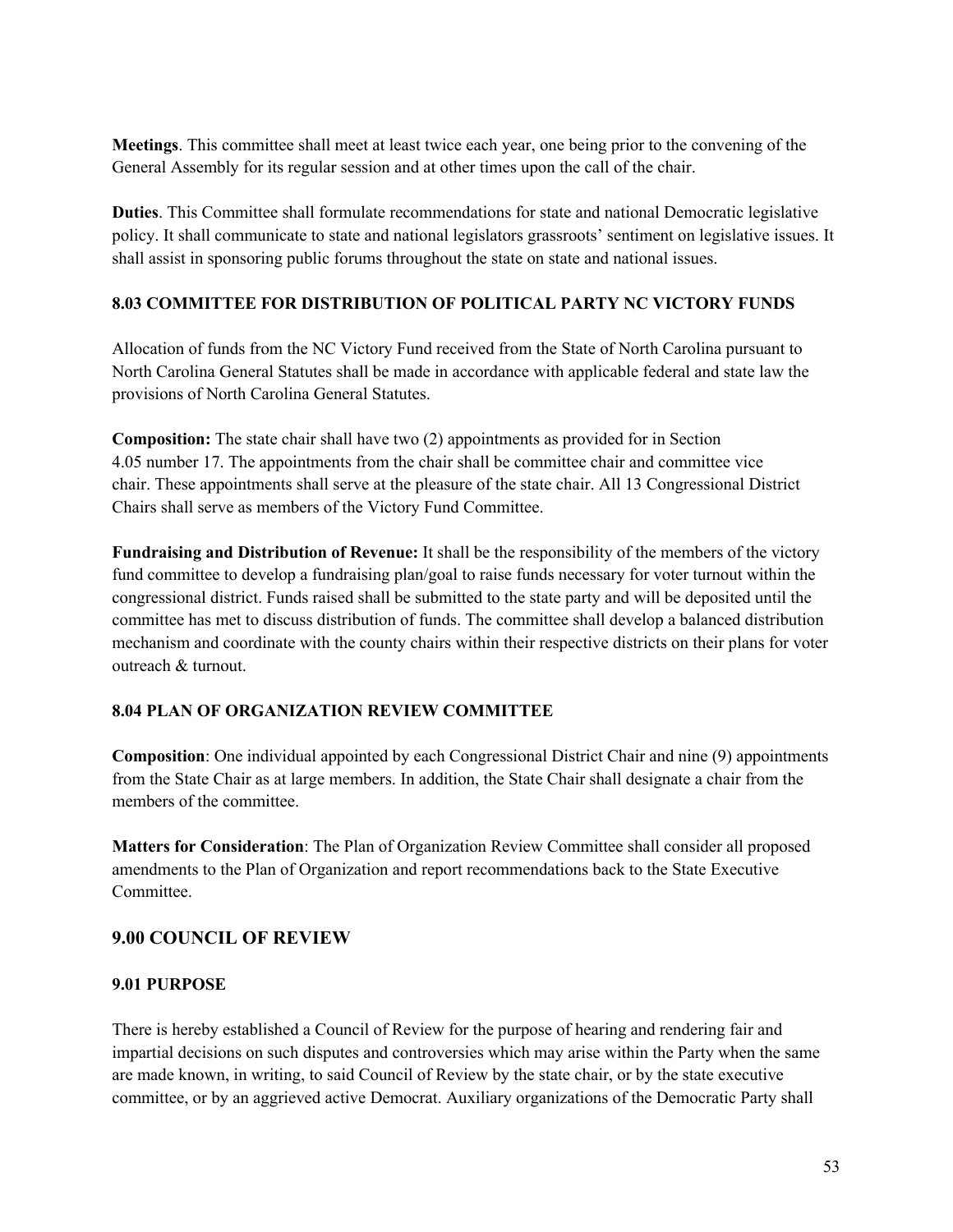provide for the internal resolution of disputes within their respective organizations and shall not be subject to this section.

#### **9.02 COMPOSITION**

**Members**. The Council of Review shall consist of one (1) member from each congressional district who shall be elected at the congressional district conventions held in even-numbered years. Four (4) members at-large to be appointed by the state chair.

No person may be a member of the Council of Review who also serves as a chair of a county or district executive committee, as an elected or appointed officer of the state executive committee, as a state president of an affiliated organization, or as a member of a dispute resolution committee of an affiliated organization.

**Officers**. The state chair shall appoint a chair and a secretary of the Council of Review from among the members of the Council of Review.

**Terms**. Terms for elected members of the Council of Review shall begin upon the date of their election or appointment and end on the date in the next even- numbered year set for district conventions or until their successors are elected or appointed.

The terms of the 4 at-large members shall run concurrently with the term of the state chair or until their successors are appointed.

#### **9.03 RULES AND DECISIONS**

Forty percent (40%) of the entire membership of the Council of Review shall constitute a quorum. All decisions concurred in by a majority of the Council of Review present and voting shall be final and binding upon all North Carolina Democratic Party meetings and officials, except that any decision of the Council of Review decided by less than a two-thirds (⅔) majority of those present and voting may be appealed to the state executive council. The state chair is hereby directed to issue such further and supplementary directives as may be necessary and proper to implement the decisions of the Council of Review. The Council of Review is further empowered and directed to adopt necessary and appropriate rules to assure that each dispute and grievance is settled impartially, equitably, and according to rules of justice and fairness.

#### **9.04 REMOVAL OF MEMBERS**

The state executive council shall have the right to remove from office any member of the Council of Review upon two-thirds (⅔) of the state executive council present and voting being satisfied that the Council of Review member has been disloyal to the Party, has refused or failed to perform his or her duties, or is guilty of any misconduct which is not in keeping with his or her high position of honor in the Democratic Party.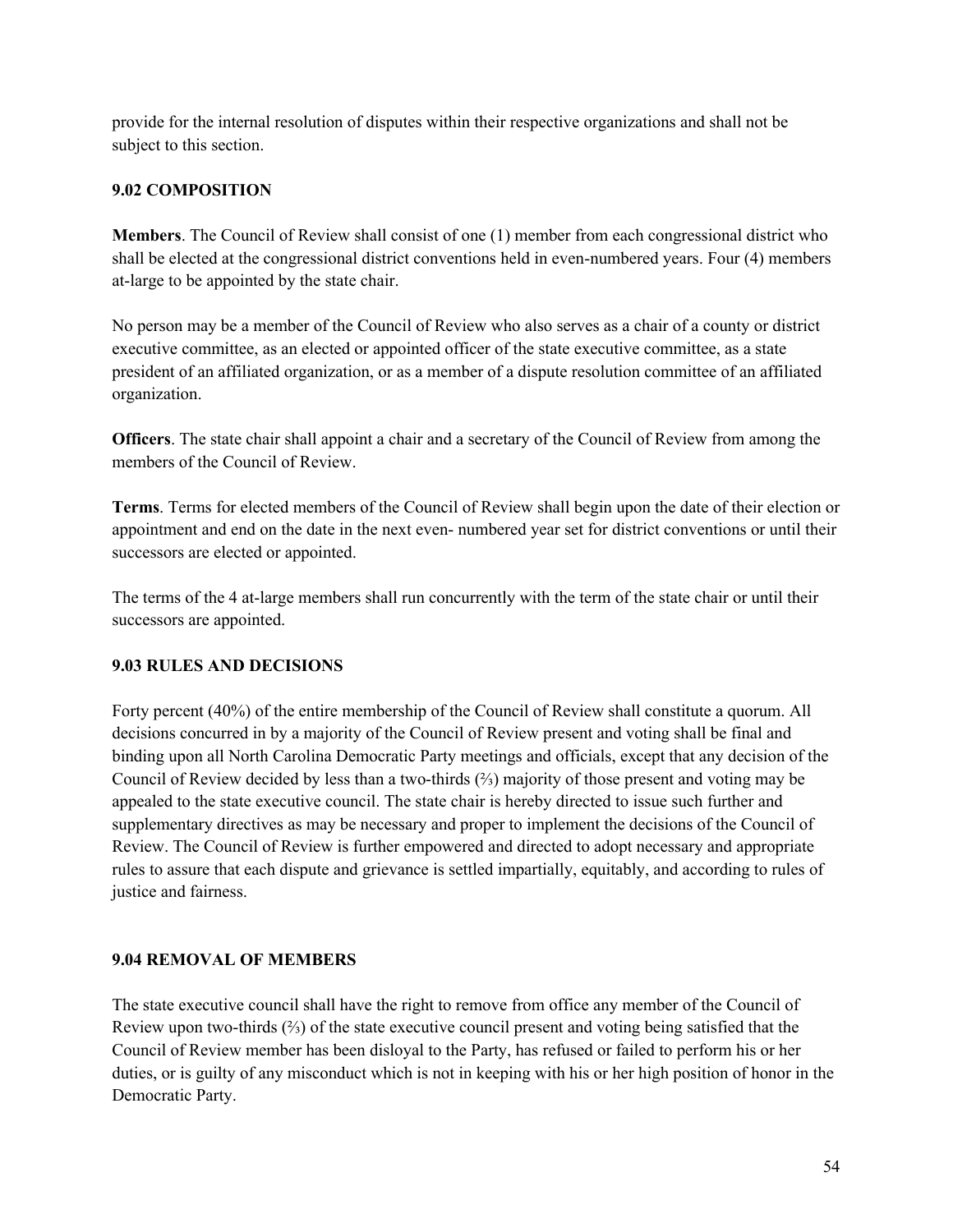#### **9.05 VACANCIES**

A vacancy in the membership of the Council of Review shall be filled by the congressional district executive committee of the congressional district in which such vacancy exists, except that vacancies in members at-large appointed by the state chair shall be filled by the state chair.

#### **9.06 JURISDICTION**

**Matters and Disputes Arising from any Party Meeting or Convention Provided for in this Plan of Organization.** The Council of Review shall assume jurisdiction of all matters and disputes arising from any Party meeting or convention provided for in this Plan of Organization; provided such dispute or grievance is brought to the attention of the chair of the Council of Review within thirty (30) days after such meeting or convention was convened or was to have been convened, or within thirty (30) days after the Petitioner(s), through the exercise of due diligence, could have discovered the incident or event giving rise to the grievance, whichever is latest. The Council of Review shall have sole discretion to determine whether a dispute or grievance has been timely raised with the Council of Review, but in no event shall the Council of Review consider any incident or event occurring more than six (6) months prior to the alleged grievance. Any grievances arising from such Party meetings or convention not brought to the attention of the chair of the Council of Review within the thirty (30) days shall be deemed to have been waived, unless the Council of Review determines that the incident or event could not have been discovered through the exercise of due diligence within such period of time.

**Methods of Notification of the Chair of the Council of Review.** An aggrieved Democrat shall be deemed to have brought such to the attention of the chair of the Council of Review if written notice was delivered by hand or mailed, with a postmark imprinted by the United States Postal Service or a postage meter approved in accordance with a permit issued by the United States Postal Service, to the chair of the Council of Review within the time limits set forth hereinabove.

The Council of Review shall also assume jurisdiction of all matters and disputes referred to it by the state chair.

**Violations of the North Carolina Democratic Party Code of Conduct**. The Council of Review shall assume jurisdiction of any allegation of a violation of the most recently adopted North Carolina Democratic Party Code of Conduct, regardless of whether the alleged misconduct occurred in a Party meeting or convention provided for in this Plan of Organization, provided such allegation is brought to the attention of the chair of the Council of Review within thirty (30) days after the misconduct was alleged to have occurred or within thirty (30) days after the Petitioner(s), through the exercise of due diligence, could have reasonably discovered that this remedy was available through this Plan of Organization, whichever is latest. The Council of Review shall have sole discretion to determine whether an allegation of a violation of the Code of Conduct has been timely raised with the Council of Review, but in no event more than six (6) months prior to the alleged grievance. Any alleged breach of the Code of Conduct not brought to the attention of the chair of the Council of Review within the thirty (30) days shall be deemed to have been waived, unless the Council of Review determines this remedy could not have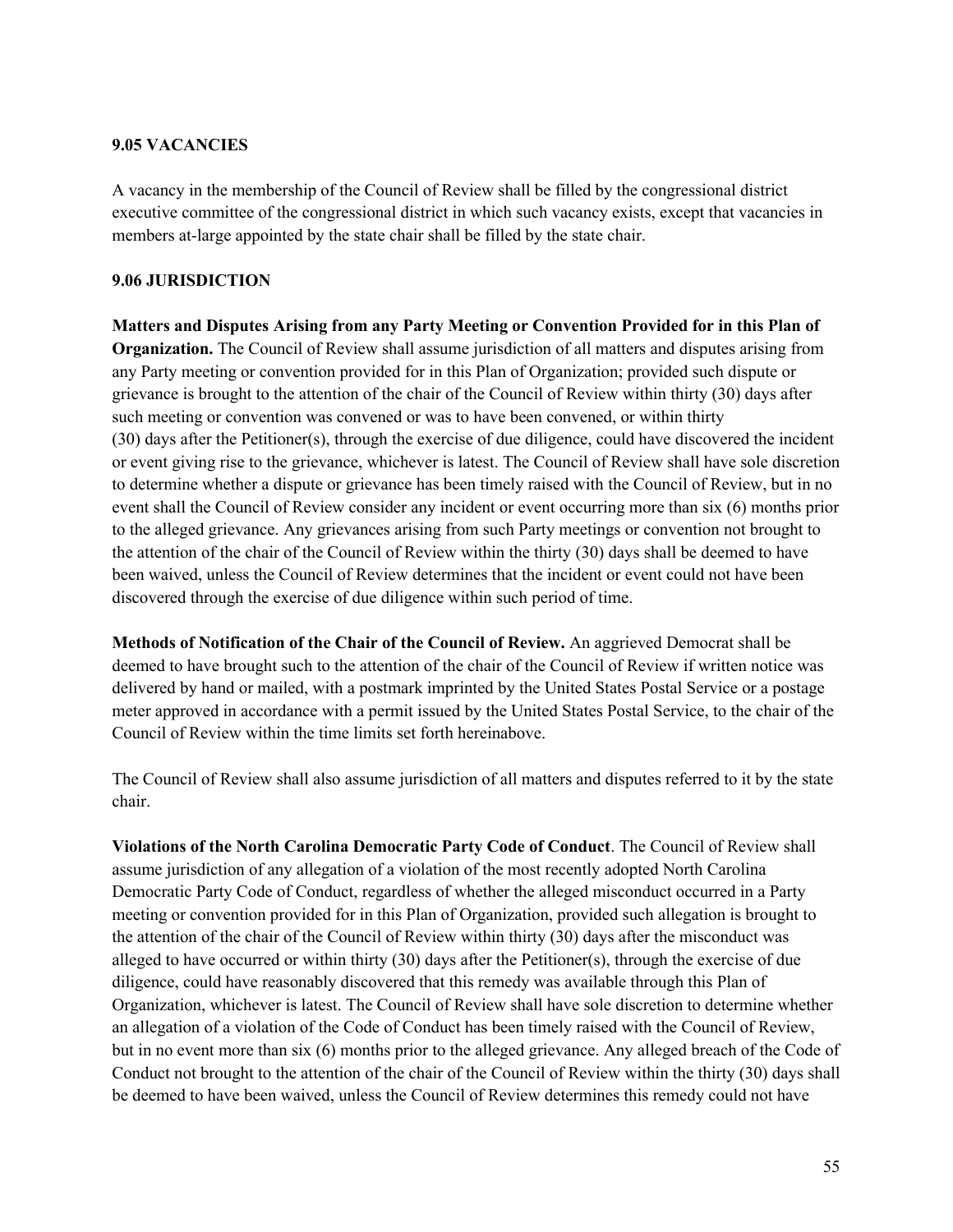been known to the person alleging this breach through the exercise of due diligence within such period of time.

**Methods of Notification of Code of Conduct Grievance of the Chair of the Council of Review.** An aggrieved Democrat shall be deemed to have brought such to the attention of the chair of the Council of Review if written notice was delivered by hand or mailed, with a postmark imprinted by the United States Postal Service or a postage meter approved in accordance with a permit issued by the United States Postal Service, to the chair of the Council of Review within the time limits set forth hereinabove. The Council of Review shall assume jurisdiction of all matters and disputes referred to it by the state chair.

# **9.07 MEDIATION**

After a grievance is received by the chair of the Council of Review, the chair of the Council of Review shall immediately forward to the Respondent(s) and the state party Chair a complete copy of the grievance.

Within ten (10) days after a grievance is received by the chair of the Council of Review, the chair of the Council of Review shall invite the Petitioner(s) and the Respondent(s) to participate in mediation by the executive director. If all Petitioner(s) and all Respondent(s) agree to mediation of the grievance, the matter shall be immediately referred by the chair of the Council of Review to the executive director for mediation. If any Petitioner or Respondent refuses to participate in mediation, the matter shall be immediately referred to the Council of Review.

The executive director shall have fifteen (15) days in which to mediate a resolution between the Petitioner(s) and Respondent(s). If a resolution is agreed to between the Petitioner(s) and Respondent(s), the executive director shall reduce the resolution to writing and have the Petitioner(s) and Respondent(s) sign the resolution. The signed resolution must be approved by the chair of the Council of Review. Once approved by the chair of the Council of Review, this resolution shall be final, and binding and the grievance shall not be referred to the Council of Review.

If a mediated resolution is not agreed to within fifteen (15) days, the grievance shall be referred back to the chair of the Council of Review and the procedures below shall be followed.

# **9.08 NOTICE**

Within ten (10) days of either a refusal by a party to participate in mediation or a referral of the grievance back to the chair of the Council of Review following a failed attempt at mediation, the chair of the Council of Review shall give notice of the date, time and place that the Council of Review will hear the matter. Said hearing shall be held within forty (40) days of the date that notice was issued.

The notice shall be sent to the following: the Petitioner(s), the Respondent(s), the state chair, and the appropriate chair(s) of the county executive committee(s). Notice shall also inform the Petitioner(s) and Respondent(s) that they may be represented by Counsel.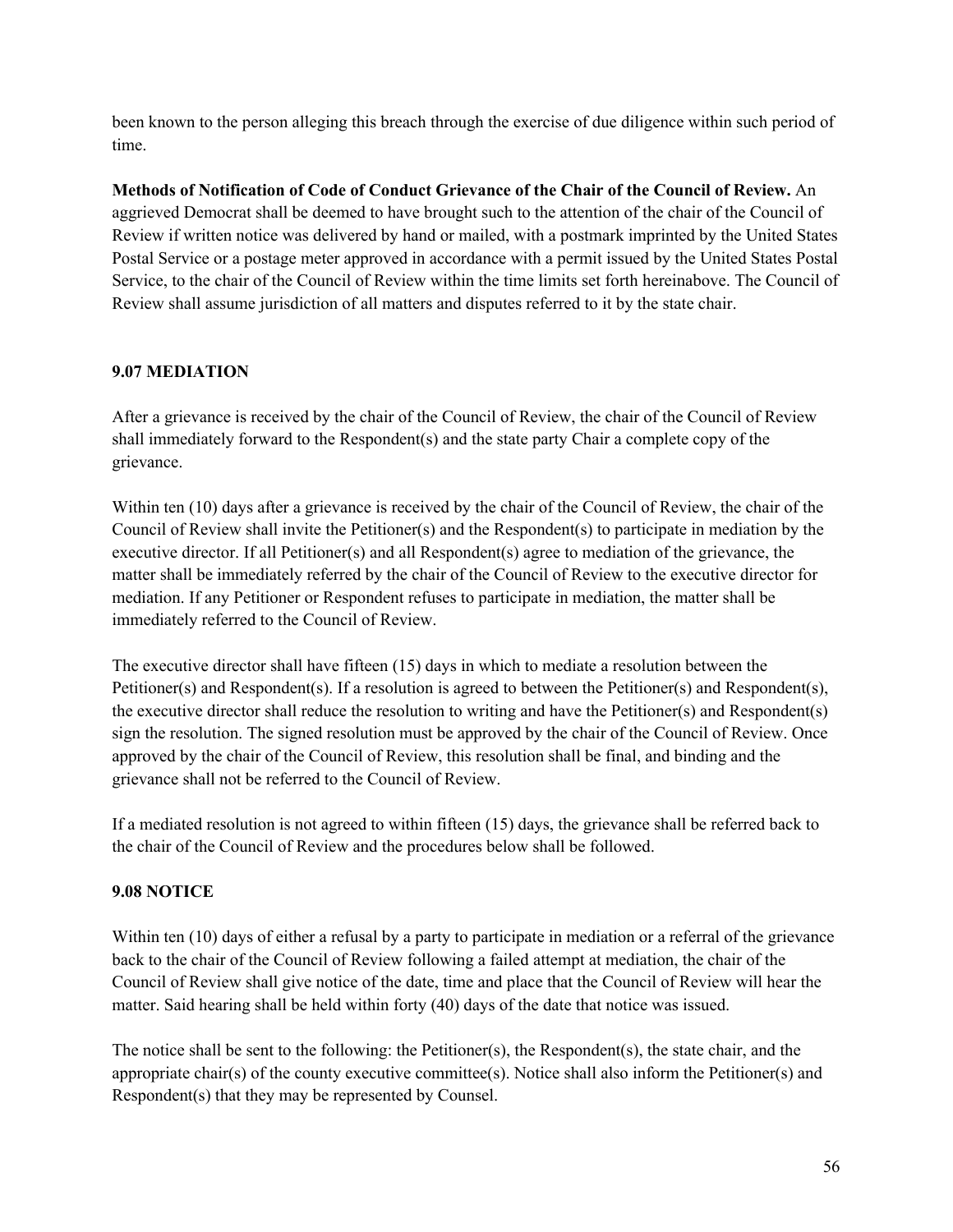#### **9.09 PROCEDURES FOR COUNCIL OF REVIEW**

**Opening.** The chair of the Council of Review shall begin the hearing by ascertaining that all parties have been given notice of the hearings and copies of the grievance and such other documents as may have been filed, and that all witnesses requested by either the Petitioner(s) or the Respondent(s) to be invited and attend have been invited by the chair of the Council of Review.

The chair of the Council of Review shall advise the parties that the hearing is held to enable the Council of Review to hear evidence of the acts, omission or conditions alleged in the grievance and to adjudge, on the basis of that evidence, the merits of the dispute or controversy involved, and the Council of Review has the right to confront and cross-examine the Petitioner(s) and all witnesses adverse to a party involved, and to present evidence and argument in their own behalf.

**Admissibility of Evidence**. The evidence of witnesses, beginning with those who support the grievance, shall be given under oath or affirmation if any material allegations of fact are denied by the Respondent(s), and shall be elicited by the parties, or their representatives, and as appropriate, by any member of the Council of Review. An opportunity for cross- examination of all witnesses shall be allowed. Evidence, to be admissible before the Council of Review, shall be of a direct, non-hearsay nature. The Chair of the Council of Review shall rule on all issues of procedure and evidence and may only be overturned in the hearing by a two-thirds (⅔) majority of the Council of Review present and voting.

**Standard of Proof**. In order to uphold the grievance, all material facts alleged therein shall be proved by clear and convincing evidence.

**Procedure**. The following Procedure shall be observed for the hearing by the Council of Review.

- 1. Presentation of Case by the Petitioner(s) (30 minutes maximum)
	- a. Opening statement concerning the Petition, if desired.
	- b. Petitioner(s)' witnesses are called, examined and cross-examined.
	- c. Petitioner(s)' non- testimonial evidence is presented.
- 2. Presentation of Case by Respondent(s) (30 minutes maximum)
	- a. Opening statement concerning Answer, if desired.
	- b. Respondent(s)' witnesses are called, examined and cross-examined.
	- c. Respondent(s)' non-testimonial evidence is presented.
- 3. Closing Statement by each party. (5 minutes maximum for each)
- 4. Council of Review closes to deliberate in executive session. Council will announce its decision in open session before all parties and will, upon request, announce the numerical vote.

The Council of Review, by majority vote of those present and voting, may extend the lengths of time for presentations and closing statements outlined in 1. - 3. above.

**Adjudication**. In adjudicating any dispute arising before it, the Council of Review shall find that the Petitioner(s)' grievance is either meritorious or non- meritorious, in whole or in part. In any case in which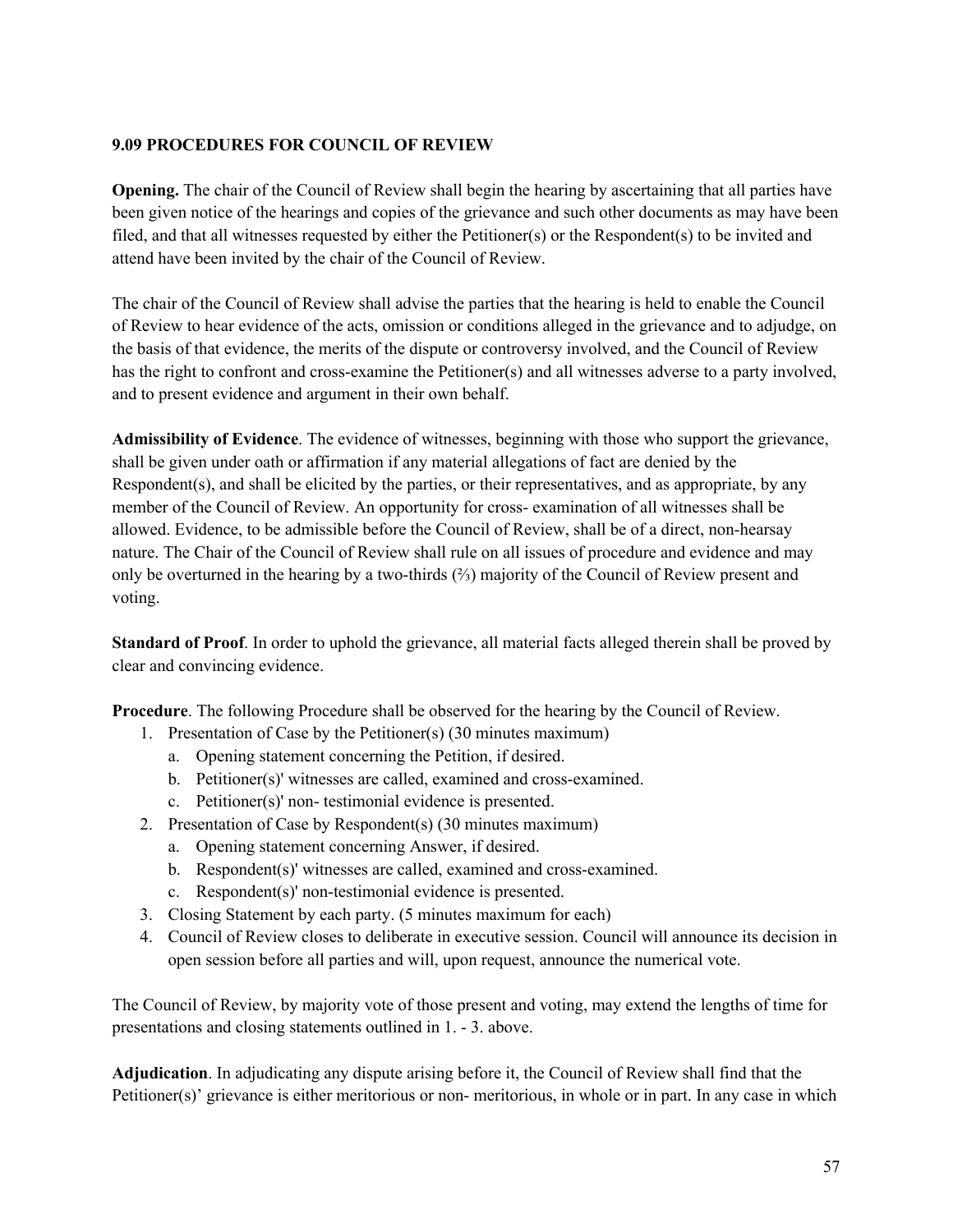the Council of Review determines that a grievance is meritorious, in whole or in part, the Council of Review must then determine whether the incident(s) or event(s) complained of had any material impact adverse to the interests of the Petitioner(s). If the Council of Review determines that a material adverse impact has occurred, it shall order steps, within its discretion, to remedy the impact caused by the incident or event complained of. When the Council of Review determines that no material adverse impact has occurred, it shall not enter any order other than its order finding that the grievance is meritorious but without material adverse impact. For an order to be issued, a majority of the Council of Review must concur.

**Appeal**. All decisions by the Council of Review shall be final, except that any decision of the Council decided by less than a two-thirds (⅔) vote may be appealed to the state executive council within 15 days of the date on which the decision of the Council of Review is made public. Decisions regarding removal from any office of the North Carolina Democratic Party shall be governed by Section 10.02.

# **10.00 REMOVAL AND VACATING OF OFFICERS AND COMMITTEE MEMBERS**

#### **10.01 GROUNDS FOR REMOVAL**

Any officer or committee member of the Democratic Party at any level, including the precinct, the county, the congressional district, the prosecutorial district, the state senatorial district, the state house of representatives district, the state executive committee, the state executive council or any committee, subcommittee, or council thereof, who directly or indirectly, gives support to, aids or helps any opposing political party or candidate of any opposing party, or either a write-in or unaffiliated candidate regardless of voter registration when there is a Democratic Nominee, or who refuses or fails to perform his or her duties, violates the applicable North Carolina Democratic Party Code of Conduct, or who is convicted of a crime involving moral turpitude, may be removed from office.

#### **10.02 PROCEDURE FOR REMOVAL**

**Petitioners.** Any active Democrat who petitions for the removal of an officer or committee member shall be called a Petitioner. Petitioners must be from the jurisdiction of the office or committee from which the officer or committee member against whom the Petition is filed; except that the state chair may be a Petitioner against any officer or committee member of the Democratic Party at any level.

**Respondents**. The person against whom a petition is filed shall be called a Respondent.

**Petition**. Except as provided in Paragraphs 4 and 5 of this Section, a petition setting forth full details of the allegations against the officer or committee member shall be submitted to the state chair, as provided below.

**State Chair as Respondent**. When the state chair is a Respondent under this section, the first vice chair of the state executive committee shall receive the petition and perform the duties as set forth in this Section in place of the state chair.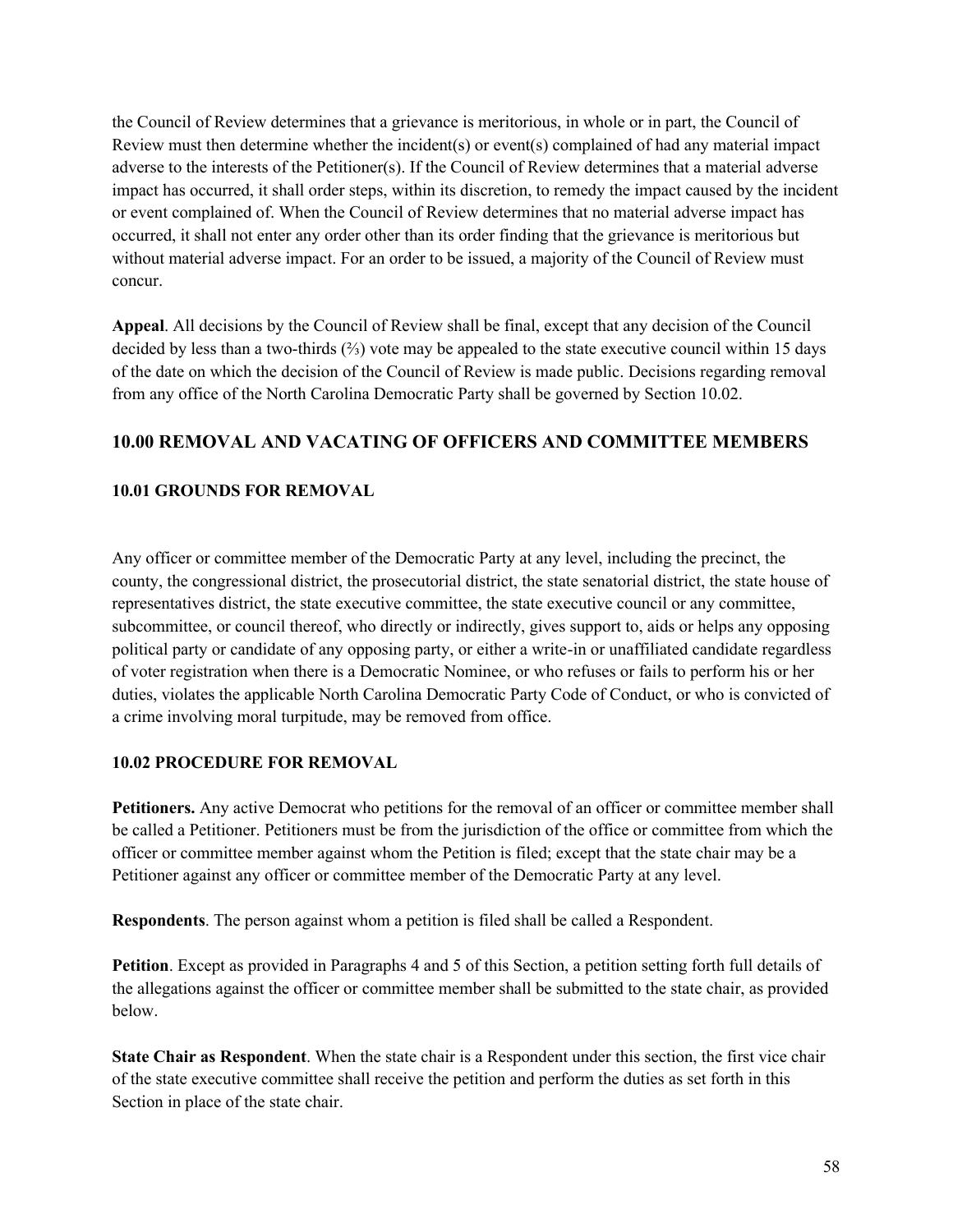**Precinct Officer or Precinct Committee Member as Respondent**. Except for allegations of violation(s) of the North Carolina Democratic Party Code of Conduct, the petition shall be submitted in writing to the county chair and shall be signed by three (3) Petitioners. Once a petition has been received by the county chair, the county chair shall provide the Respondents(s) with a copy of the petition and the opportunity to submit a written response to the allegations. The county chair, upon a majority vote of the elected officers of the county executive committee agreeing that the petition has sufficient merit to warrant a full hearing, shall call, pursuant to this Plan of Organization, a meeting of the county executive committee to hear the Petitioner(s), the Respondent(s), and other interested parties or witnesses. A two-thirds (⅔) vote of those members of the county executive committee present and voting shall be necessary to remove a precinct officer or precinct committee member. The decision of the county executive committee shall be final. The county chair shall cause a detailed account of any removal and replacement hereunder to be filed with the state chair.

Petitions alleging violation(s) of the most recently adopted North Carolina Democratic Party Code of Conduct shall be submitted to the State Chair as provided in **Section 10.02 All Other Officers or Members as Respondent, below.**

**All Other Officers or Members as Respondent**. The petition shall be submitted in writing to the state chair and shall be signed by three (3) Petitioners. Once a petition has been received by the state chair, the state chair shall provide the Respondent(s) with a copy of the petition and the opportunity to submit a written response to the allegations. If the petition concerns violations(s) of the North Carolina Democratic Party Code of Conduct, the state chair, upon a majority vote of the elected officers of the state executive committee agreeing that the petition has sufficient merit to warrant a full hearing, shall arrange mediation between the parties and shall designate a Democratic Party officer, from a Congressional District other than the District where the grievance arose, to conduct the mediation. If mediation is unsuccessful, the state chair shall call, pursuant to this Plan of Organization, a meeting of the Council of Review to hear the Petitioner(s), the Respondent(s), and other interested parties or witnesses. A two-thirds vote of those members of the Council of Review present and voting shall be necessary to remove an officer or member. The secretary of the Council of Review shall cause a detailed account of any removal and replacement hereunder to be filed with the state chair. The Council of Review shall otherwise follow its procedures as set forth in Section 9.08 herein.

Petitioner(s) and Respondent(s) shall have the right to appeal any decision by the Council of Review on their respective case to the State Executive Council.

# **10.03 VACATING AND TEMPORARILY RELINQUISHING HOLDING PARTY OFFICE WHEN A CANDIDATE OR CAMPAIGN MANAGER IN PRIMARIES**

Any officer of any precinct, county, congressional district or state executive committee, who (1) files for a partisan elective office and who is opposed in the Democratic Primary or (2) manages a campaign for a candidate in a partisan elective office who is opposed in the Democratic Primary, shall be deemed to have temporarily relinquished holding that office as of the date that another NC Democrat files for the same elective office throughout the duration of that Primary Election.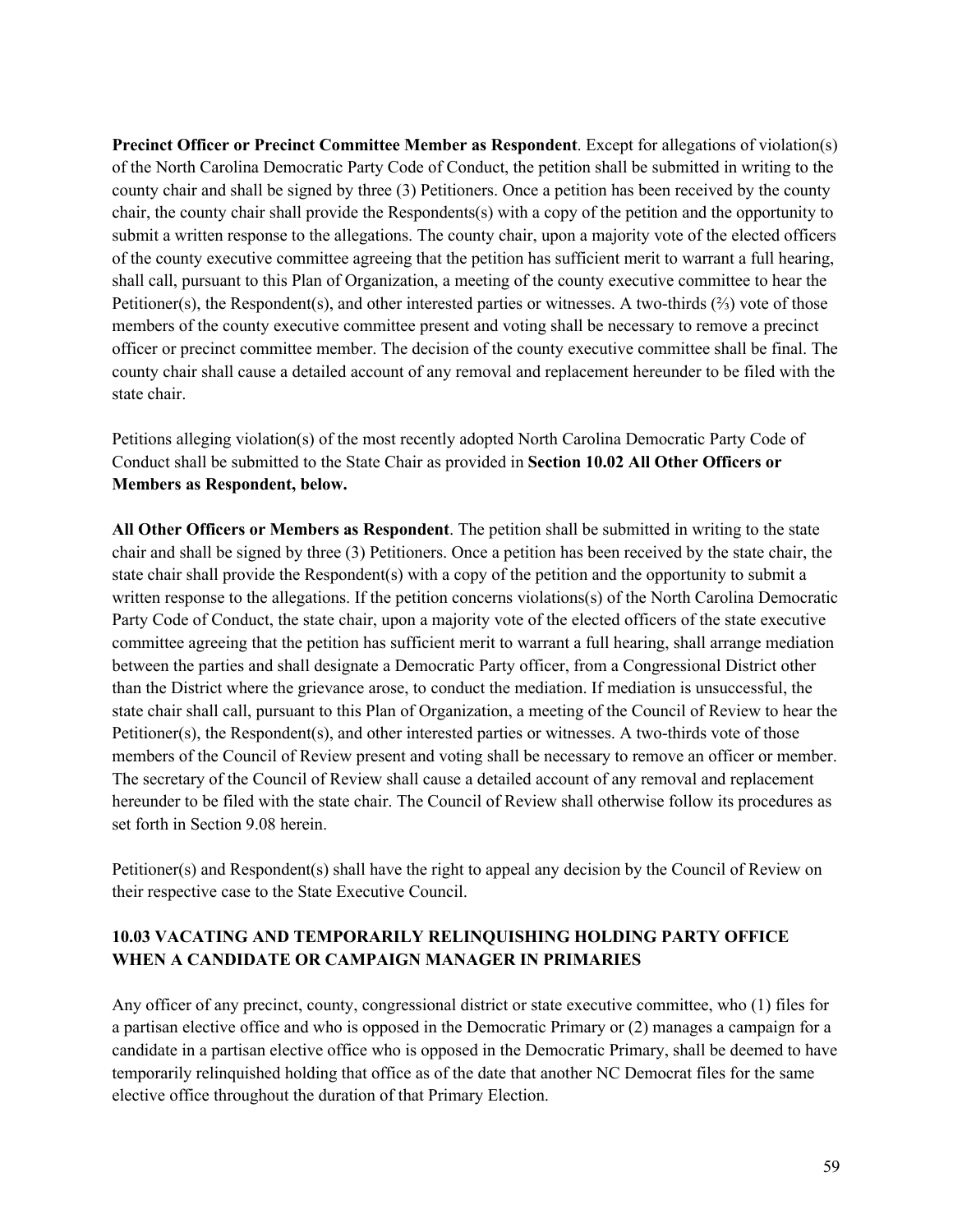Any officer of any county, congressional district or state executive committee, who takes an active campaign managerial or staff role or is a treasurer appointed for campaign reporting purposes in support of a candidate in a partisan elective office who is opposed in the Democratic primary, shall be deemed to have temporarily relinquished holding that office as of the date such candidate and another Democrat file for the same elective office throughout the duration of that Primary Election.

When a chair temporarily relinquishes holding office, the first vice chair of the executive committee shall assume such duties for the duration of the Democratic Primary. If, for any reason, there should occur a vacancy in the first vice chair of the executive committee, the second vice chair, the third vice chair, the secretary or the treasurer, in that order, shall assume such duties until the office of the first vice chair is filled or until the closing of the Primary Election, whichever occurs first. If an officer other than the chair temporarily relinquishes holding office, the chair may assign the duties of the officer in part or in their entirety to any member of that executive committee for the duration of the Democratic Primary.

# **10.04 SIMULTANEOUS OFFICE HOLDING PROHIBITED IN SOME CIRCUMSTANCES**

Should any county executive committee officer, congressional district executive committee officer, or state executive committee officer be elected as an officer of the county executive committee, district executive committee, or state executive committee, he or she shall be deemed to have automatically vacated their previous office.

No elected officer of any county executive committee, district executive committee, or state executive committee may simultaneously serve as a President of any state-wide affiliated organization recognized under Section 4.08.

Upon election as President of a statewide affiliated organization, an officer of the county executive committee, district executive committee, or state executive committee shall be deemed to have automatically vacated their position as an officer of the county executive committee, district executive committee, or state executive committee. Should a President of a statewide affiliated organization, be elected as an officer of the county executive committee, district executive committee, or state executive committee, he or she shall have fifteen (15) days after such election to resign as President of the statewide affiliated organization, or he or she shall be deemed to have automatically vacated his or her new position as an officer of the county executive committee, district executive committee, or state executive committee.

# **11.00 AFFILIATED ORGANIZATIONS OF THE NORTH CAROLINA DEMOCRATIC PARTY: (formerly referred to as Auxiliaries and Caucuses)**

# **11.01 AFFILIATED ORGANIZATIONS DEFINED**

The North Carolina Democratic Party encourages the free association of constituent and interest groups at all levels of the party. In this definition, an organization that has been called a caucus historically, but functions as an auxiliary is included. Formally recognized affiliated organizations of the North Carolina Democratic Party meet the guidelines as set forth below: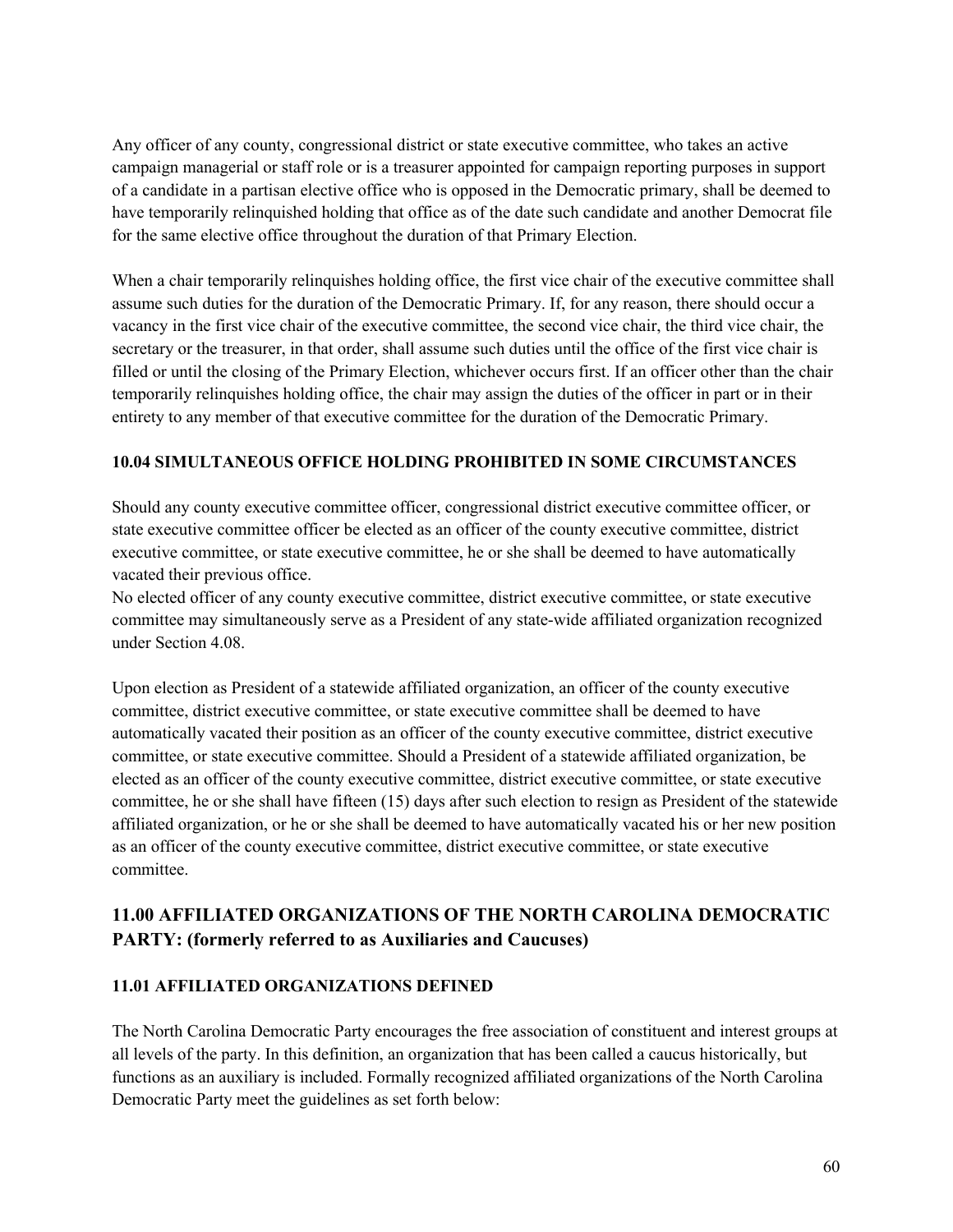#### **Auxiliaries shall:**

- a. Be comprised of registered Democrats who share inherent and/or immutable traits which define the auxiliary, not a concern about an issue or cause;
- b. Represent a significant constituency of the Democratic Party that has been historically under-represented;

#### **Caucuses shall:**

- a. Be comprised of registered Democrats who share a concern about an issue or cause;
- b. Represent key groups that historically and presently are crucial to voter turnout and voter outreach;

#### **Roles of affiliated organizations:**

- a. Auxiliaries shall be represented on the NCDP Executive Council, the NCDP State Legislative Policy Committee and the Platform and Resolutions Committee by the State President or designated representative and participate in strategic planning for the NCDP.
- b. Caucuses shall be represented on the NCDP Executive Council, the NCDP State Legislative Policy Committee and the Platform and Resolutions Committee by the State President or designated representative and participate in strategic planning for the NCDP.

# **11.02 THE AFFILIATED ORGANIZATIONS COMMITTEE**

#### **Purpose of the Affiliated Organizations Committee:**

The Affiliated Organizations Committee is a standing committee of the North Carolina Democratic Party established to facilitate the certification and renewal of certification of affiliated organizations of the North Carolina Democratic Party. The purposes of the committee are: 1) to evaluate the constitution and by-laws and other materials submitted for all initial and renewal certifications of state organizations who request to affiliate with North Carolina Democratic Party at least biennially; 2) to review amendments of by- laws previously reviewed and publicized by the NCDP as needed; 3) to report and make recommendation for approval or denial to the State Executive Committee based on their evaluation; and 4) to advise and assist groups of individuals interested in forming an affiliated organization in the process of making application and organizing chapters when requested.

#### **Members of the Affiliated Organizations Committee:**

The Committee shall consist of:

- 1. A chair, secretary, and one (1) member appointed by the State Chair. These appointees shall serve at the pleasure of the State Chair.
- 2. Five representatives of the affiliated organizations that qualify for current membership on the State Executive Committee, who are chosen from a list to be ordered by organizational seniority. The list and rotation shall be administered by the committee chair. Members shall serve a term of two (2) years.
- 3. Five (5) members who are current county chairs chosen by the County Chairs Association who serve a two- year term.
- 4. Members of this committee must be registered Democrats.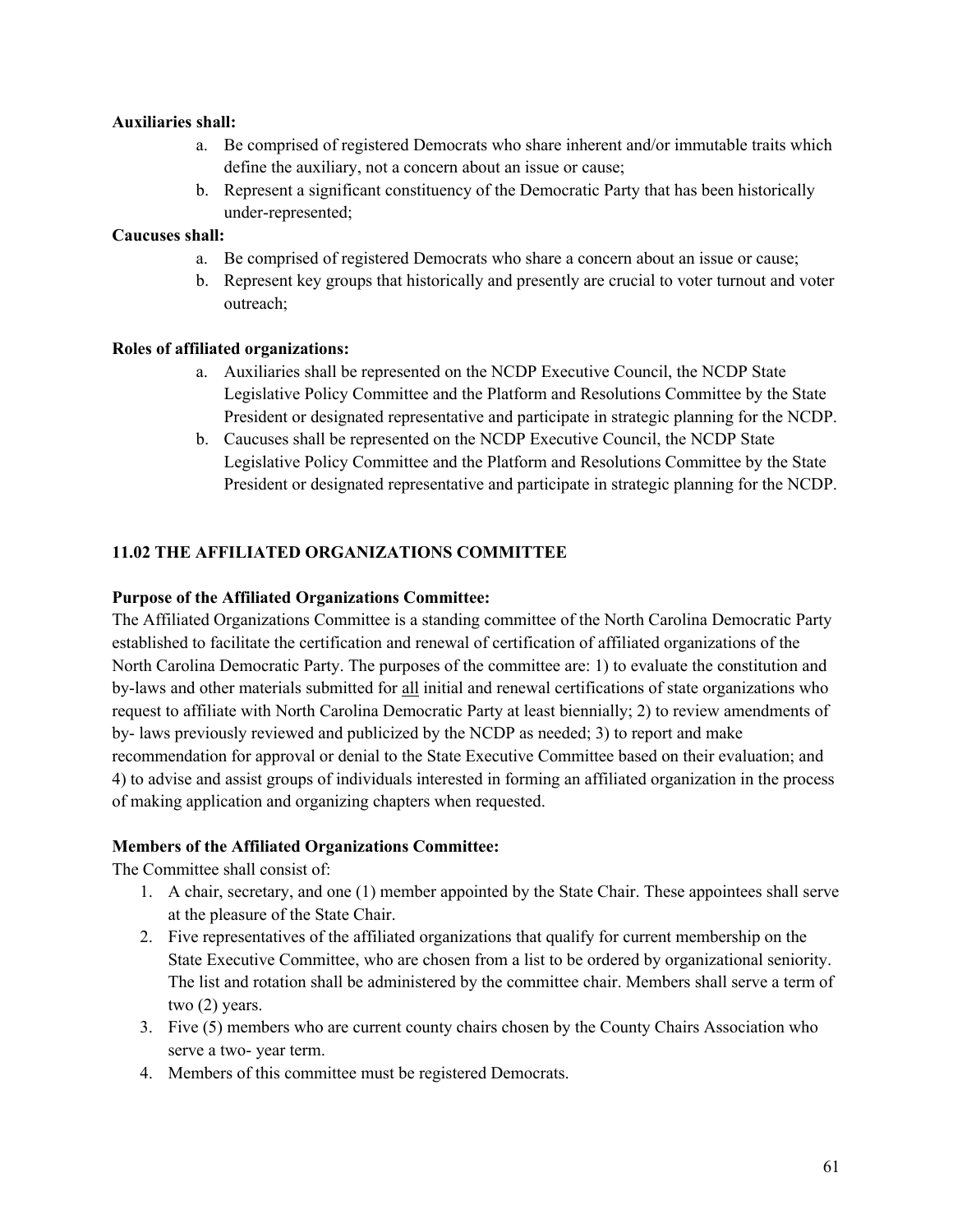# **11.03 PROCESS TO REQUEST AFFILIATION OR REAFFIRM AFFILIATION OR SUBMIT BY- LAWS**

To obtain recognition as an affiliated organization of the North Carolina Democratic Party, an organization meets the criteria listed below:

- 1. All new or unaffiliated organizations must request affiliation by applying to the committee and completing the organizational process 90 days, or as may be reasonable for review prior to an SEC meeting by the Affiliated Organizations Committee, prior to a State Executive Committee Meeting at which the organization requests to be considered. The organization may request guidance from the Affiliated Organizations committee before submission.
- 2. Each affiliated organization shall re-apply to the committee in writing for recognition by September 1 of each even numbered year.
- 3. If at any time after recognition an organization amends its by-laws such that its mission, purpose, or process is significantly altered, the organization may submit the proposed bylaws amendment(s) to the Affiliated Organizations committee for review. Upon request to a member of the Affiliated Organizations committee, the organization may obtain advice on such changes prior to submission.
- 4. All applications for affiliation and renewals are evaluated by the Affiliated Organizations Committee and are subject to final vote of the State Executive Committee to approve recognition of the organization. The Affiliated Organizations Committee is convened to evaluate by-laws and other criteria to confirm that criteria are met and to report not less than 30 days prior to date of the State Executive Committee meeting at which the organization may be recommended. The report of the Affiliated Organizations Committee, which shall include the names of the organizations requesting approval, shall be included in the agenda of the official notice of this meeting. Notice of this committee's recommendations and the reviewed constitutions/by-laws of each auxiliary or caucus requesting approval shall be posted on the NCDP.org website for review not less than 14 days prior to any SEC meeting at which recommendations will be reported and acted on.
- 5. State affiliated organizations shall be in compliance with state election law.
- 6. The party will recognize a single auxiliary or caucus for any specific purpose.

#### **Criteria for recognition as an official affiliated auxiliary or caucus are as follows:**

- 1. An auxiliary or caucus has held an organizational meeting with notice to all county parties and all chapter members to adopt by-laws and elect officers using Robert's Rules of Order for establishing a permanent society. Subsequently, annual business meetings are held in accordance with its by-laws for transacting business and at least every two years for the election of officers.
- 2. An Affiliated Organization demonstrates a broad outreach, inclusion, and capacity to represent the constituency group as stated in its by-laws.
- 3. The current by-laws of the Affiliated Organizations are available for inspection by any registered Democrat and published on the state party website. The by-laws must be consistent with the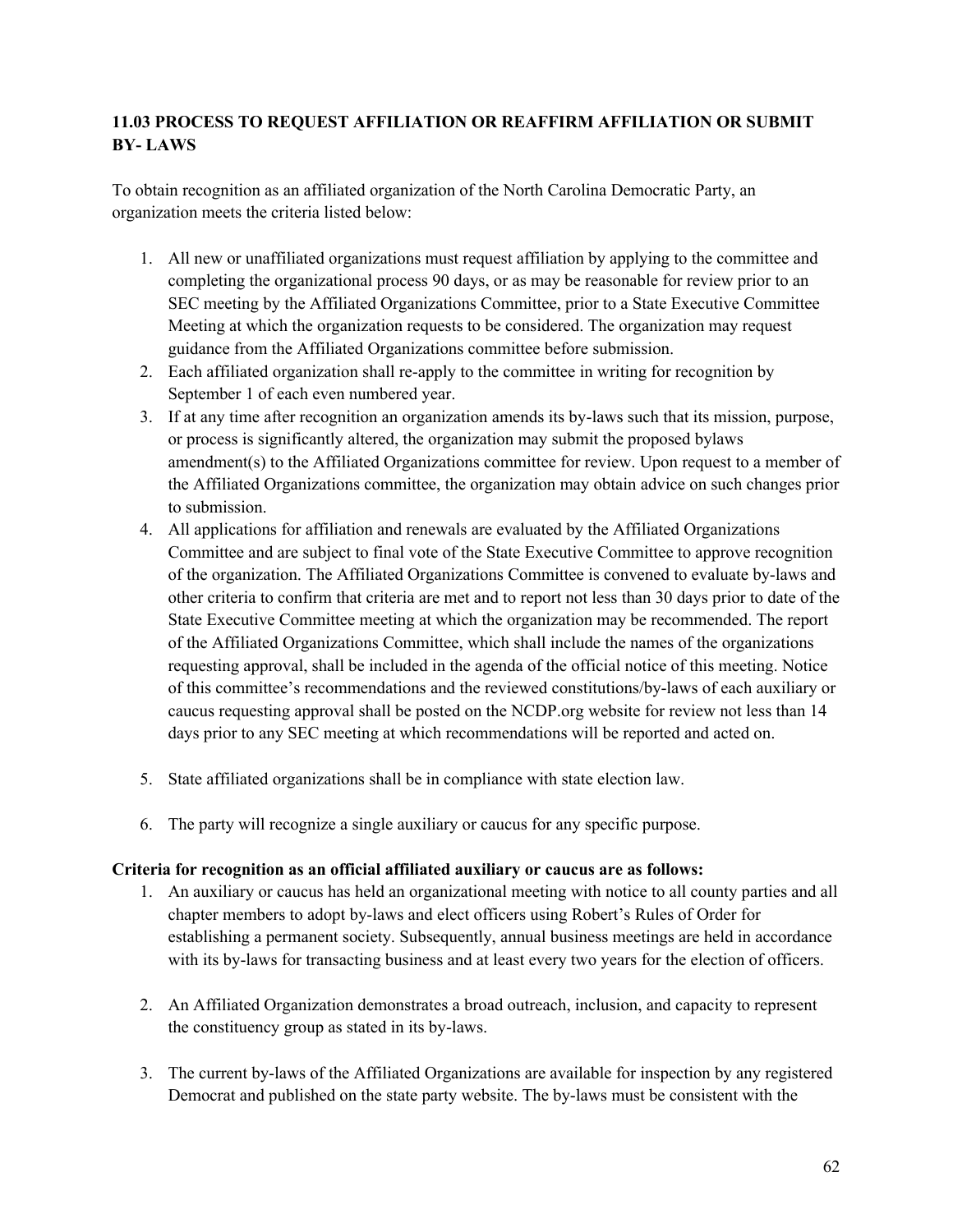values as stated in the Preamble and Open Party chapters of the Plan of Organization. An Affiliated Organization is required to send a copy of the current by-laws when amended to the NCDP Executive Director for reposting on the state party website.

- 4. As a part of the constitution and by-laws of each Affiliated Organization, there shall be a statement indicating that a primary mission of the organization is the promotion of the Democratic Party, the Democratic Party's nominees for elective office, and the Democratic Party's elected officials.
- 5. Afiliated Organization by-laws must include a mechanism for managing disputes with the chapters of its state auxiliary or caucus organizations which deviate from the mission outlined above and for the internal resolution of disputes and controversies that arise within the auxiliary or caucus. The internal disputes of an affiliated organization shall not be subject to jurisdiction by the NCDP Council of Review.
- 6. Every Affiliated Organization is required to comply with North Carolina Election law.
- 7. To facilitate communication between organizations and the state party, each Affiliated Organization shall submit and update the names, addresses, phone numbers, and contact information for officers and/or representatives chosen to represent the chapters of county, district, and state levels of the organization to the NCDP executive director. Such data shall also be entered into the NCDP database.

# **11.04 REPRESENTATION AND VOTING ON COUNTY, DISTRICT, STATE EXECUTIVE COMMITTEES AND STATE EXECUTIVE COUNCIL AND POLICY COMMITTEES**

Affiliated Organizations with by-laws approved by the State Executive Committee shall be represented on executive committees and policy committees in the following manner:

# **County Executive Committees:**

Duly organized chapters wholly within a county shall have a designated *ex-officio* voting member on the county executive committee. The member must reside in the county. These representatives are entitled to one vote. The respective presidents of the state Affiliated Organizations shall determine those duly organized chapters within a county and certify the name of the county organization president or chosen representative to the state party chair. Such ex-officio members serve on this committee until their term expires.

When a club has formed within a county and is not affiliated with a state recognized Affiliated Organization, the county executive committee shall determine what constitutes a duly organized Democratic Club of the county in which these are organized. The designated representative of the club shall be an *ex-officio* member of the County Executive Committee. The County Executive Committee shall determine if the club has a vote.

# **District Executive Committees:**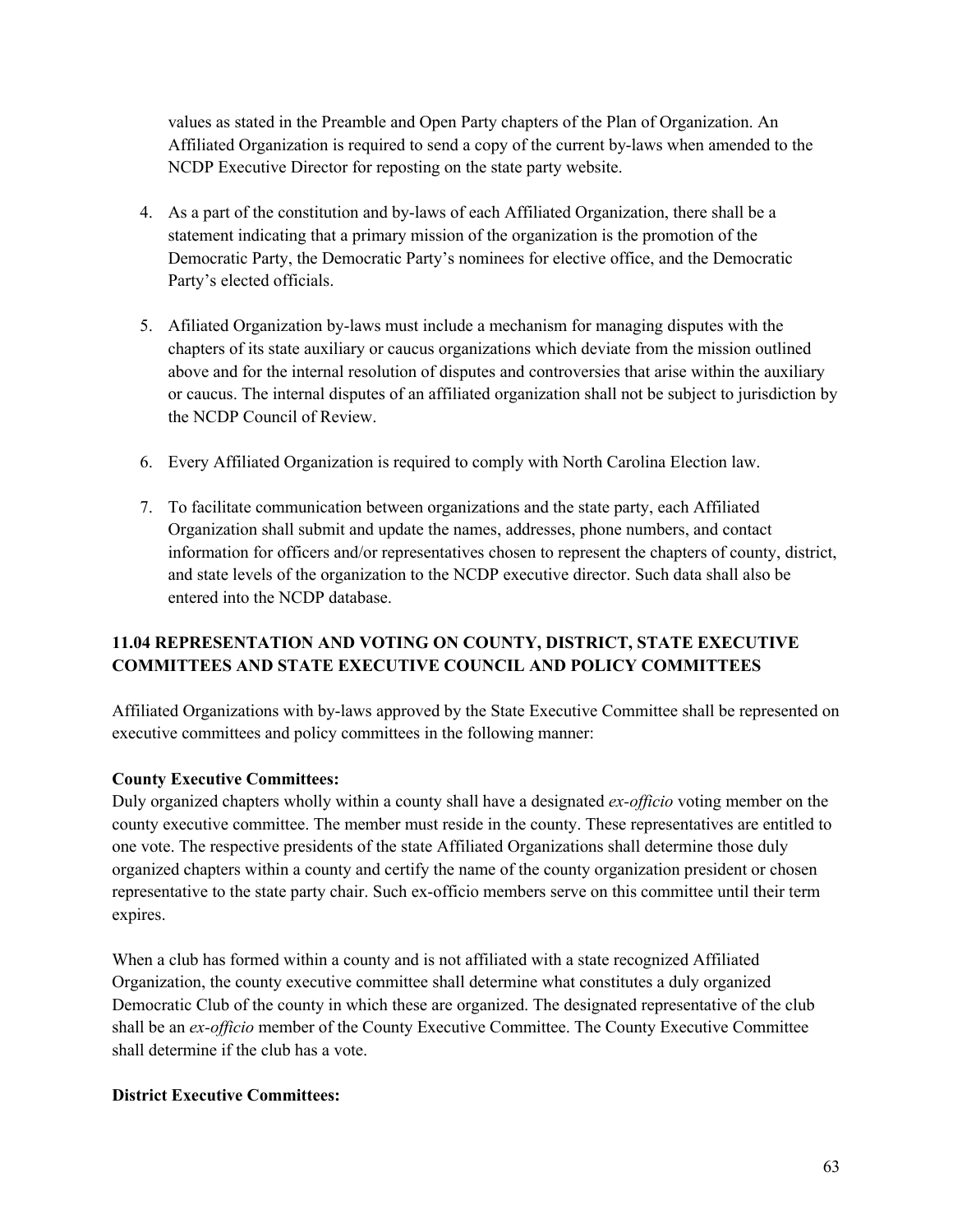A congressional district representative, who resides in the district, of each state Affiliated Organization is an ex-officio, voting member of the district executive committee. The by- laws of each state Affiliated Organization shall provide for a method of choosing each such representative. Should a county chair or first vice chair be elected as a district representative of that state auxiliary or caucus organization, some other member residing in the district shall be certified as the representative of that Affiliated Organization to the congressional district executive committee. These representatives are entitled to one vote except when voting for the nominating procedures under North Carolina General Statutes, when they shall be non- voting members. Such ex- officio members serve on this committee until their term expires. Democratic Clubs not currently recognized at the state level may be recognized at the district level at the discretion of the executive committee in the district in which these are organized. The District Executive Committee shall determine if the club has a vote.

#### **State Executive Committee:**

The presidents or designated representatives of all state affiliated organizations with by-laws approved by the state executive committee shall be *ex-officio* voting members of the state executive committee. The term of office will expire when their successors are elected, and successor takes office.

#### **State Executive Council:**

State presidents of affiliated organizations that have been approved by the State Executive Committee are ex-officio, voting members of the State Executive Council. Such *ex-officio* members serve on this committee until their successor takes office.

#### **Policy Committees:**

The state presidents or designated representatives of chartered Affiliated Organizations shall serve as voting members of the Resolutions and Platforms Committee and State Legislative Policy Committee. Such ex- officio members serve on this committee until their term of auxiliary office expires. Any state affiliated organization may submit proposed platform recommendations or resolutions to the Resolutions and Platform Committee.

#### **Council of Review:**

Presidents of Affiliated Organizations are not eligible for membership on the Council of Review. However, members of an auxiliary or caucus may be elected from congressional districts or appointed by the state chair to serve on this committee.

# **11.05 REASONS FOR REMOVAL AND VACATING OF OFFICERS AND COMMITTEE MEMBERS**

Removal of an ex-officio member of any party committee may result from hearings under the affiliated organization's internal processes, as an individual member of a state party committee subject to Council of Review action, or automatically under certain circumstances when accepting new roles within the party. If an individual is a member of a committee of the North Carolina Democratic Party, and engages in conduct that is grounds for removal, the individual may be removed from any committee on which he or she serves as an ex-officio, appointed, or elected member. In instances in which an individual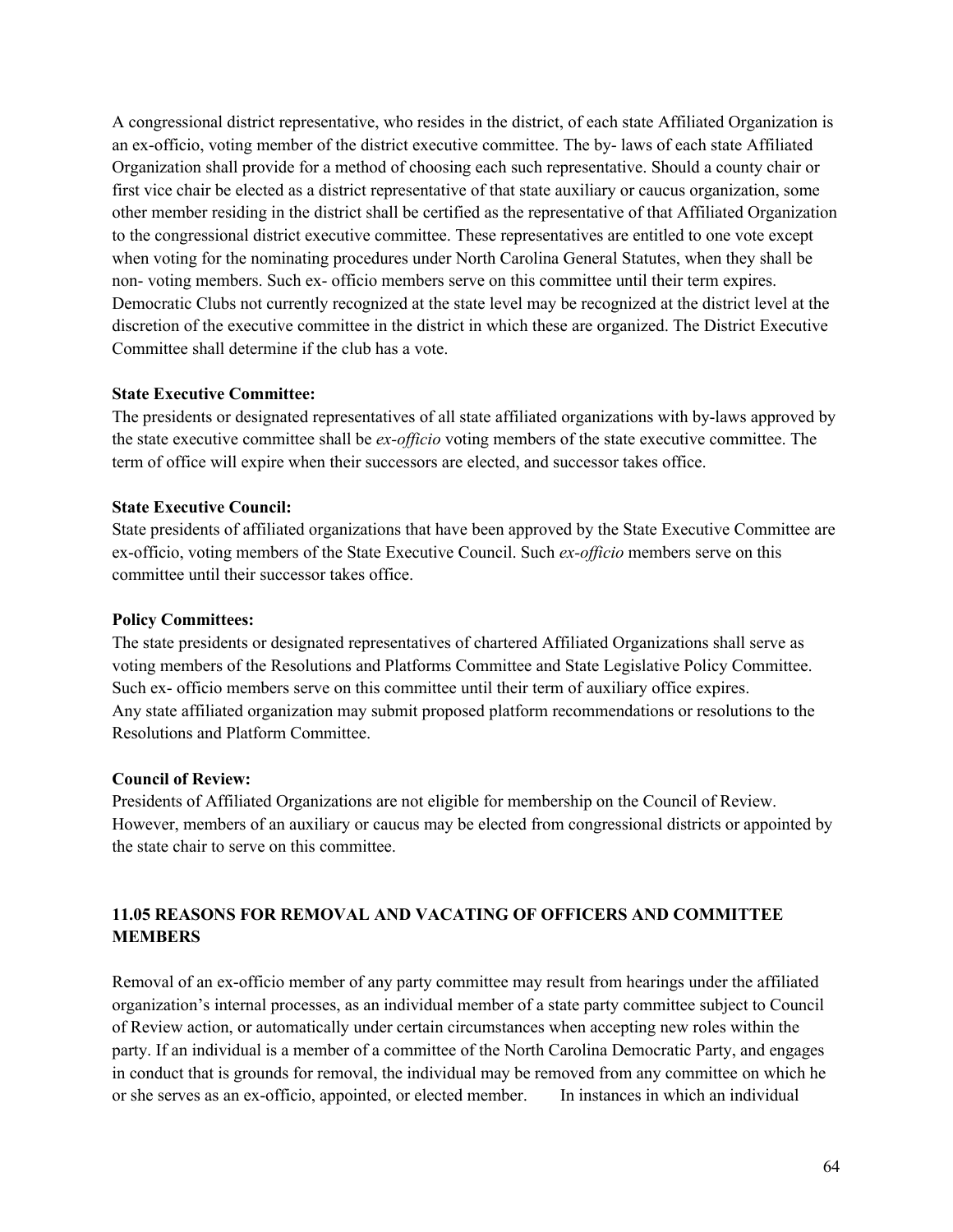serving in an ex-officio capacity is removed or vacated from any committee, the auxiliary may elect or appoint a temporary or permanent replacement as needed in accordance with its by-laws. See Plan of Organization, Sections 10.0 – 10.04.

# **11.06 REVOCATION OF CHARTER**

An auxiliary or caucus may be subject to revocation as an affiliated organization under the following circumstances:

- 1. An annual meeting has not been held and/or officers have not been elected at the time prescribed in the organization by-laws, thus becoming "unorganized".
- 2. When party recognition status is disputed, is unresolved by its internal dispute resolution process and results in a lack of clear lines of leadership and accountability or becomes disruptive to the business of the party, disputing parties shall be subject to binding arbitration by an arbiter agreed to by both at the expense of the disputing auxiliaries or caucuses. If one of the parties to the dispute refuses to participate in arbitration or refuses to accept the result of arbitration, the state party chair, in consultation with the Executive Council and Affiliated Organizations Committee shall name the president of the participating organization as the representative of the organization on the State Executive Committee and/or State Executive Council.
- 3. If a national organization has authority to revoke the charter of an affiliated state organization and has revoked the charter of the state organization.

Upon revocation or suspension of a charter, all representatives of an affiliated organization shall lose their standing. The Chair of the North Carolina Democratic Party, after consultation with the Affiliated Organizations Committee and State Executive Council, shall have authority to determine that an auxiliary or caucus is suspended or no longer recognized when any of the above occurs. Nothing in these policies prevents a group from seeking restoration of recognition when criteria as an Affiliated Organization of the state party has been met.

# **11.07 DISPUTE RESOLUTION WITHIN AN AFFILIATED ORGANIZATION**

All affiliated organizations shall resolve their internal disputes using the dispute resolution processes in their approved bylaws, as required in section **11.03 PROCESS TO REQUEST AFFILIATION**. No decision made by these processes shall be appealable to any officer or any committee within the North Carolina Democratic Party.

# **12.00 MISCELLANEOUS**

# **12.01 COMMITTEE MEETINGS**

**Called Meetings**. Unless otherwise provided for in this Plan of Organization, the chair, or forty percent (40%) of the membership of any committee, subcommittee, or council authorized under this Plan of Organization, may call meetings in addition to those required by this Plan of Organization.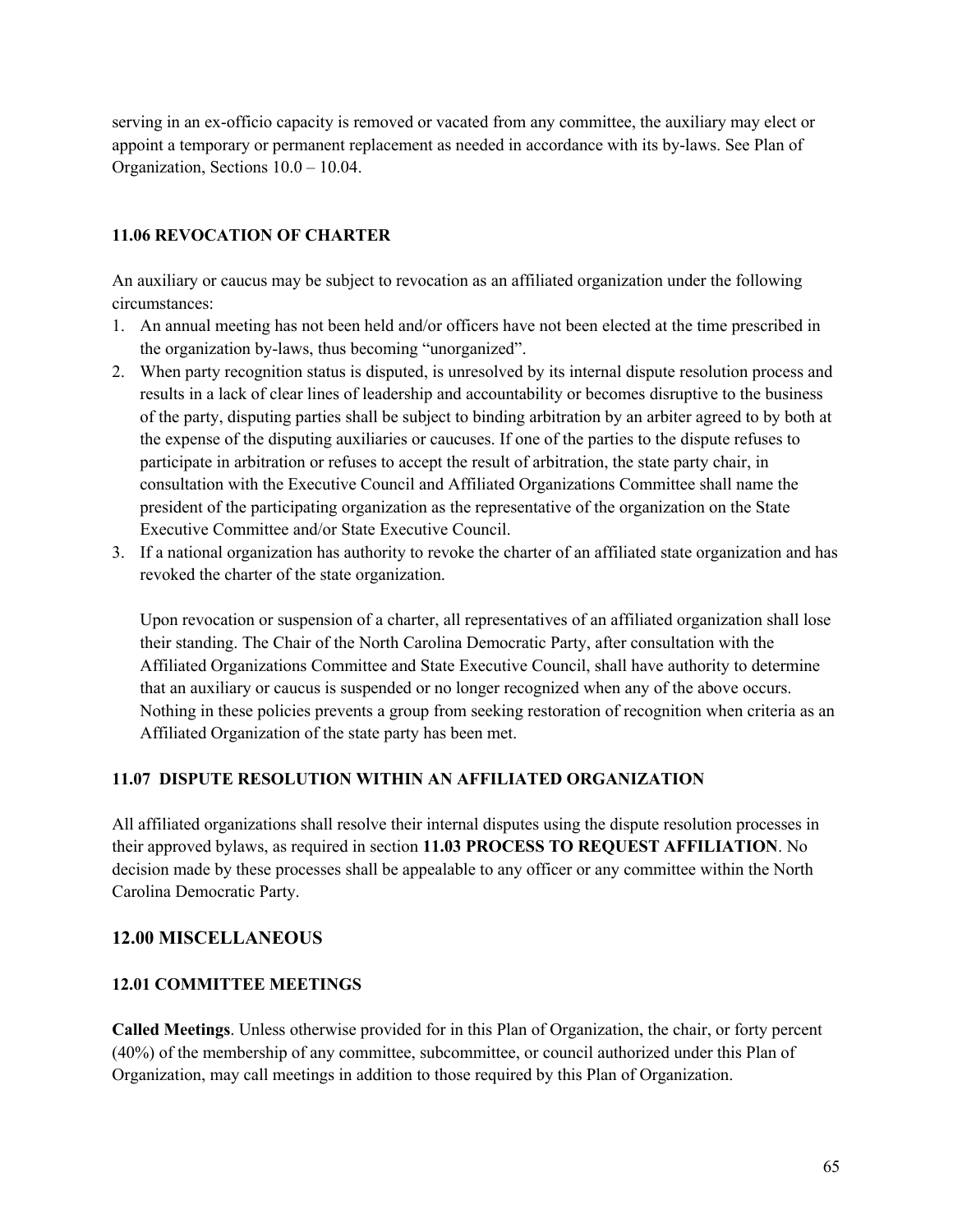**When and Where**. All committees shall meet at such times and places as the chair of the respective committee, subcommittee, or council may from time to time appoint and designate in the call, unless otherwise set forth in this Plan of Organization.

# **12.02 MEETING NOTICE REQUIREMENTS**

Unless otherwise provided for in this Plan of Organization, written notice, sent via email, must be given to members for all meetings of any committee, subcommittee or council authorized under this Plan of Organization, unless members request that all such notices be sent via U.S. Mail as follows:

For county executive committees, prosecutorial executive committees, state senatorial executive committees, state house of representatives executive committees, congressional district executive committees, or the state executive committee when meeting to fill a vacancy in nomination to elected office or elected office, five (5) days email notice; For the State Executive Council as indicated in section 4.06 In the event of an emergency The State Party Chairman shall call a State Executive Council meeting within 48 hours, to be conducted either in person or by telephone, when an emergency arises regarding the North Carolina Democratic Party. Examples include but are not limited to a vacancy in the position of executive director, a pending financial situation, a legal matter, or any circumstance with an affiliate of the North Carolina Democratic Party that requires immediate attention.

For all other committee, subcommittee, or council meetings for any other purposes, fourteen (14) days email notice. Email address must be verified by return email from the member or via verification button included in a verification email. Email addresses must be verified annually. If the NCDP or the secretary and chair of a committee does not have a committee member's verified email on file, that member shall receive a written notice via

U.S. Mail. Member may request that all notices be sent via U.S. Mail.

The first day of notice shall be considered the date indicated by the postmark imprinted by the United States Postal Service or a postage meter approved in accordance with a permit issued by the United States Postal Service.

The meeting notice must contain the date, time, place, and proposed agenda for the meeting.

The meeting notice for the state executive committee and the state executive council must be posted on the state party's website.

# **12.03 QUORUM**

Unless otherwise specifically provided for in this Plan of Organization, forty percent (40%) of the persons constituting the voting membership of a committee, subcommittee, or council shall constitute a quorum. At a county, district or state convention, a quorum shall exist at any time at which there is present on the floor at least one official delegate from fifty percent (50%) plus one (1) of the precincts or counties entitled to be present at the respective convention with duly elected delegates to said convention.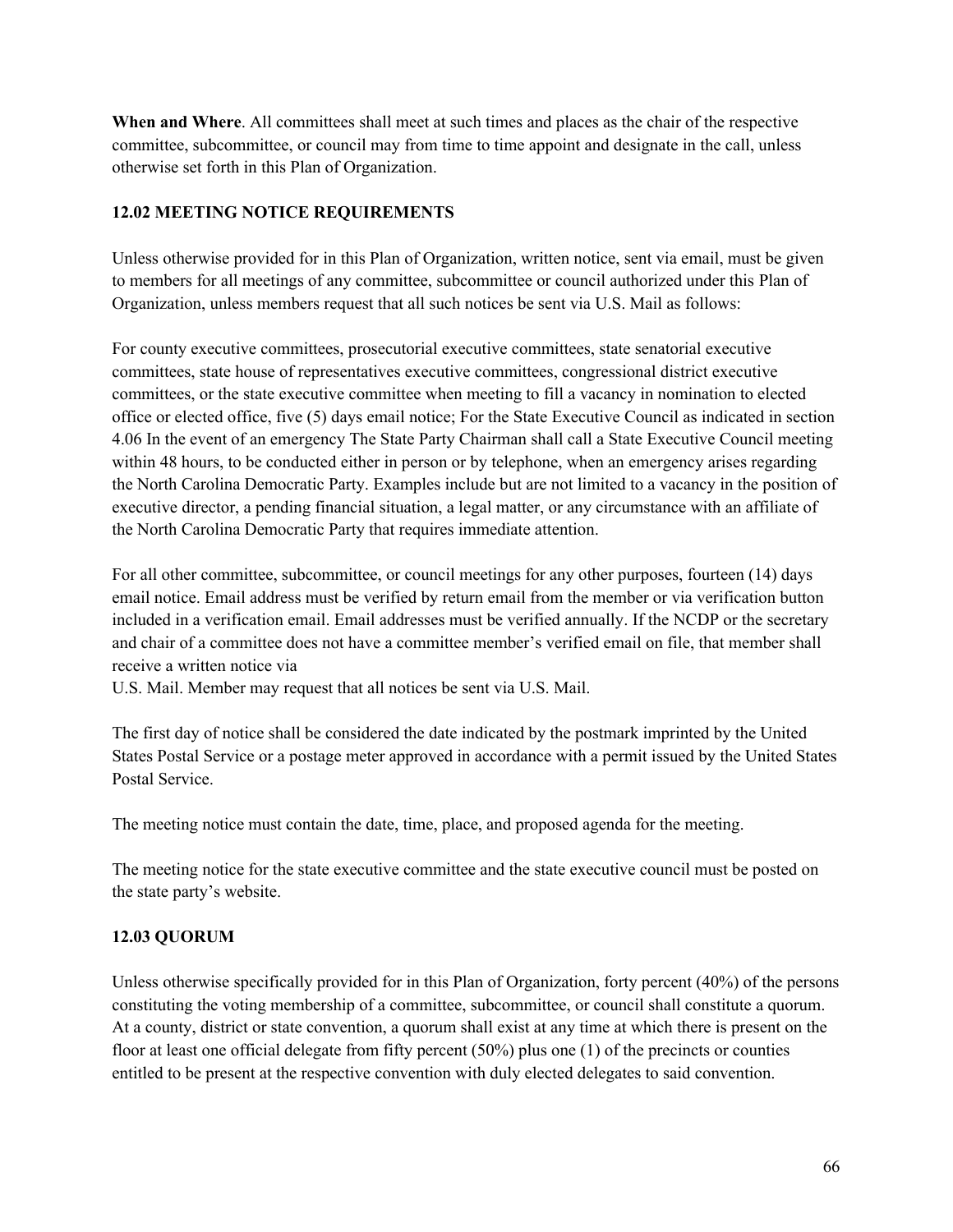#### **12.04 MAJORITY VOTE**

Unless otherwise provided for in this Plan of Organization, or as specified herein below, after meeting the quorum requirements, from fifty percent  $(50\%)$  plus one (1) of the votes cast shall constitute a majority for the purposes of voting and transacting business. At the discretion of the county Chair, state executive committee members, congressional district convention delegates, or state convention delegates, who are elected at a county convention, may be elected by a plurality vote.

#### **12.05 PROXY VOTING**

**State Executive Committee**. A member of the state executive committee may designate a registered Democrat, from the jurisdiction or organization from which he or she was elected to the SEC, his or her county to serve as his or her alternate for a particular state executive committee meeting by notifying the state chair, secretary, or executive director of such designation in writing, prior to the call to order of such meeting; except, that a member of the state executive committee who represents a county with two (2) or fewer committee members may designate a registered Democrat from any county within his or her congressional district to serve as his or her alternate for a particular state executive meeting by notifying the state chair, secretary, or executive director of such designation in writing, prior to the call to order of such meeting. Any properly designated proxy may vote the full strength of the elected SEC member provided, however, that no one person may serve as an alternate for more than one member at any meeting and no member or alternate may be entitled to more than one vote.

#### **Congressional, Prosecutorial, State Senatorial, or State House of Representatives**

**District Executive Committee.** A member of a district executive committee may designate an active registered Democrat from his or her county or appropriate portion thereof to serve as his or her alternate for a particular district executive committee meeting by notifying the appropriate district executive committee chair or secretary of such designation in writing, prior to the call to order of such meeting; provided, however, that no person may serve as an alternate for more than one member at any meeting and no member can also serve at the same meeting as an alternate.

**County Executive Committee.** A member of a county executive committee may designate an active registered Democrat from his or her precinct, and when the member is president of a duly organized and chartered county chapter of a state auxiliary organization, he or she may designate a member of his or her auxiliary organization, to serve as his or her alternate for a particular county executive committee meeting by notifying the county executive committee chair or secretary of such designation in writing, prior to the call to order of such meeting; provided, however, that no person may serve as an alternate for more than one member at any meeting and no member can also serve at the same meeting as an alternate. State Executive Council. A member of the state executive council may designate an active registered Democrat, from the jurisdiction or organization from which he or she was elected to the council, to serve as his or her alternate for a particular state executive council meeting by notifying the state chair, secretary, or executive director of such designation in writing, prior to the call to order of such meeting; provided, however, that no person may serve as an alternate for more than one member at any meeting and no member can also serve at the same meeting as an alternate.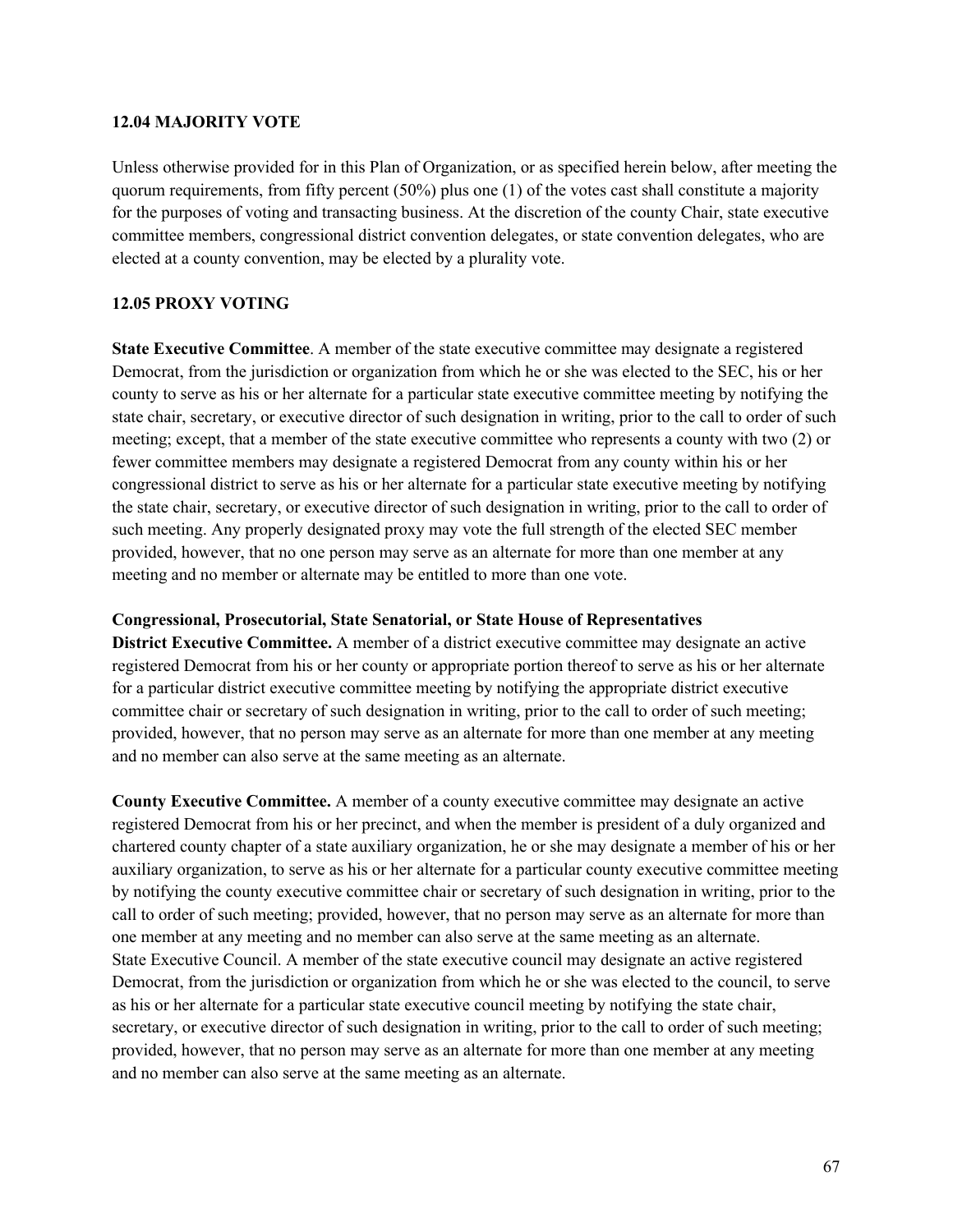**Precinct Meetings, County, District, or State Conventions.** Proxy voting shall not be permitted at precinct meetings, county, district, or state conventions.

#### **12.06 SUBCOMMITTEES**

All Executive Committees shall have the power to appoint such ad hoc or standing committees for such purposes and with such powers in their respective jurisdictions as may be deemed necessary or desirable so long as the functions of the committees are consistent with this Plan of Organization.

# **12.07 FILLING VACANCIES IN ELECTED OFFICE AND IN NOMINATION FOR ELECTED OFFICE**

Vacancies in elected office and in nomination for elected office shall be filled as prescribed by this Plan of Organization, consistent with North Carolina General Statutes.

# **12.08 REPORTS BY COUNTY EXECUTIVE COMMITTEES AND COUNTY CHAIRS**

It shall be the duty of the county executive committee and its chair to make such reports and furnish such information to the state chair as may be reasonably requested by the state chair.

# **12.09 ACTIVE DEMOCRAT DEFINED**

An active Democrat is a person who is registered to vote in North Carolina as a Democrat and who gives of his or her time and/or means to further the interests of the Democratic Party.

# **12.10 DEFINITION OF RESIDENCE**

Residence shall be defined as voting residence in accordance with North Carolina law.

# **12.11 UNIT RULE ABOLISHED**

The "unit rule" exists where all of a non- unanimous delegation's votes are cast according to the vote or will of less than a unanimous majority of its delegates. The use of the unit rule is prohibited in all activities and at all levels of the North Carolina Democratic Party.

#### **12.12 NO CONVENTION MAY BIND ANOTHER**

No convention may vote to bind a subsequent convention.

# **12.13 NOMINATING COMMITTEES AND NOMINATIONS FROM THE FLOOR**

Unless otherwise provided for in this Plan of Organization, nominating committees are permitted to recommend a name or slate of names to fill an office or offices, but nominations from the floor shall be permitted for any office.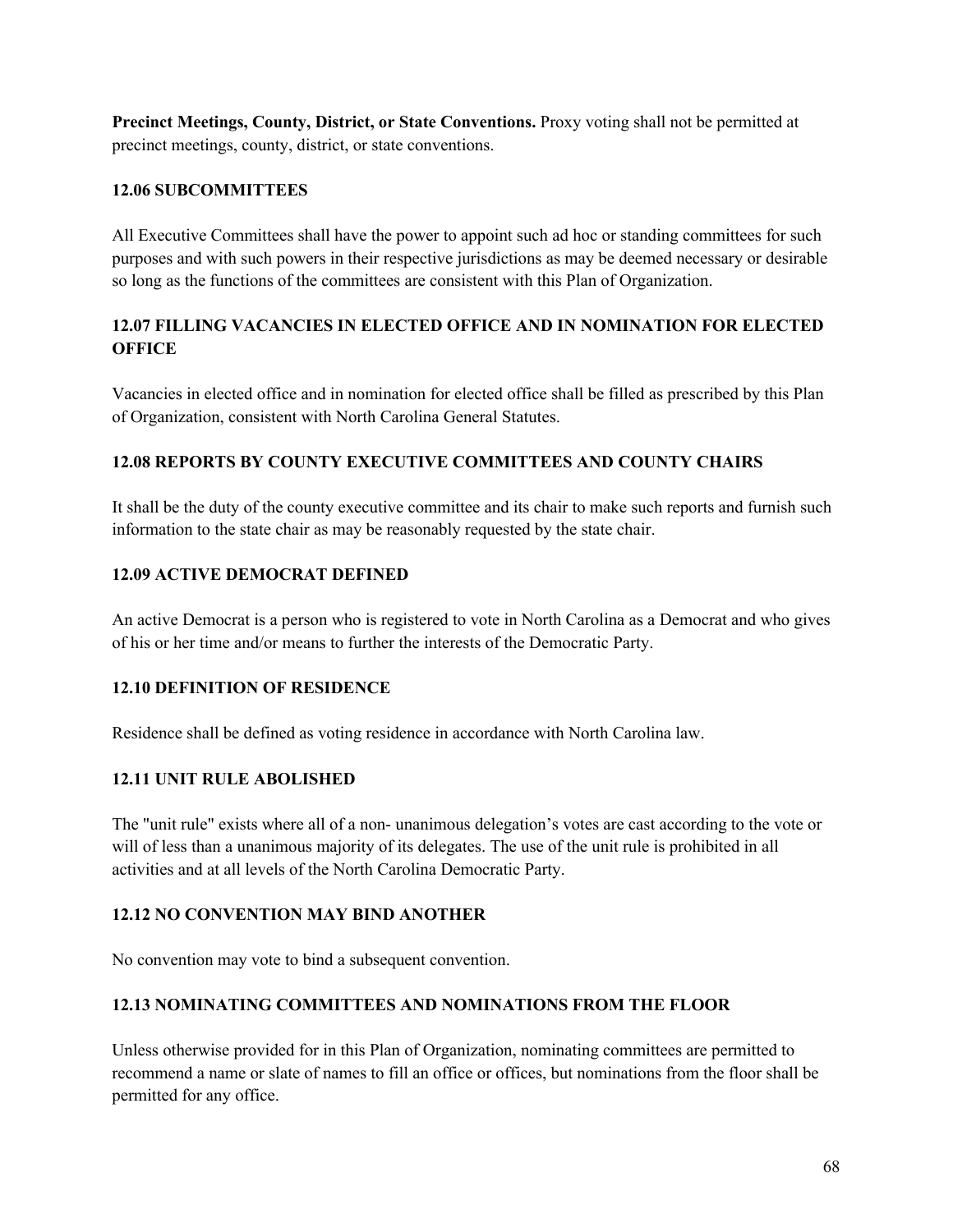# **12.14 CODE OF CONDUCT**

The North Carolina Democratic Party shall develop, adopt, and maintain a Code of Conduct, a copy of the most current of which shall keep publicly available on its official website. The Code of Conduct is specifically applicable to Party officers, council, committee or subcommittee members, and officers of Affiliated Organizations recognized by the Party. The Code of Conduct shall not be used to abridge the right of free speech within the Party and shall pertain to insulting, threatening, or abuse language or actions to fellow party members.

# **12.15 PARLIAMENTARY AUTHORITY**

The rules contained in the current edition of Robert's Rules of Order Newly Revised shall govern the North Carolina Democratic Party in all cases to which they are applicable and in which they are not inconsistent with this Plan of Organization and any adopted special rules of order.

# **13.00 AMENDMENTS**

# **13.01 POWER TO AMEND**

The state executive committee shall, at any duly called meeting, have the power to amend this Plan of Organization. Pursuant to Section 8.04, all amendments to this Plan of Organization shall be reviewed by the Plan of Organization Review Committee prior to consideration by the State Executive Committee. The title of any proposed amendment must be included in the meeting notice provided for in this Plan of Organization for the meeting at which the proposed amendment will be considered. Any amendment adopted by the state executive committee including those herein contained, unless otherwise specified, shall be effective immediately and remain in effect until and unless the same is repealed or amended. All amendments to this Plan of Organization must be approved by two-thirds (⅔) vote of the members of the state executive committee present and voting. The content of any proposed amendment shall be uploaded on the NCDP website 14 days prior to the SEC meeting and emailed to all SEC members 14 days prior to the meeting.

# **13.02 DATE OF AMENDMENTS**

The foregoing is the Plan of Organization of the North Carolina Democratic Party as adopted by the State Executive Committee at a meeting held in the City of Raleigh on January 10, 1970, and as amended on April 3, 1970; January 11, 1972; May 22, 1974; October 25, 1975; February 10, 1979; August 29, 1980; August 7, 1982; February 12, 1983; July 9, 1983; August 15, 1987; November 9, 1991; February 15, 1997; February 14, 1998; February 6, 1999; May 31, 2003; in the City of Greensboro on February 9, 2002; in the City of Durham on February 8, 2003 and January 17, 2004; in the City of Greensboro on August 27, 2005; and in the City of Raleigh